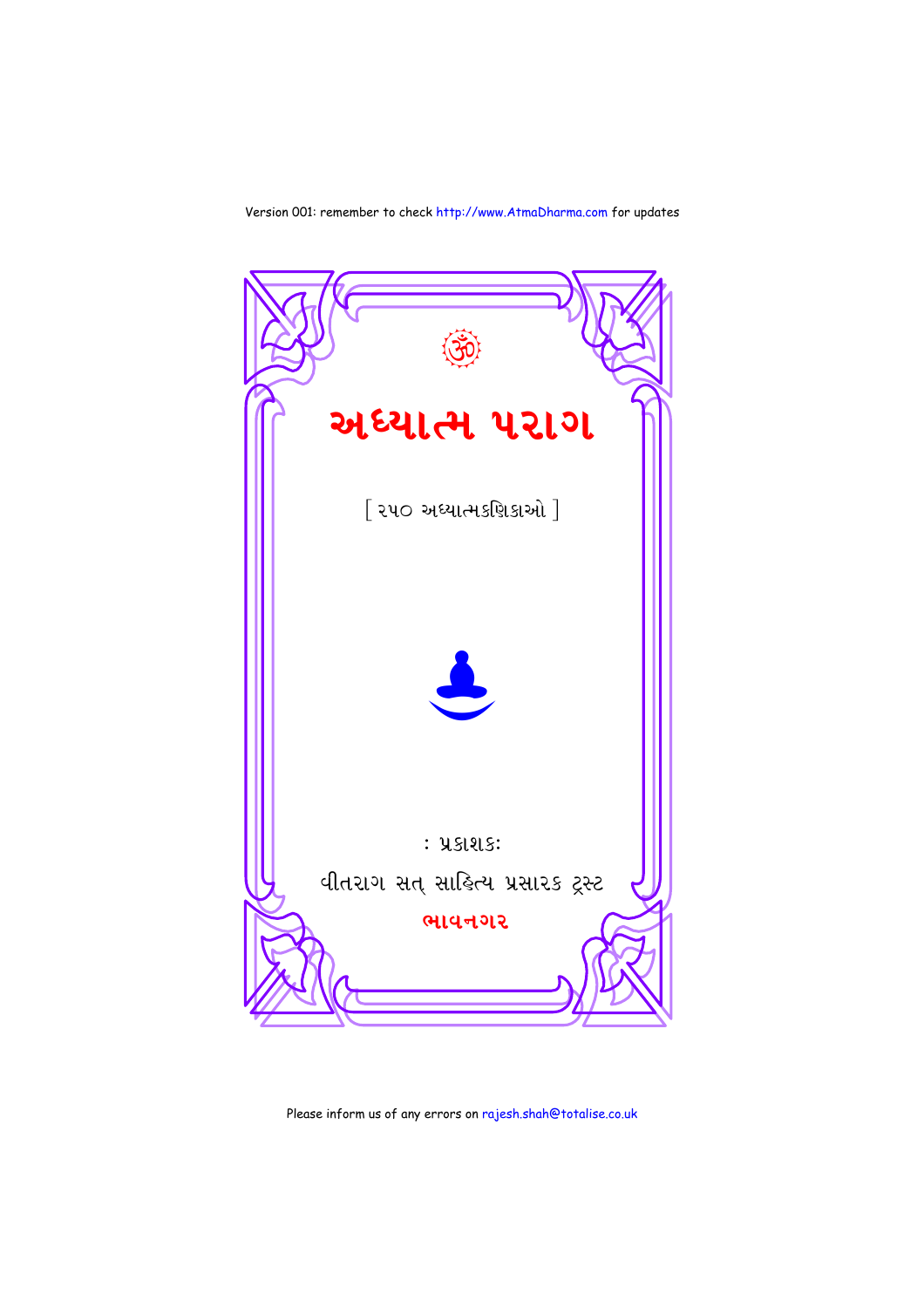#### **Thanks & our Request**

This shastra has been kindly donated by Shila Shah & Smita Rajani who have paid for it to be "electronised" and made available on the internet in memory of their father Kantibhai Kotecha.

#### **Our request to you:**

1) We have taken great care to ensure this electronic version of Adhyatma Paraag is a faithful copy of the paper version. However if you find any errors please inform us on rajesh.shah@totalise.co.uk so that we can make this beautiful work even more accurate.

2) Keep checking the version number of the on-line shastra so that if corrections have been made you can replace your copy with the corrected one.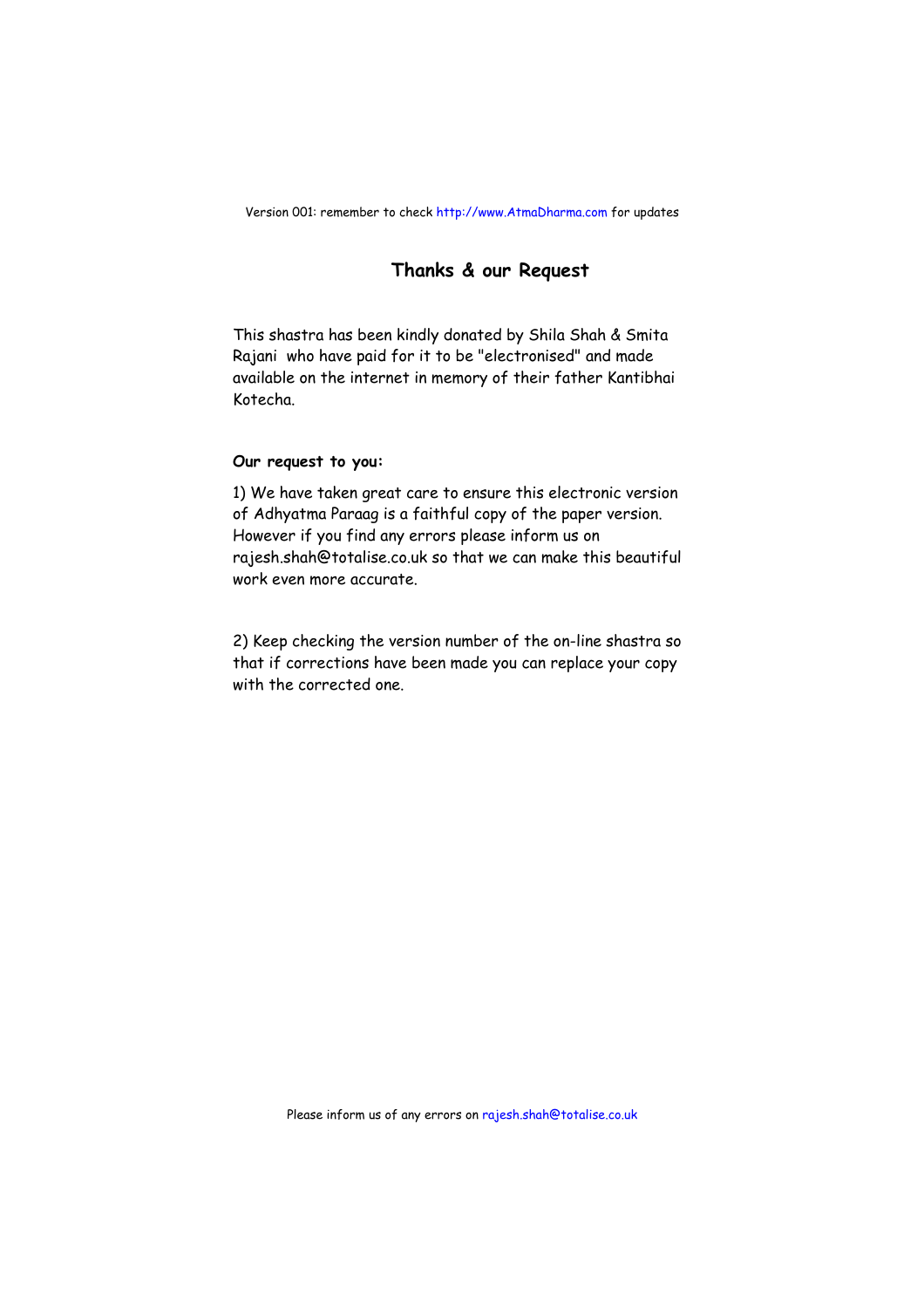### **Version History**

| Version<br>Number | Date | Changes                               |
|-------------------|------|---------------------------------------|
| 001               |      | 29 May 2002 First electronic version. |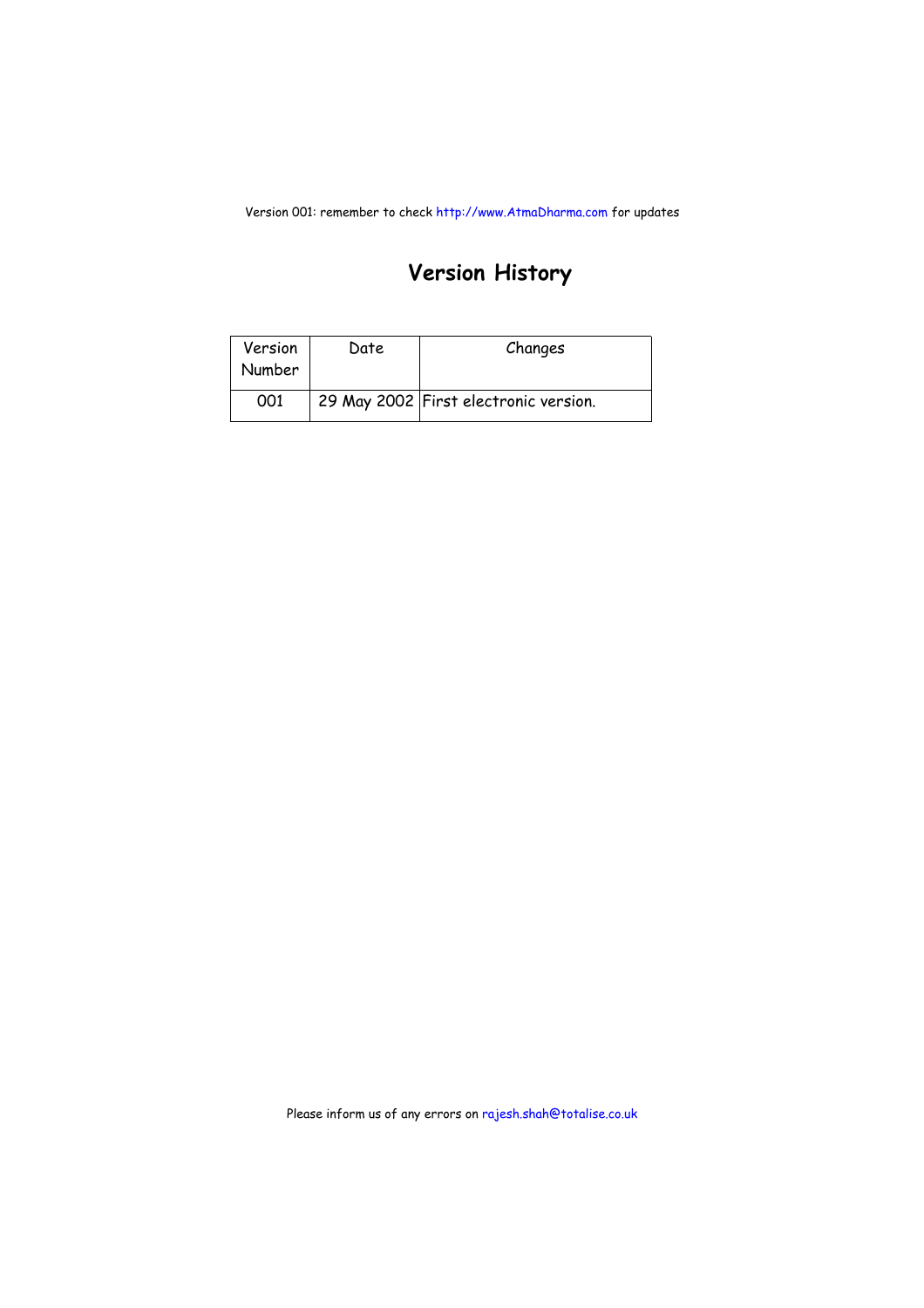: પ્રકાશક<mark>ઃ</mark> पीतराग सत् साड़ित्य प्रसारड ट्रस्ट uco, જાની માણેકવાડી, ભાવનગર-૩૬૪૦૦૨

> પ્રથમ આવૃત્તિ: સંવત્ ૨૦૩૬ **yd: २०००** દ્વિતીય આવૃત્તિ: સંવત્ ૨૦૩૭  $4d: 9000$

> > : મુદ્રક<mark>:</mark> સુમતિ પ્રિન્ટિંગ પ્રેસ સોનગઢ (સૌરાષ્ટ્ર)

Please inform us of any errors on rajesh.shah@totalise.co.uk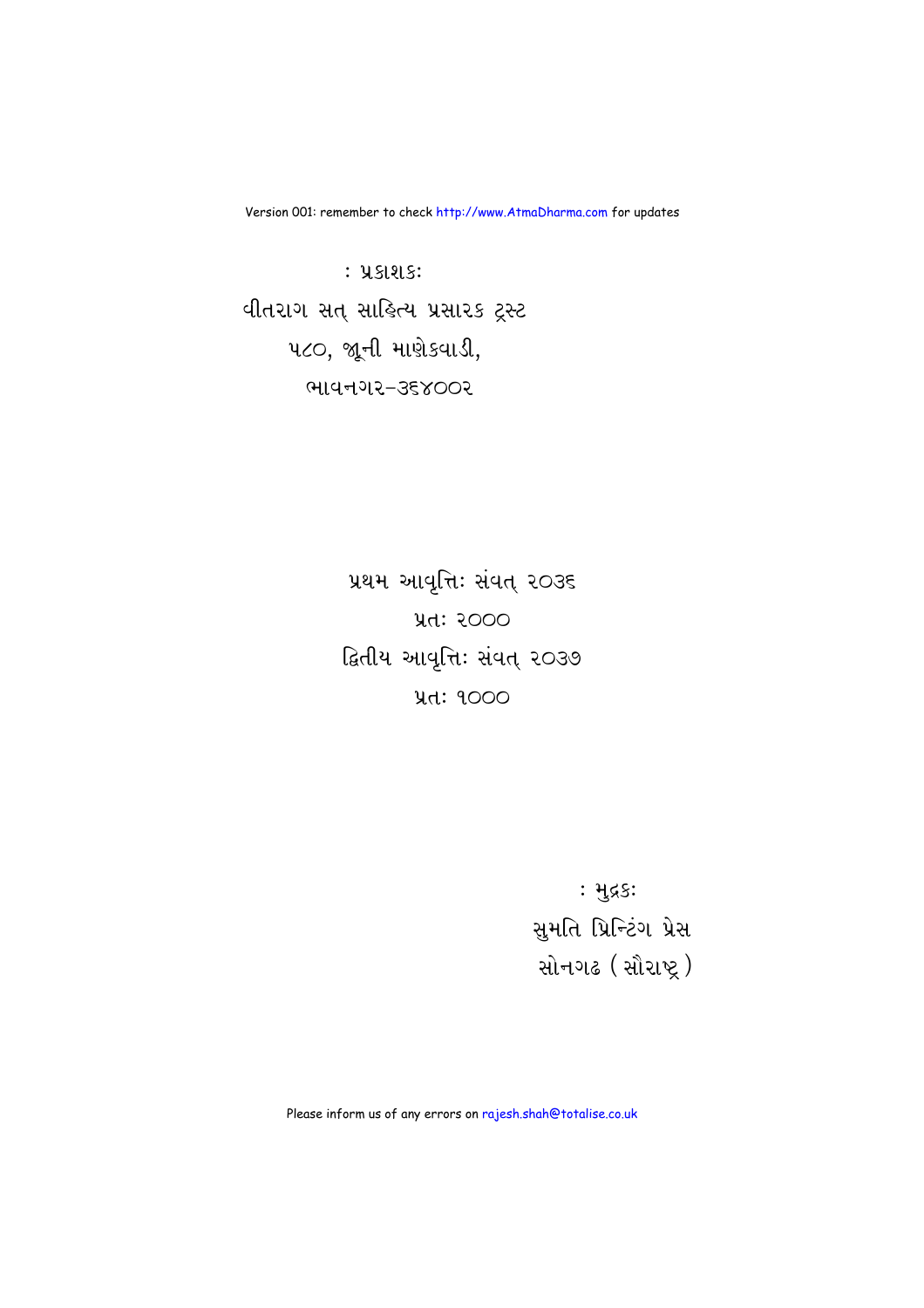

पूरुय गुरुदेव श्री प्रन करवामी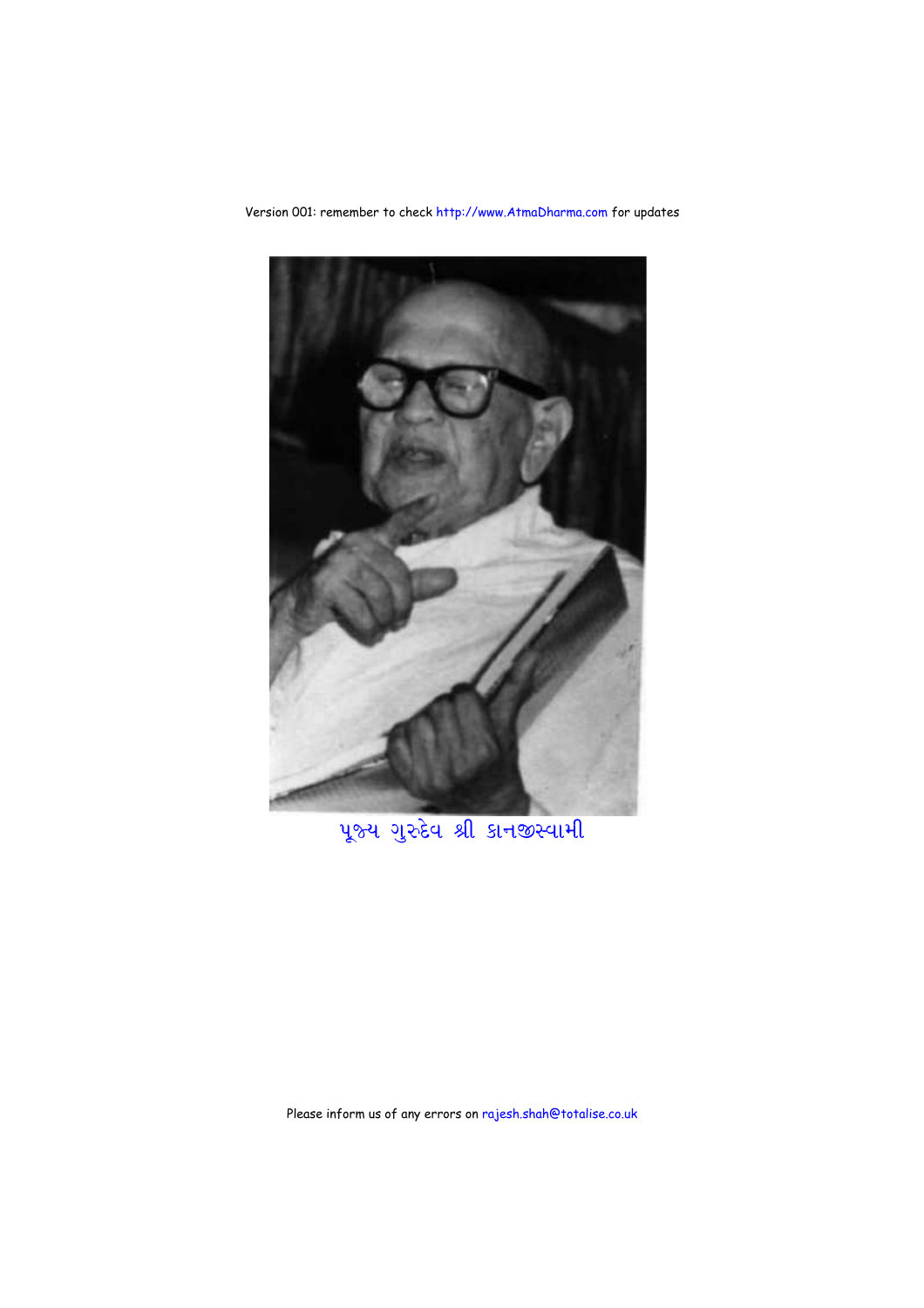#### પ્રકાશકીય નિવેદન

(द्वितीय આવૃत्ति प्रसंगे)

આ નાના અધ્યાત્મ–ગ્રંથની બે હજાર નકલ પ્રથમ આવૃત્તિની છપાયેલ, ત્યારે તુરત જ વેચાઈ ગઈ હતી અને ત્યારથી અત્યાર સુધીમાં અનેક મુમુક્ષુઓ તરફથી માંગણી રહ્યા કરી છે. વાંચકવર્ગમાં આ ગ્રંથ પ્રિય થવાથી અમોને પ્રમોદ થાય છે. તેથી આ બીજી આવૃત્તિનું પ્રકાશન કરવામાં આવેલ છે સ્વાધ્યાય પ્રેમી મુમક્ષુઓ અવશ્ય લાભ લ્યે તેવી ભાવના.

| સં. ૨૦૩૭ આસો સુદ−૧૫ | લી. ટ્રસ્ટીગણ          |
|---------------------|------------------------|
| તા. ૧૩–૧૦–૮૧        | શ્રી વીતરાગ સત સાહિત્ય |
| ભાવનગર              | પ્રસારક ટ્રસ્ટ         |

#### **株 森 森**

#### **∗ અનુક્રમણિકા ∗**

| ક્રમ     | વિષય                                | પૃષ્ઠાક |
|----------|-------------------------------------|---------|
| ٩.       | પૂ. ગુરુદેવનાં વચનામૃત              |         |
| ર.       | શ્રીમદ્દ રાજચંદ્રજીનાં વચનામૃત      | २०      |
| З.       | શ્રી નિહાલચંદજી સોગાનીજીનાં વચનામૃત | 30      |
| $\chi$ . | પૂ. બહેનશ્રીનાં વચનામૃત             | ΧO      |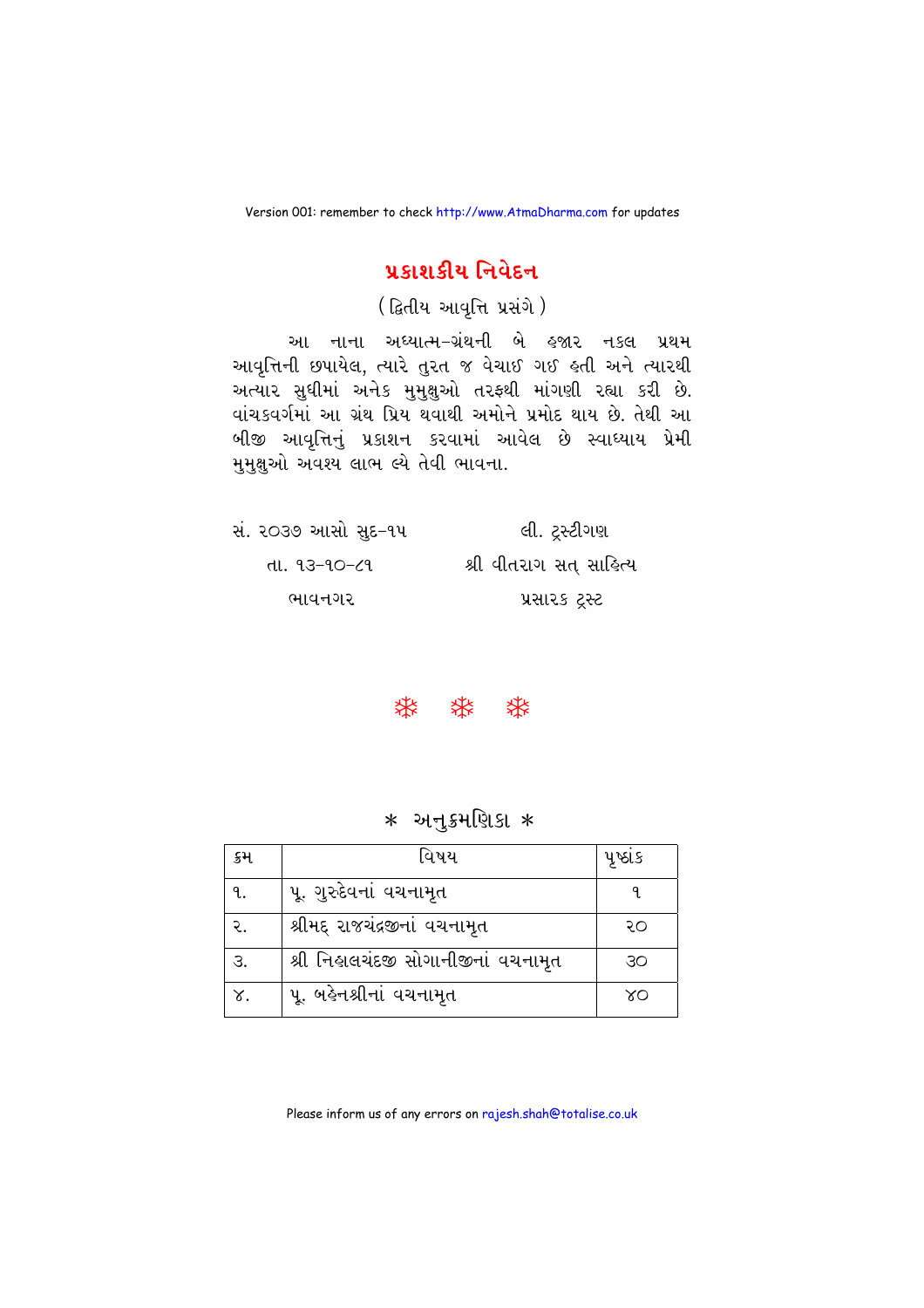

# $*$  અધ્યાત્મ કણિકા  $*$

## $(9)$

નમઃ સમયસારાય, સ્વાનુભૃત્યા ચકાસતે, ચિત્સ્વભાવાય ભાવાય, સર્વભાવાંતરચ્છિદે.  $(5)$ 

પૂર્ણાનંદનો નાથ ભરોસે (શ્રદ્ધામાં) જ્યારે આવે ત્યારે પર્યાયમાં આનંદની છોળ આવે છે.

## $(5)$

શ્રી ધવલમાં આવે છે કે મતિજ્ઞાન કેવળજ્ઞાનને બોલાવે છે. મતિજ્ઞાનમાં જ્ઞાનનો પોકાર છે કે કેવળજ્ઞાન આવશે જ

# $(\times)$ પૂર્ણની કબૂલાત કરે છે, તે પૂર્ણ થાય છે.  $(y)$

પ્રભુ તુમ જાણગ રીતિ, સૌ દેખતા હો લાલ, નિજ સત્તાએ શુદ્ધ, સૌને પેખતા હો લાલ.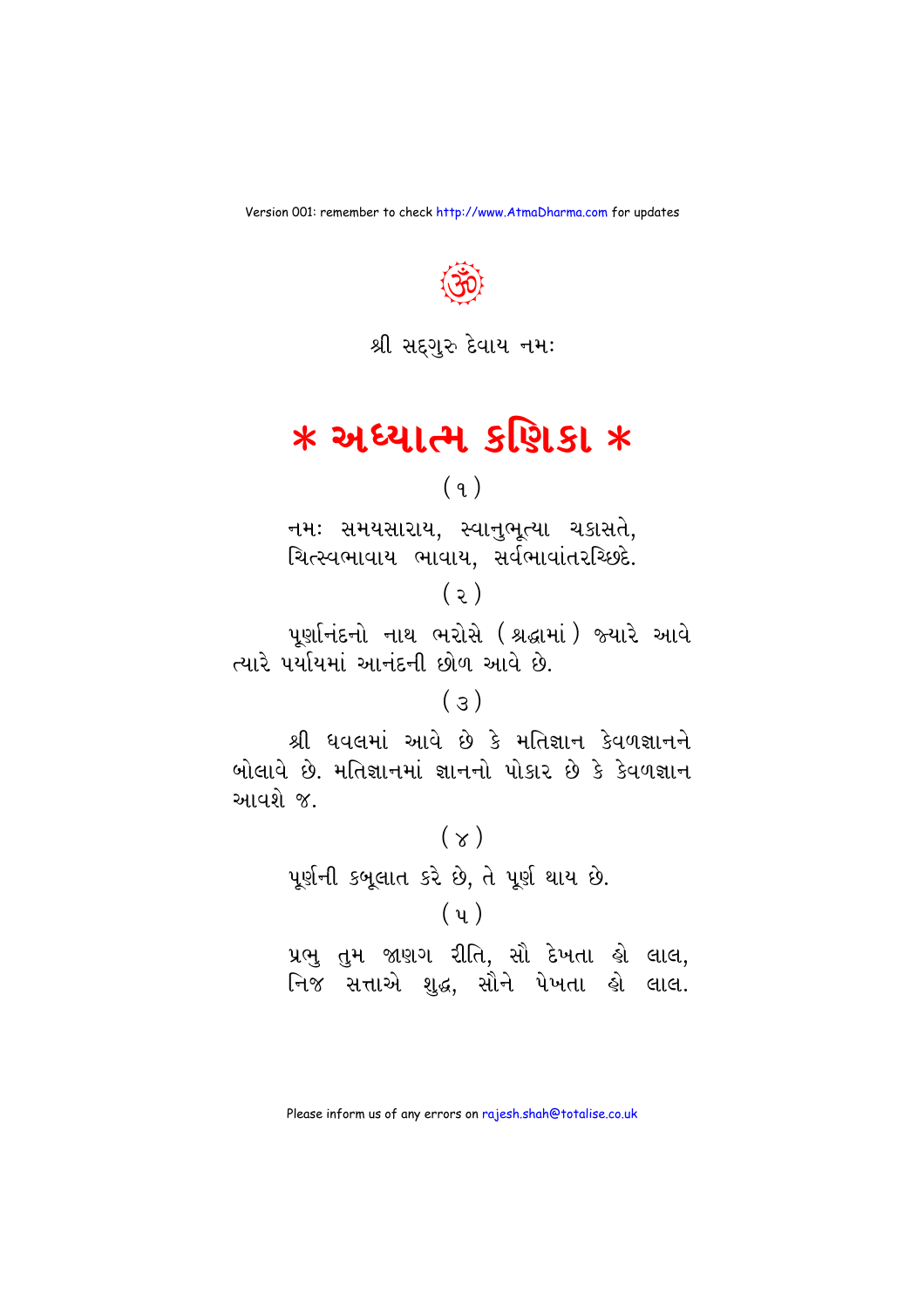$\overline{\epsilon}$ <u>શિક્ષાત્મ કશિકા</u>  $(\epsilon)$ જ્યમ નિર્મળતા રે સ્ફટિક તણી. તેમ જ જીવસ્વભાવ રે: શ્રી જિનવીરે ધર્મ પ્રકાશિયો, પ્રબળ કૃષાય અભાવ રે–  $(g)$ જ્ઞાયકભાવ શુભાશુભ ભાવરૂપે થયો નથી તેથી

સમૂકિત થવાનો અવકાશ રહી ગયો છે.

## $(7)$

જ્ઞાયકભાવ શુભાશુભ ભાવરૂપે નહિ થયો હોવાથી તેને પકડાવામાં તને સહેલાઈ લાગશે.

## $(\sim)$

ત્રિકાળી ચીજ નજરે પડે તેને સમ્યગ્દર્શન પચવી શકે છે. સમ્યગ્જ્ઞાન છે તે શુદ્ધાત્માનું પ્રકાશક છે, બધું જાણે છે. સમ્યક્ચારિત્ર દાહક છે, તે અશુદ્ધિને બાળે છે.

### $(90)$

જેમ દરિયામાં ભરતી આવે છે, તેમ સંતોને અતીન્દિય આનંદની ભરતી પર્યાયમાં આવે છે

#### $(99)$

ભરતક્ષેત્રમાં ભગવાનના વિરહ પડયા. પણ જગતનાં ભાગ્ય કે ભગવાનની વાણી રહી ગઈ, જેણે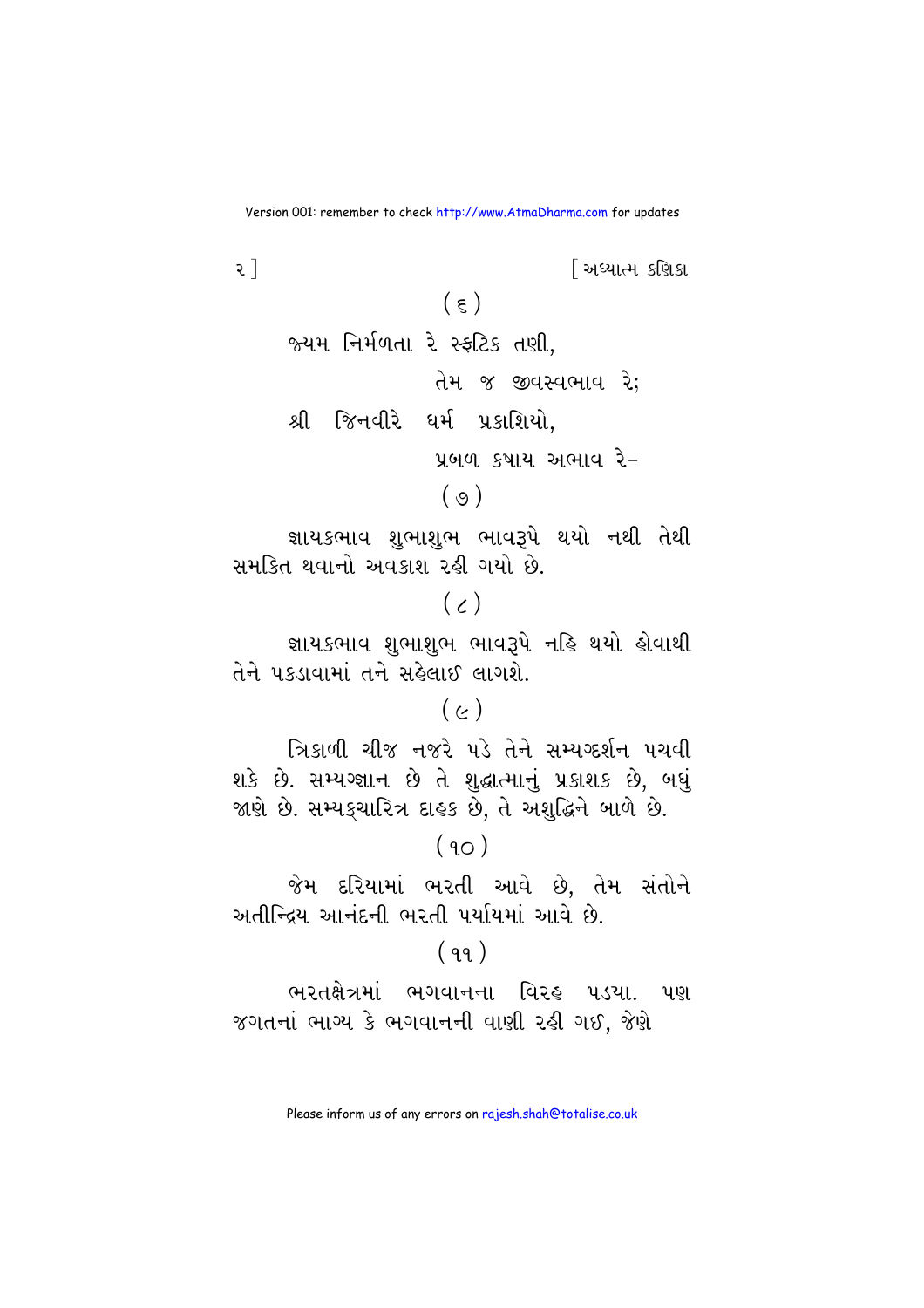અધ્યાત્મ કણિકા !  $\sqrt{3}$ 

કેવળીના વિરઙ ભુલાવ્યા.

 $(92)$ 

ધર્મની જિજ્ઞાસાવાળાએ પહેલું શું કરવું? ચૈતન્યરત્નાકર એવા આત્માને પ્રથમ જાણવો.

#### $(93)$

એક સમયનં સમ્યગ્દર્શન ભવના અભાવના ભણકાર લાવે છે.

## $(9x)$

આખા વિશ્વ ઉપર જાણે કે તરતો હોય, એવો આત્મા છે. કેવળજ્ઞાનીઓથી પણ જાુદો અને તરતો એવો આત્મા છે.

## $(94)$

અલ્પજ્ઞ પર્યાયમાં પૂર્ણ પરમાત્મા ભાસે છે.

## $(95)$

વીતરાગમાર્ગ વીતરાગતાથી જ ઊભો થાય છે. વીતરાગના પંથે થતાં, વીતરાગતા હાથ આવે છે અને સાદિ અનંતનાં સખ મળે છે.

#### $(99)$

આત્માને પર્યાય રહિત જાૂએ તે શુદ્ધનય છે, પર્યાય સહિત જાુએ તે અશુદ્ધનય છે. જેમાં એકપણું નજરમાં આવે તે શુદ્ધનય, જેમાં બેપણું નજરમાં આવે તે અશુદ્ધનય.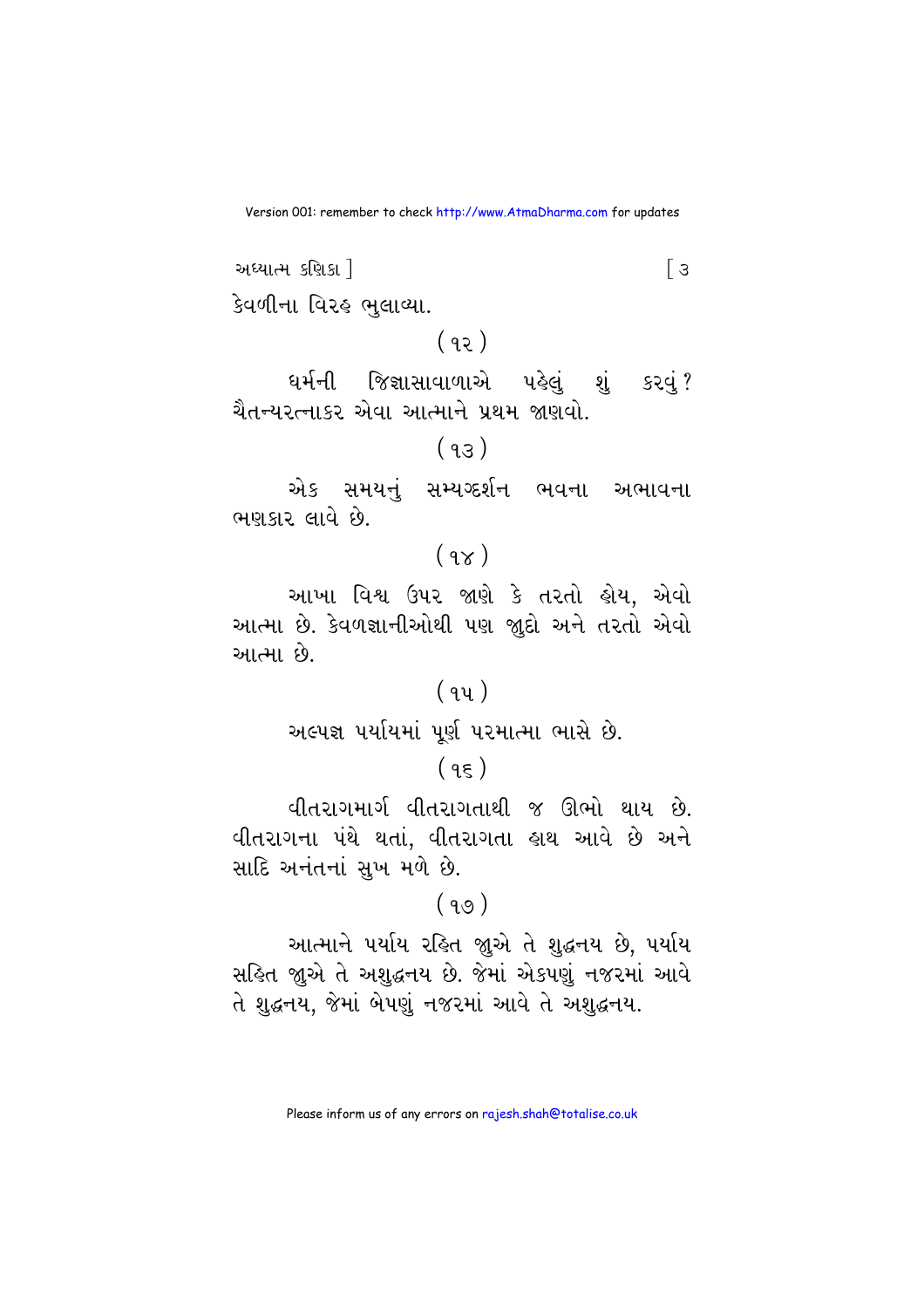<u>શિધ્યાત્મ કશિકા</u>

 $(q_{\mathcal{L}})$ 

 $x$ ]

અનંતકાળમાં ન પાડયો હોય, એવો રાગથી આંતરો પાડી લેજે.

 $(9c)$ 

સમયસાર ભરતક્ષેત્રનું અદ્વિતીય ચક્ષુ છે, ભાગવત શાસ્ત્ર છે. અજોડ શાસ્ત્ર છે. અશરીરી થવાનું અને સિદ્ધ થવાનું આ શાસ્ત્ર છે.

 $(30)$ 

શુભભાવની દષ્ટિ છોડીને સ્વરૂપની દષ્ટિ કરે છે તે મર્દ છે. શુભભાવની દૃષ્ટિ છોડે નહિ તે તો નામર્દાઈ છે.

 $(39)$ 

ભાવેન્દ્રિયનો ઉઘાડ તે પરજ્ઞેય છે. તેને સ્વજ્ઞેયથી જાદું પાડી, સ્વને જ્ઞેય બનાવે છે.

 $(33)$ 

સંસારનં બીજ ચૈતન્યસ્વભાવનં અજ્ઞાન તે રાગ-દ્વેષનું કર્તૃત્વ મનાવે છે. રાગદ્વેષનું કર્તૃત્વ થતાં અકર્તા એવો જ્ઞાતાદષ્ટાસ્વભાવ એની દૃષ્ટિમાં આવતો નથી. તેથી પરિભ્રમણનું મૂળ એવું રાગદ્વેષનું કર્તૃત્વ એવું અજ્ઞાન એ જ સંસારનું બીજ છે.

 $(55)$ 

મુક્તિનું કારણ સમ્યગ્દર્શન-જ્ઞાન-ચારિત્ર તે જ્ઞાન-માત્ર જ પર્યાય છે. તેમાં રાગમાત્રનો અભાવ છે. માટે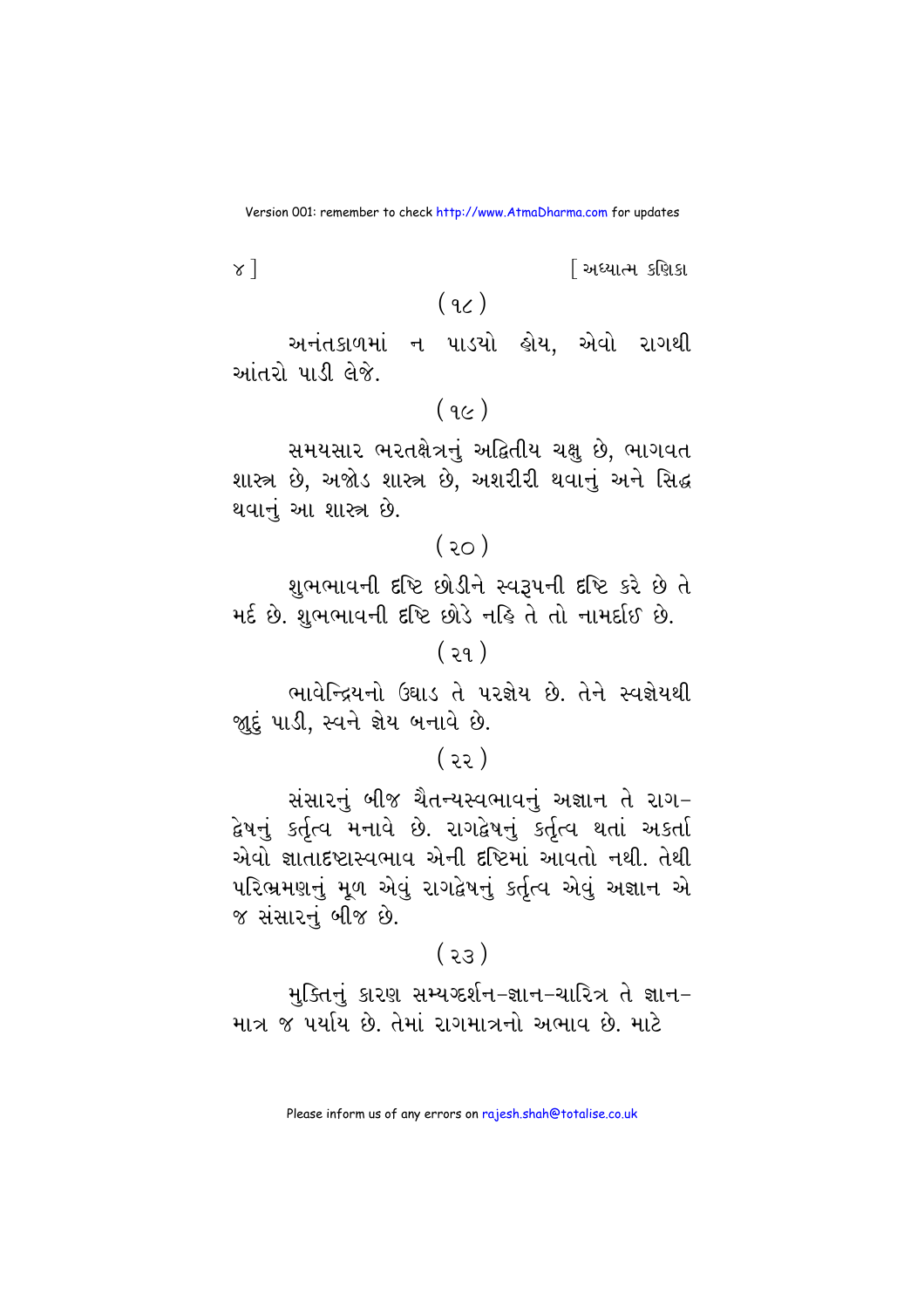અધ્યાત્મ કણિકા 1 િપ તેને જ્ઞાનમાત્ર કહ્યું છે. જ્ઞાનમાત્ર કહેતાં રાગમાત્રનો અભાવ બતાવે છે, પણ તેમાં દર્શન, શાંતિ, આનંદ આદિનો અવિનાભાવ છે તેથી તે જ્ઞાનમાત્ર પર્યાય જ મુક્તિનું કારણ છે.

## $(3x)$

ચિંતામણિ રત્ન નિજ પરમ પાવન પરમાત્માનં નિજ પરમ સ્વરૂપ તેના પ્રવાહની પરમ પ્રતીતિ અને તેમાં સ્થિરતા એ અમૂલ્ય ચિંતામણિ રત્ન છે કે જેનું મૂલ્યાંકન હોઈ શકે નહિ.

### $(3y)$

શાંતિનો, સુખનો અને પરમાત્મા થવાનો ઉપાય અનંતગુણસ્વરૂપ આત્મા તેના એકરૂપ સ્વરૂપને દષ્ટિમાં લઈ, તેને (આત્માને) એકને ઘ્યેય બનાવી, તેમાં એકાગ્રતાનો પ્રયત્ન કરવો એ જ પહેલામાં પહેલો શાંતિ. સખનો ઉપાય છે.

## $(35)$

જેને પરથી છૂટવું હોય એટલે કે સ્વતંત્રતા મેળવવી લેય અને સ્વની સંપદામાં એકતા કરવી લોય. એણે પ્રથમથી જ સંજોગો અને વિકારોથી રહિત દષ્ટિ કરી, સ્વાભાવિક અને પરિપૂર્ણ એવા નિર્વિકાર સ્વભાવમાં સ્થિરતા કરવી, એ પરથી પૂર્ણપણે છુટવાનો એકમાત્ર ઉપાય છે.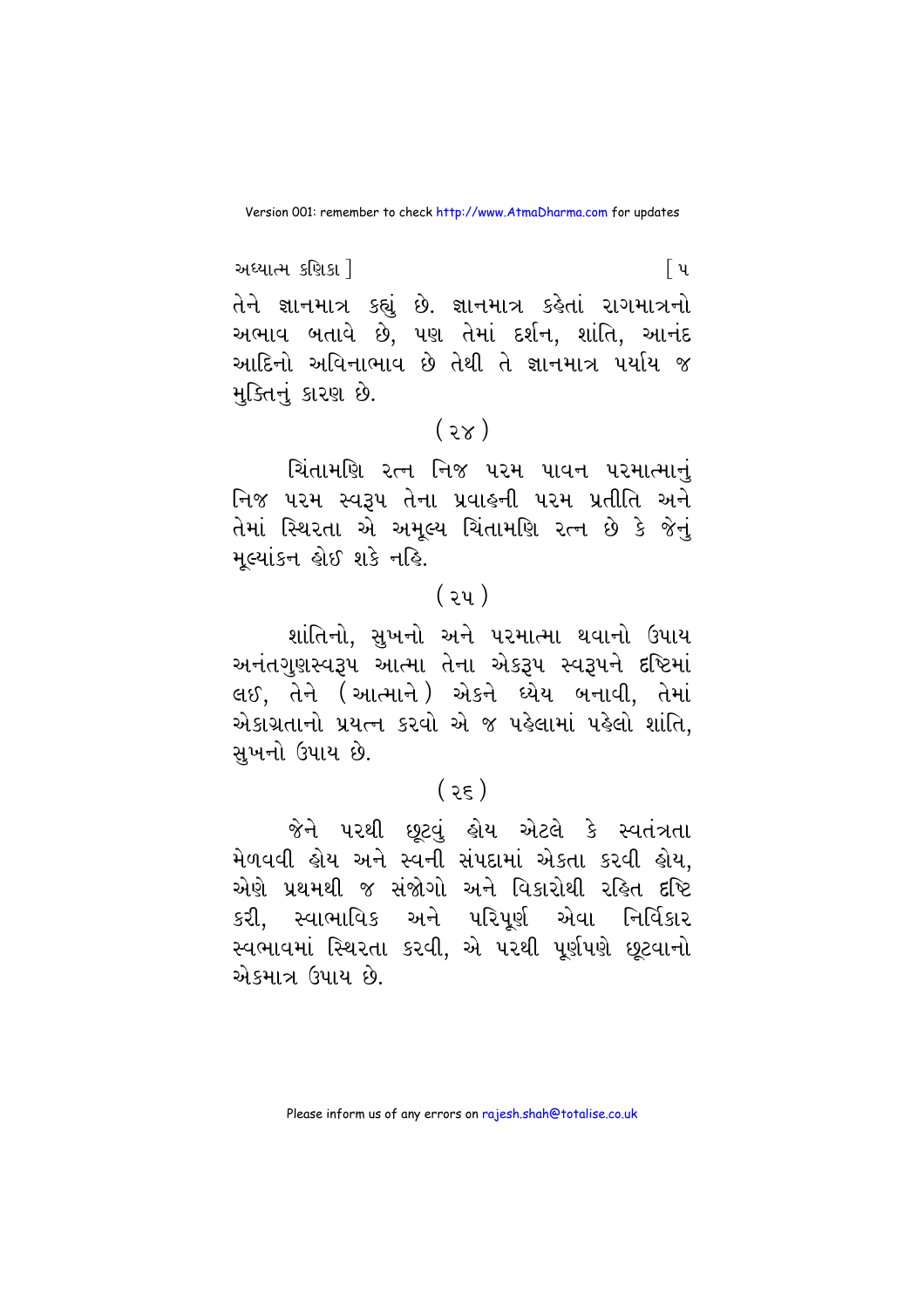<u>શિધ્યાત્મ કશિકા</u>

 $\epsilon$ ]

 $(50)$ 

અનાદિ અનંત એક નિજ શુદ્ધ ચૈતન્યસ્વરૂપ તેનું સ્વસન્મુખ થઈ આરાધન કરવું તે જ પરમાત્મા થવાનો સાચો ઉપાય છે.

 $(36)$ 

ભાવશ્રતજ્ઞાનરૂપ પરિણમન કે જેમાં સમ્યગ્દર્શન-જ્ઞાન–ચારિત્ર સમાય છે તે ભાવશ્રુત જ્ઞાનરૂપ પરિણમન અખંડ એક દ્રવ્યના આશ્રયે પ્રગટે છે, જે સર્વજ્ઞના સર્વ કથનનો સાર છે.

## $(35)$

સતસમાગમ, સહજ સ્વભાવની સમજણ અને સહજ સરલતા વિના સંભવે નહિ; કારણ કે સહજ સ્વભાવ સરલ જ છે. તેથી સુખી થવા ઇચ્છનારે સહજ સ્વભાવ અને સહજ સરલતાની સંધિ કરવા સતસમાગમ કરવો જોઈએ

## $(30)$

એક આત્મદ્રવ્યમાં એક ગણ અનંતશક્તિસંપન્ન છે. એવા અનંત ગુણ અનંતશક્તિસંપન્ન હોવાથી તેનો આધાર એવું એકરૂપ દ્રવ્ય તે દષ્ટિનું ઘ્યેય છે.

## $(39)$

નિર્દોષ જેણે થવું હોય તેણે સદોષતા ક્ષાણિક છે, ટળી શકે છે એવો નિર્ણય કરવો જોઈએ. અને સદોષતાના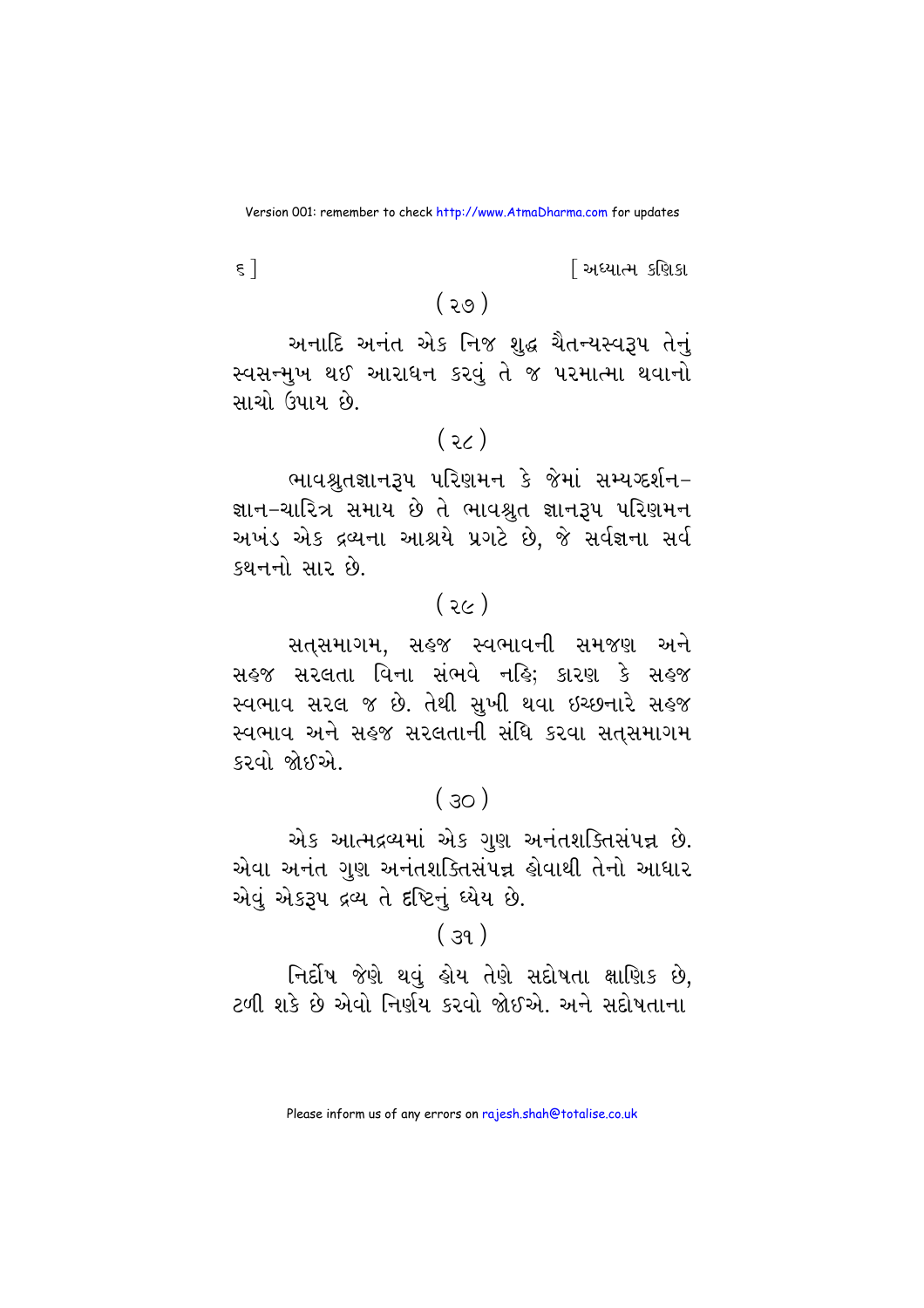અધ્યાત્મ કણિકા ! । ७ સ્થાનમાં નિર્દોષતા લાવવી છે. તે નિર્દોષતા મારા સ્વક્ષેત્રમાં સ્વભાવરૂપે પૂર્ણપણે પડી છે, એમ નિર્ણય કરવો જોઈએ.

## $(33)$

પરમ અકષાય શાંતરસસ્વરૂપ આત્મા કે જે એવી શાંતરસ આદિ અનંતશક્તિનો પિંડ છે. એવા ચૈતન્યરૂપ હિમાલયનો આશ્રય કરતો જીવ સંસારની આકુળતા<mark>રૂ</mark>પ વિષમ આતાપને ટાળે છે.

## $(33)$

ઉપાદેય શુદ્ધાત્મા સિવાય બીજા પાંચ દ્રવ્યો અને સંસારી જીવનું જ્ઞાન કરતા, જ્ઞાન કરનારને જ્ઞાન નથી તેમ સખ નથી. શદ્ધ સ્વભાવના જ્ઞાન કરનારને જ્ઞાન છે અને સુખ છે. માટે શુદ્ધાત્મા જ ઉપાદેય છે.

## $(3x)$

અનેકાંત એ અમૃત છે કારણ સત સ્વપણે છે અને પરપણે નથી. તેમાં સ્વનું કોવું તે પરના અભાવ-ભાવરૂપ હોવાથી સ્વની શાંતિ વેદાય છે, એ જ અમૃત છે.

#### $(3y)$

આત્મા સહજ આનંદસ્વરૂપ છે. તે ખરેખર દુઃખરૂપ નથી. કેમ કે પદાર્થનો સહજસ્વભાવ અવિકુત હોય છે. તેથી અસલમાં દુઃખ નથી.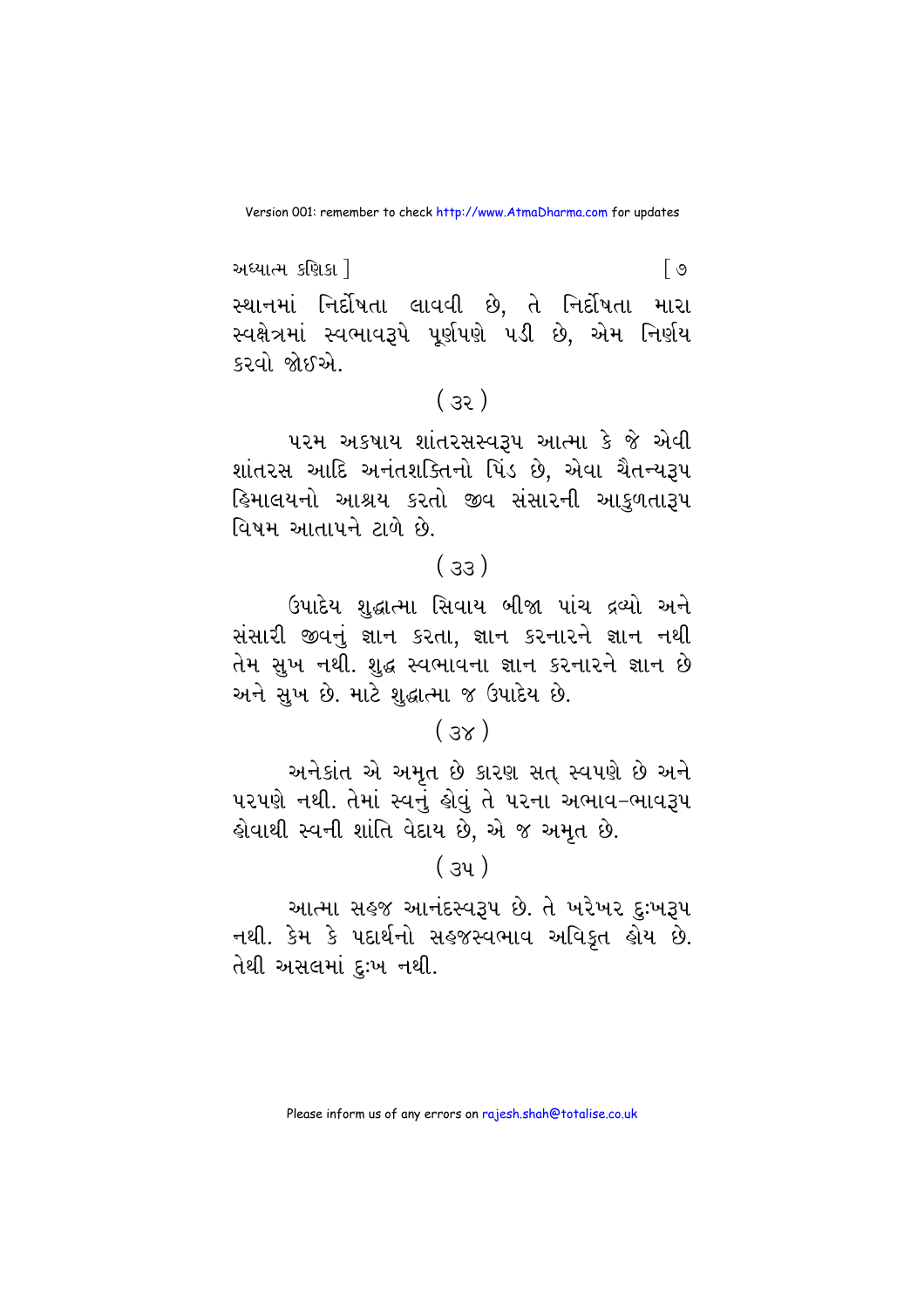<u>શિયાત્મ કશિકા</u>

 $\zeta$ ]

 $(35)$ 

પરિપૂર્ણ દ્રવ્યને લક્ષગત કરવામાં જે ભેદરૂપ જ્ઞાનનો પર્યાય, જે દ્રવ્યશ્રુત તરીકે છે તે સર્વશ્રુતપણાને પામે છે કેમ કે સર્વ સ્વભાવનો આર એવું જે અભેદ દ્રવ્ય તેને પકડવામાં તે નિમિત્ત થાય છે.

 $(39)$ 

આત્મામાં એક સુખશક્તિ નામનો ગુણ કે જેની અંતરશક્તિની મર્યાદા અનંત છે તેવા ગુણની બુદ્ધિ વડે આત્મરૂપ દ્રવ્યનો આદર કરતો પાંચ ઇન્દ્રિયોના-ઇન્દ્રો આદિના વિષયોને પણ હેય જાણી છોડે છે.

> $(s<sub>c</sub>)$ પાંચ બોલે પરો પ્રભ. પરમ પારિણામિક ભાવ છું. કારણપરમાત્મા છું. કારણ જીવ છું. શુદ્ધોપયોગોહં निर्विहत्यों ठं

> > $(36)$

આત્માનુભવ થતાં જે મતિશ્રુતજ્ઞાન પ્રગટયું તેનું અચિંત્ય સામર્થ્ય છે. દ્રવ્યને પુરું જાણે ને લોકાલોકને પણ જાણે, આવડું જ એનું સામર્થ્ય છે.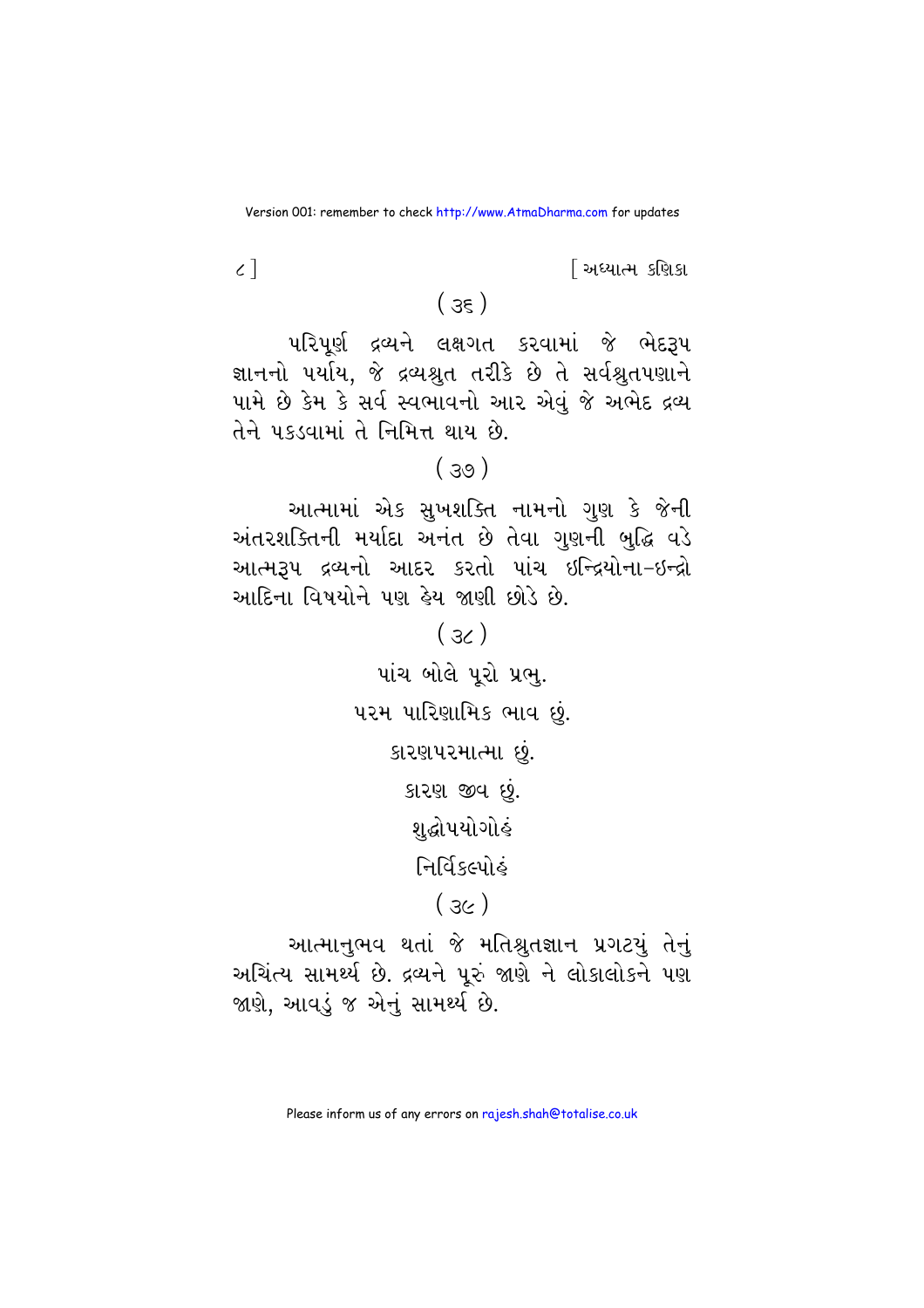અધ્યાત્મ કણિકા !

 $(\infty)$ 

 $\lceil c \rceil$ 

એના જ્ઞાનમાં સંઘરે તો ખરો કે આ ત્રિકાળી વસ્તુના આશ્રય વિના ત્રણકાળમાં કલ્યાણ થવાનું નથી. અને એના વિના જે કાંઈ થાય છે, તે એકાંતે નુકસાન  $\hat{q}$   $\hat{r}$ 

#### $(\times q)$

વર્તમાન ઉદયમાં જીવ એટલો બધો રચ્યોપચ્યો રહે છે કે ભાવિના સાદિ અનંતકાળમાં મારું શું થશે ? એ વિચાર પર એનું વજન નથી આવતું.

## $(x)$

વસ્તુની દષ્ટિ હશે તો મહા આનંદમાં મ્હાલશે, નહિ તો ચાર ગતિના ભયંકર દઃખમાં પીલાશે.

## $(x_3)$

વસ્તુની સિદ્ધિ કરવા માટે બે નય છે, બાકી મોક્ષમાર્ગતો એકને મુખ્ય કરતાં જ થાય છે. વહેવાર-નયની ઉપેક્ષા તે જ તેનું સાપેક્ષપણું છે.

 $(xx)$ 

તીર્થંકરદેવની વાણીમાં પરિપર્ણતાના ભણકાર કેમ આવે છે? તીર્થંકરદેવ પોતે, છદ્મસ્થ દશામાં હતા ત્યારે " પૂર્ણ થાઉં, પૂર્ણ થાઉં" એવા વારંવાર વિકલ્પ આવતા હતા. તે વિકલ્પના ફળમાં જે પુણ્ય બંધાયું,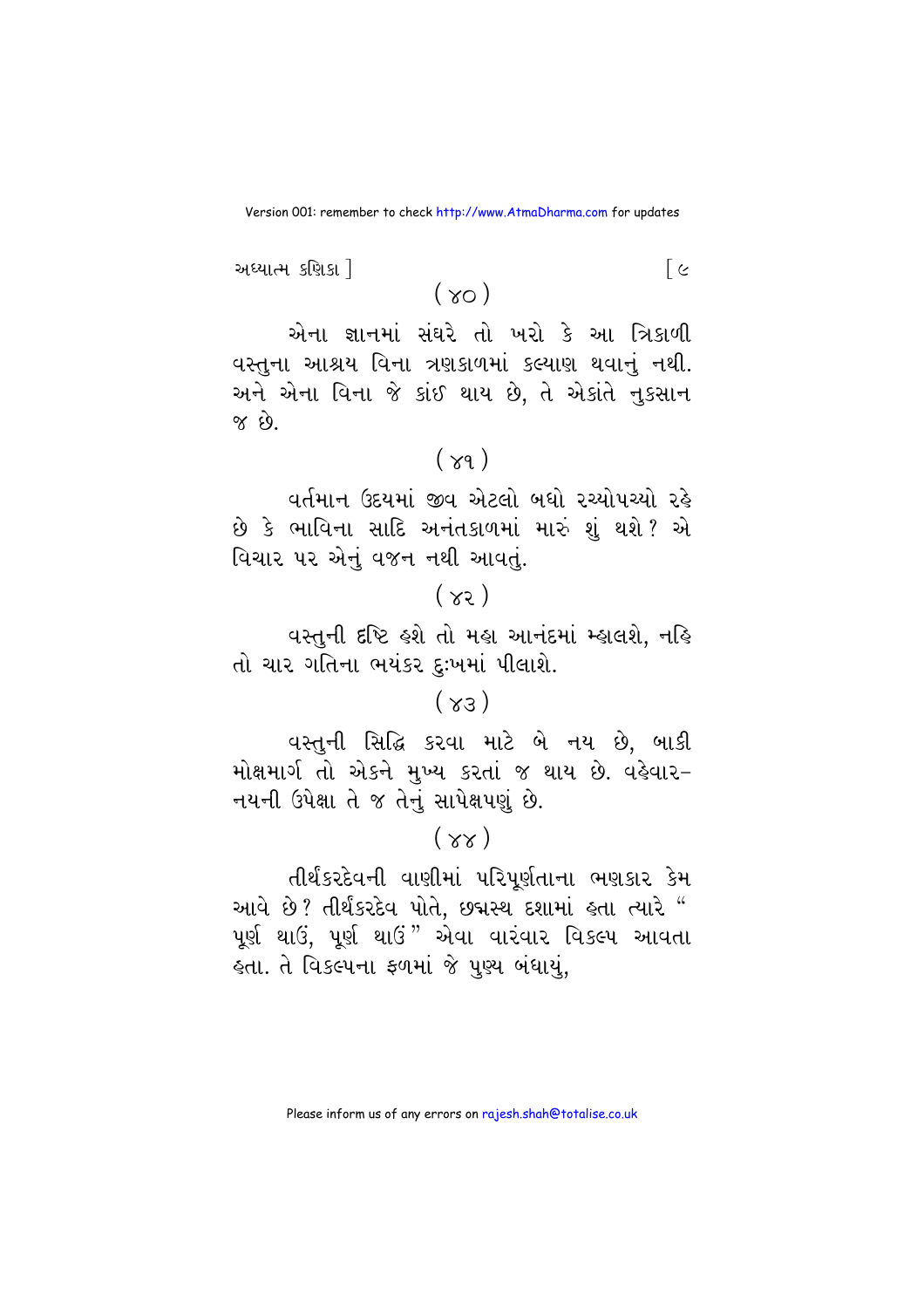$90<sup>1</sup>$ <u>શિક્ષાત્મ કશિકા</u> તે પુણ્યના ફળરૂપે જે વાણી આવે છે, તેમાં પૂર્ણતાના જ રણકાર આવે છે.

## $(xy)$

એક ક્ષણભરના સ્વાનુભવથી જ્ઞાનીને જે કર્મો તૂટે છે, અજ્ઞાનીને લાખો ઉપાય કરતાં પણ એટલાં કર્મો તટતાં નથી. આમ સમ્યક્ત્વનો અને સ્વાનભવનો કોઈ અચિંત્ય મહિમા છે, એમ સમજીને હે જીવ! એની આરાધનામાં તત્પર થા.

## $(\times \epsilon)$

હજારો વર્ષના શાસ્ત્રભણતર કરતાં એક ક્ષણનો સ્વાનુભવ વધી જાય છે. જેને ભવસમુદ્રથી તરવું હોય તેણે સ્વાનભવની વિદ્યા શીખવા જેવી છે.

#### $(\gamma_9)$

મોક્ષમાર્ગનું ઉદ્દઘાટન નિર્વિકલ્પ સ્વાનુભવ વડે થાય છે.

## $(x<sub>0</sub>)$

સંસારમાં ગમે તેવા કલેશના કે પ્રતિકળતાના પ્રસંગો આવે પણ જ્ઞાનીને જ્યાં ચૈતન્યની સ્ફરણા થઈ ત્યાં તે બધાય કલેશ કયાંય ભાગી જાય છે.

## $(x<sub>k</sub>)$

ચૈતન્યના અનુભવની ખુમારી ધર્મીના ચિત્તને બીજે કયાંય લાગવા દેતી નથી. સ્વાનુભવના શાંતરસથી તે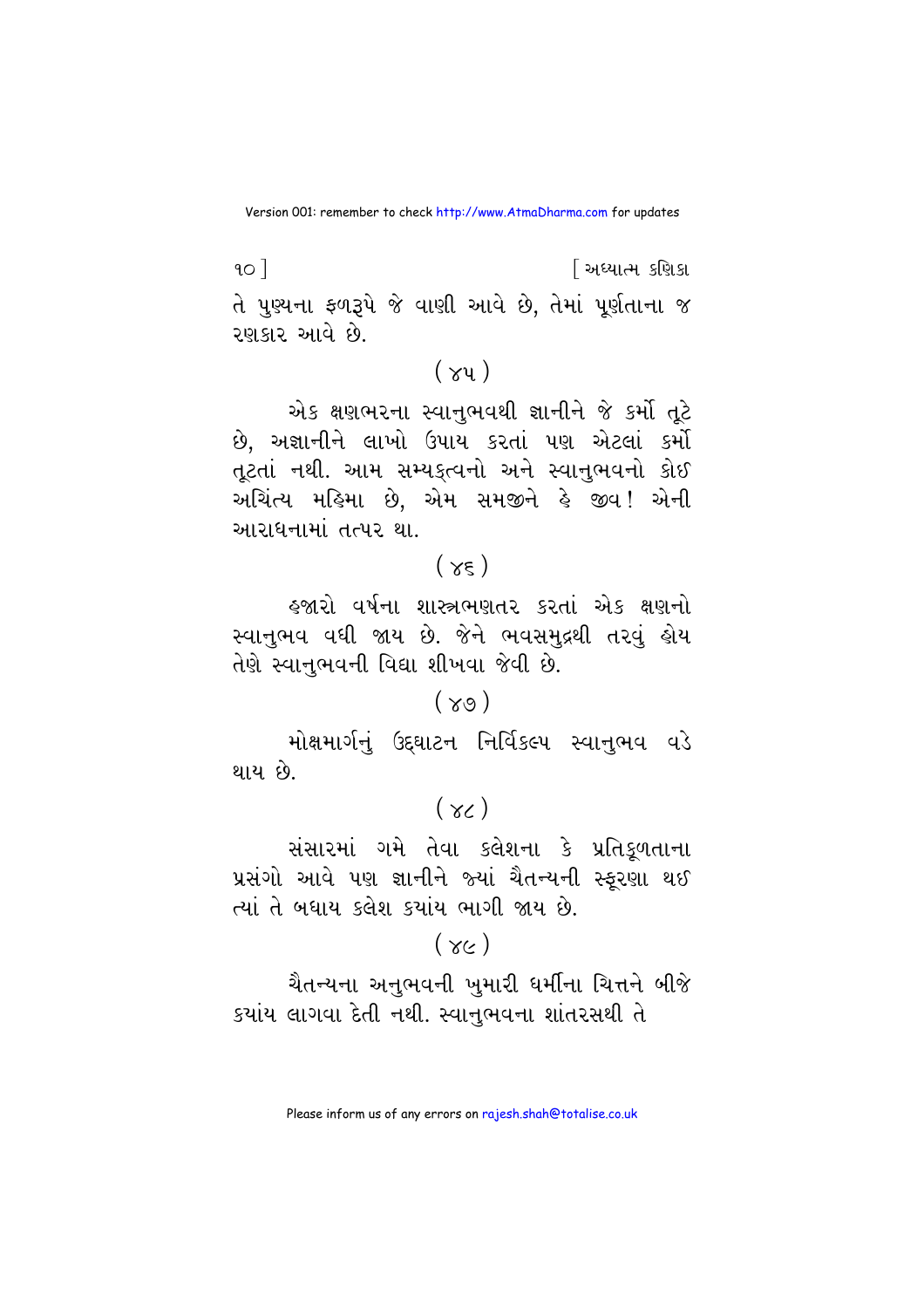અધ્યાત્મ કણિકા 1 િ ૧૧ તૃપ્ત-તૃપ્ત છે. ચૈતન્યના આનંદની મસ્તીમાં તે એવા મસ્ત છે કે હવે બીજાં કાંઈ કરવાનું રહ્યું નથી.

## $(40)$

આત્માનું અસ્તિત્વ જેમાં નથી, આત્માનું જીવન જેમાં નથી એવા પરદ્રવ્યોમાં ધર્મીનું ચિત્ત કેમ ચોંટે? આનંદનો સમુદ્ર જ્યાં દેખ્યો છે. ત્યાં જ તેનું ચિત્ત ચોટયું છે.

## $(yq)$

અનુભવ એ ચિંતામણિ ૨ત્ન છે, અનુભવ એ શાંતરસનો કુવો છે, અનુભવ તે મુક્તિનો માર્ગ છે, ને અનુભવ તે મોક્ષસ્વરૂપ છે.

## $(yz)$

આ નિરાલંબી જ્ઞાન જગતમાં કોઈથી ઘેરાતં નથી. જ્ઞાન તો રોગથી કે રાગથી-બધાયથી અદ્ધર ને અદ્ધર જ રહે છે.

## $(y_3)$

એક સેકંડમાત્રનું સમ્યગ્દર્શન અનંત જન્મમરણનો નાશ કરનાર છે. એકમાત્ર સમ્યગ્દર્શન સિવાય જીવ અનંતકાળમાં બધું કરી ચકચો છે.

#### $(y_{\chi})$

પૂર્ણતાને લક્ષે શરૂઆત તે જ વાસ્તવિક શરૂઆત છે.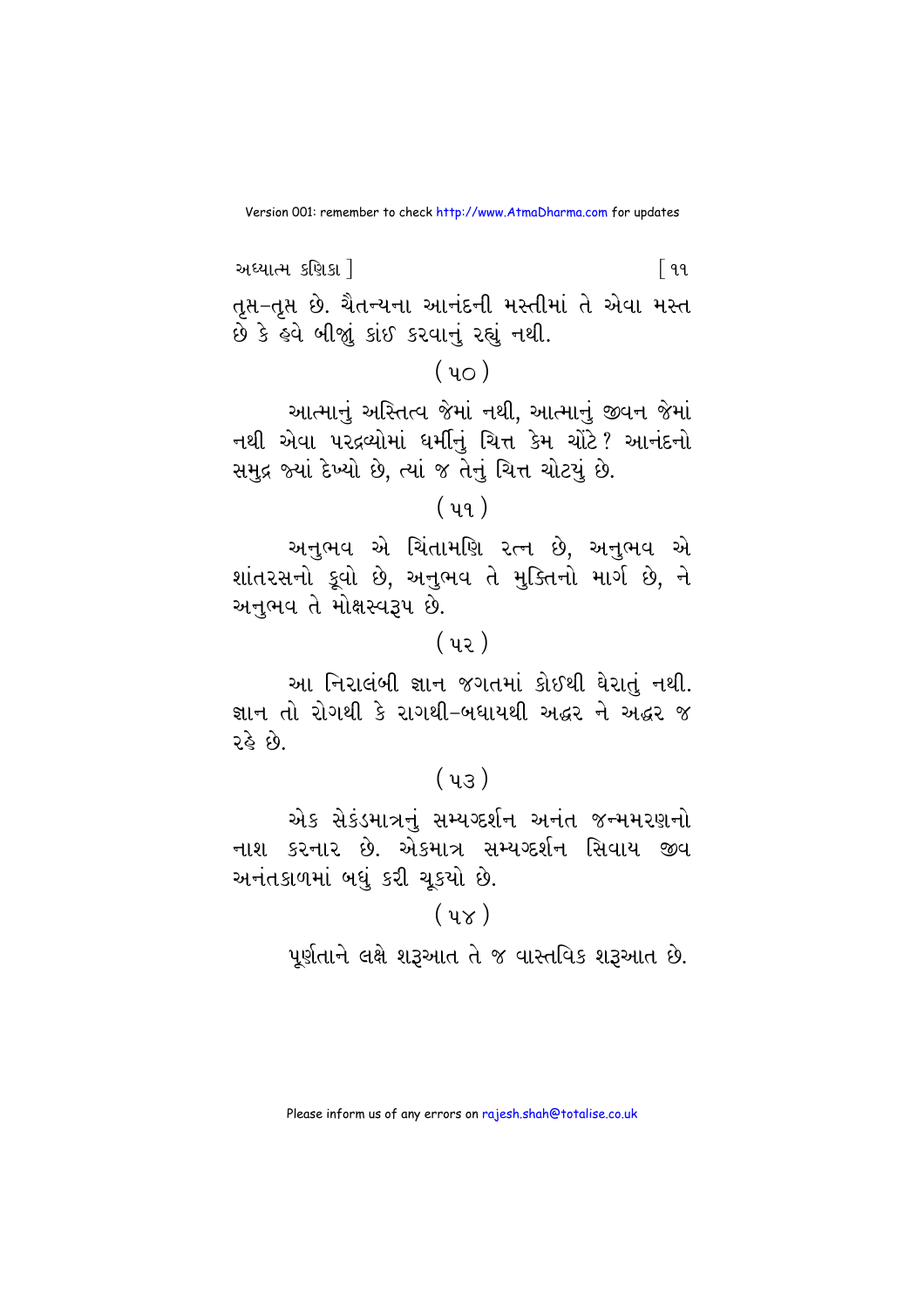<u>શિક્ષાત્મ કશિકા</u>

 $92<sup>1</sup>$ 

$$
(\mathbf{u}\mathbf{s})
$$

 $(m)$ 

વિકલ્પ વિનાની જ્ઞાનની વેદના કેવી છે, તેનું અંતર્લક્ષ કરવું તેનું નામ ભાવશ્રુતનું લક્ષ છે. રાગની અપેક્ષા છોડીને સ્વનું લક્ષ કરતાં ભાવશ્રત ખીલે છે ને તે ભાવશ્રુતમાં આનંદના ફવારા છે.

ઘ્રુવ આનંદદળ ઉપર નજર ૫ડતાં જ ૫યશિને વિસામો મળી જાય છે. જ્ઞાન જ્ઞાયકમાં જામી જાય છે, સદાને માટે સુખી બની જાય છે.

#### $(yz)$

અવ્યક્ત પદાર્થને આધીન થવું તે પરમાત્મા થવાનાં લક્ષણ છે. તેને આધીન થયો તે સુખી છે.

## $(y<sub>0</sub>)$

આ કાળે બુદ્ધિ થોડી, આયુ થોડું, સત્ સમાગમ દર્લભ, તેમાં કે જીવ! તારે એ જ શીખવાયોગ્ય છે કે જેનાથી તારું હિત થાય ને જન્મમરણ મટે.

## $(\epsilon_0)$

<u>' હું શુદ્ધ ચિદ્રપ છું' એવા નિર્ણયથી શુદ્ધ ચિદ્રપ</u> પ્રાપ્ત થાય છે. તે શ્રુતસમુદ્રમાંથી નીકળેલું ઉત્તમ

 $(y_0)$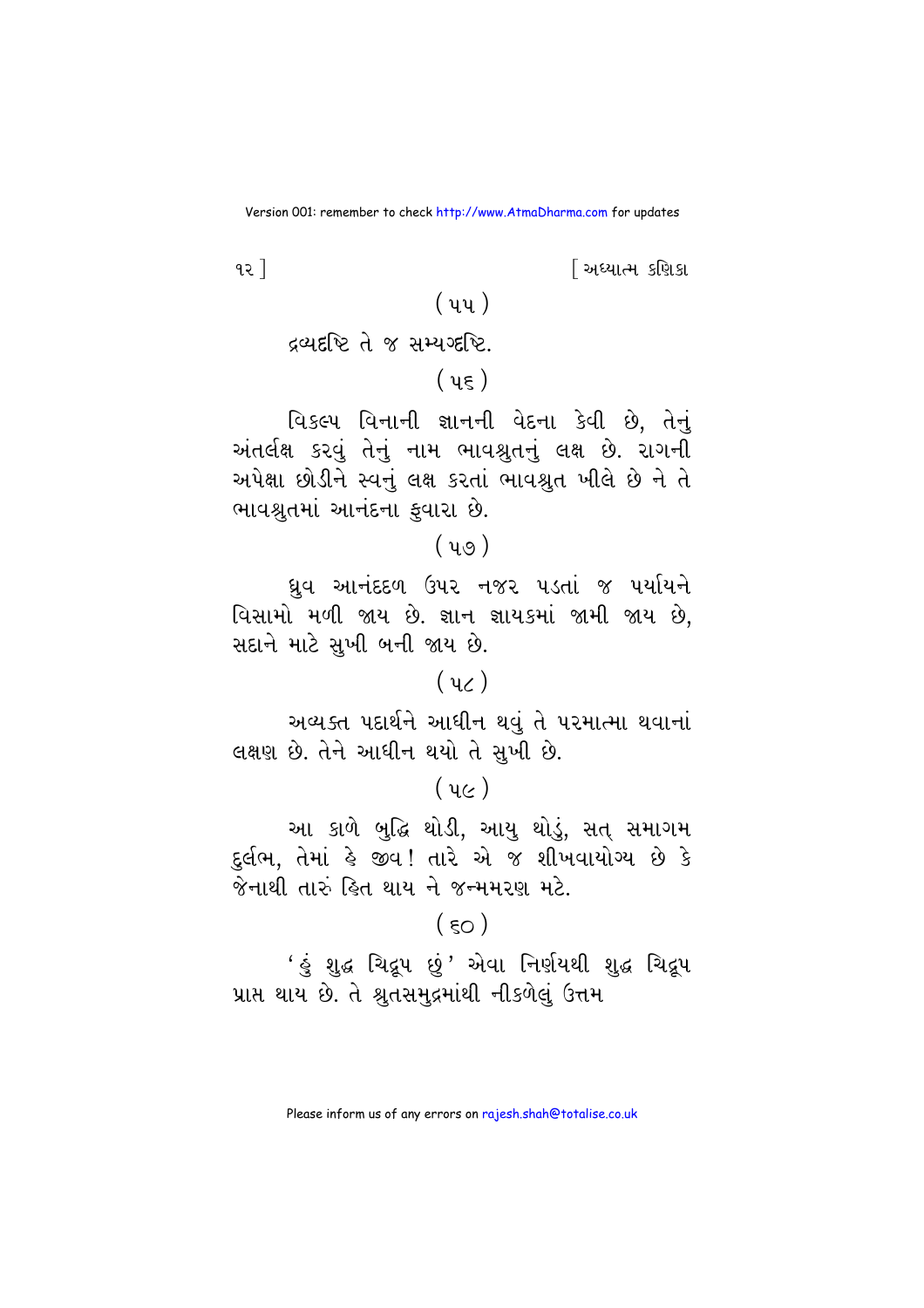અધ્યાત્મ કણિકા 1 [ ૧૩ રત્ન છે, સર્વ તીર્થોમાં તે ઉત્કૃષ્ટ તીર્થ છે, સુખોનો તે ખજાનો છે, મોક્ષનગરીમાં જવા માટેનું તે ઝડપી વાહન છે. ભવના વનને બાળી નાખવા માટે તે અગ્નિ છે.

## $(59)$

હે પ્રભુ! દિવ્યધ્વનિ દ્વારા આપે અચિંત્ય નિધાન જગતને બતાવ્યાં-એવાં નિધાન બતાવ્યાં કે મોક્ષાર્થી જીવો તેની પાસે મોટા મોટા રાજ્યપદને તુચ્છ તરણા જેવા સમજીને તેને છોડીને મુનિ થઈને તે ચૈતન્યનિધાનને સાધવા માટે વનમાં ચાલી નીકળ્યા.

## $(55)$

સ્વયંભુરમણ સમુદ્રના તળિયે અસંખ્ય રત્નો ભર્યા ૫ડયા છે તેમ ચૈતન્ય પ્રભુના તળિયે અનંતાનંત ગણ-રત્નો ભર્યા પડયા છે.

## $(53)$

એક સમયનું અનંતદુઃખ એવું દુઃખ અનંતકાળથી ચાલ્યું આવે છે; તેનો નાશ થાય અને આદિ અનંતનું અનંતસખ પ્રગટે તેનો ઉપાય પણ અલૌકિક જ હોય ને!

#### $(\epsilon \times)$

ચામડાં ઉતરડીને ખાર છાંટે, એવી રાગની પીડા છે.

### $(\epsilon y)$

ખાખરાની ખિસકોલી સાકરનો સ્વાદ કયાંથી જાણે ?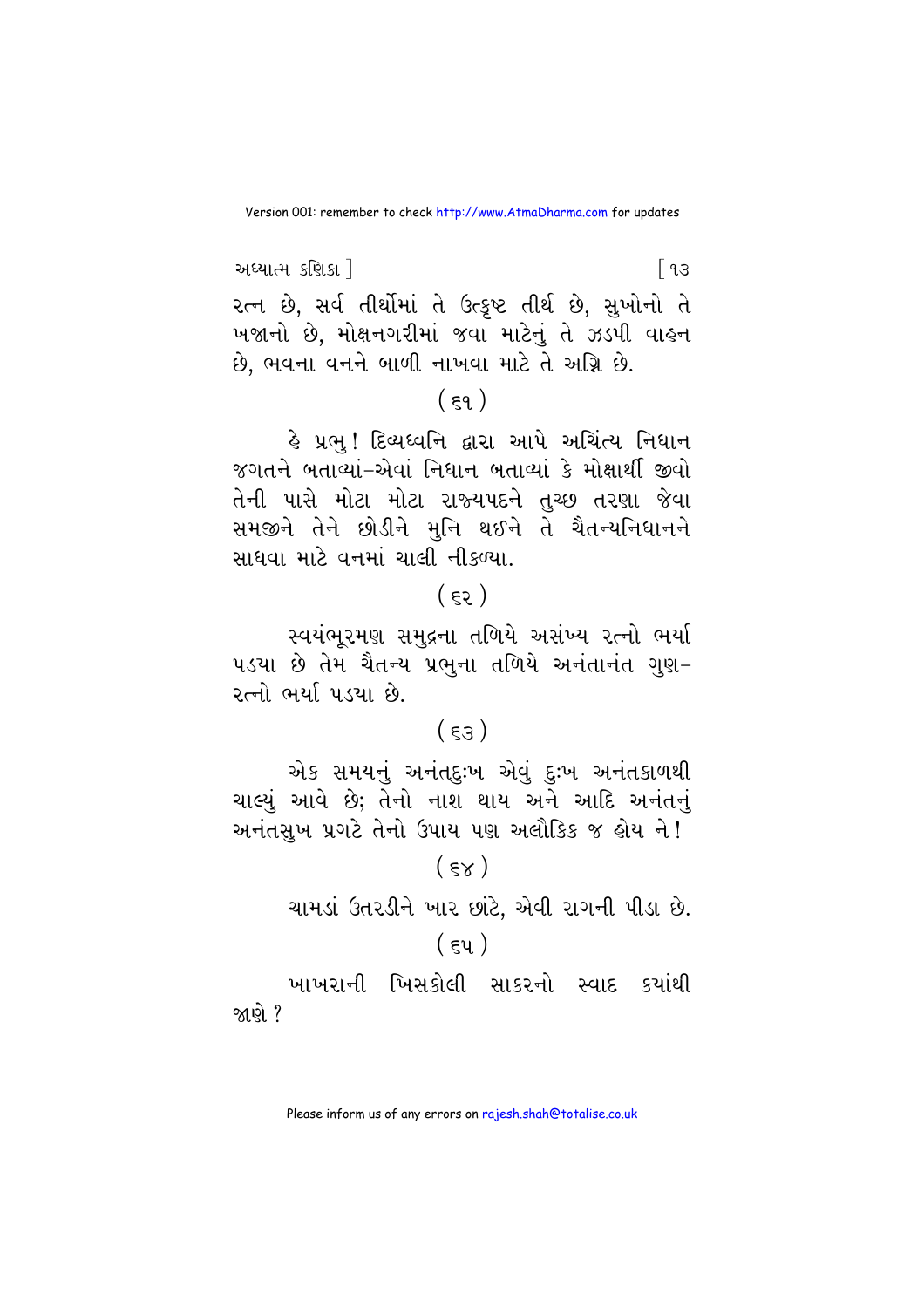$\alpha$ ] <u>શિક્ષાત્મ કશિકા</u> તેમ ઇન્દ્રિયજ્ઞાનમાં જ લુબ્ધ પ્રાણી અતીન્દ્રિય સુખના સ્વાદને કયાંથી જાણે? જેણે જ્ઞાનને અંતરમાં વાળીને અતીન્દ્રિય વસ્તુને કદી લક્ષગત કરી નથી, તેને અતીન્દ્રિય વસ્તુના અતીન્દ્રિય સુખની કલ્પના પણ કયાંથી આવે? જ્ઞાનીએ. ચૈતન્યના અતીન્દ્રિય સખનો અપર્વ સ્વાદ ચાખ્યો છે

## $(55)$

હે જીવ! તારા અનંતગુણો જ તારા સદાયના સાથીદાર છે. આ સાથીદાર જ દુઃખથી તારી રક્ષા કરનારા ને તને સુખ આપનારા છે.

#### $(\epsilon_{\vartheta})$

અરે ચૈતન્ય પ્રભુ! તારી શક્તિના એક ટંકારે તું કેવળજ્ઞાન લે એવી તારી તાકાત છે.

#### $(\epsilon)$

એક આત્મદ્રવ્યમાં એક ગુણ અનંત શક્તિસંપન્ન છે. આધાર એવું એકરૂપ દ્રવ્ય તે દૃષ્ટિનું ધ્યેય છે.

## $(\epsilon)$

૪૭ શક્તિ આત્માનો વૈભવ છે. એવા વૈભવશાળી ભગવાન આત્માનું અંતરમાં ધ્યાન કરવાથી જ્ઞાન, આનંદરૂપી વૈભવ પ્રગટ થાય છે.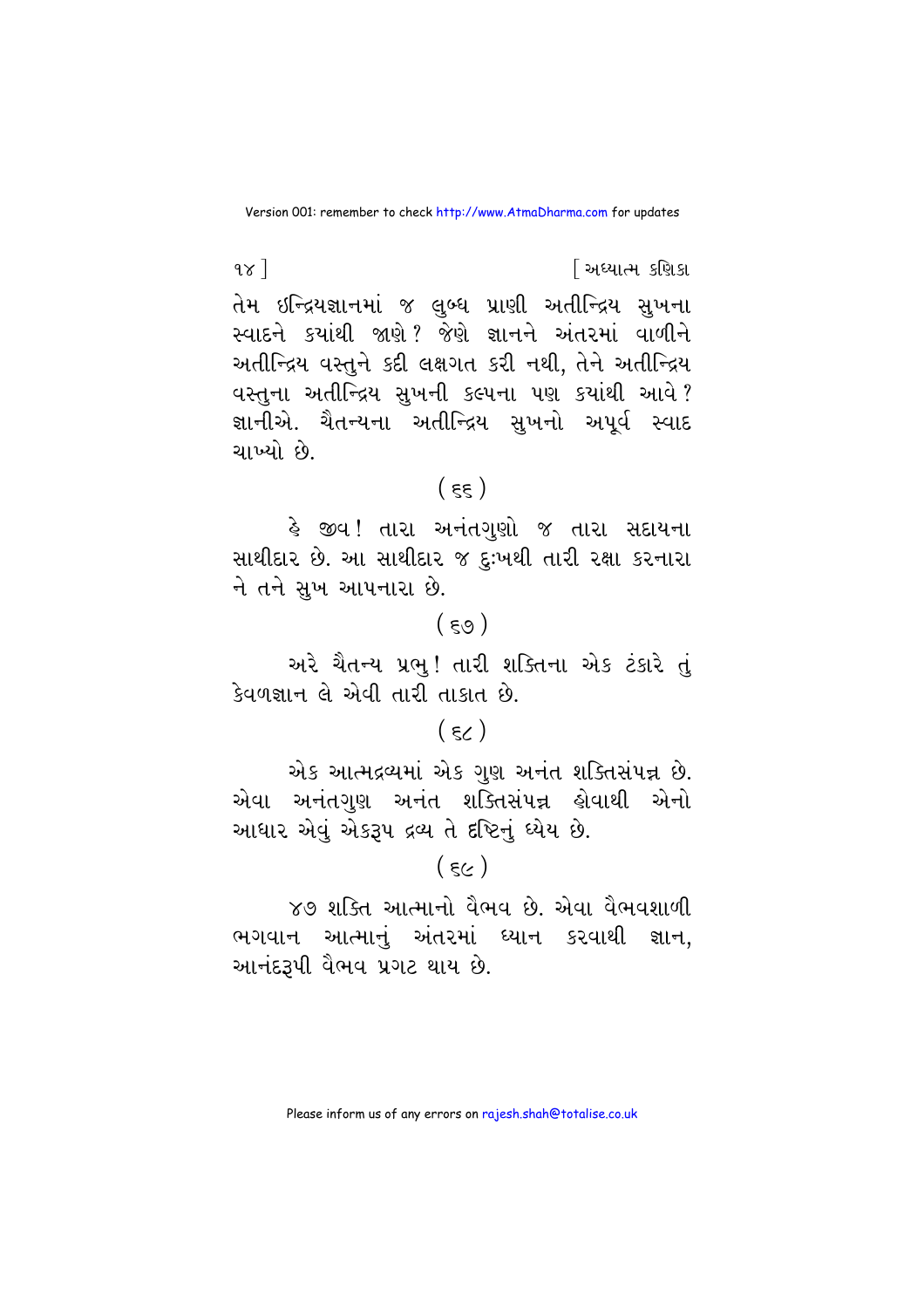અધ્યાત્મ કણિકા !

િવપ

## $(90)$

આહા ! મોક્ષમાર્ગી જીવનાં જીવોન કોઈ જાદી જાતનાં છે. પોતાના ચૈતન્યસ્વભાવ સિવાય બીજા બધાથી તેને ઉદાસીનતા છે. જગતના પ્રસંગોથી એમની પરિણતિ હલી જતી નથી. અંતરની અનભવદશામાં ચૈતન્યના આનંદના દરિયા ડોલતા દેખ્યા છે. એમનું ચિત્ત હવે બીજે કેમ લાગે? આત્માના નિજવૈભવમાં લાગેલં ચિત્ત બીજે કયાંય લાગતું નથી.

## $(99)$

સ્વાવલંબી ઉપયોગરૂપ સ્વરૂપને સાધીને જે ક્ષેત્રથી સિદ્ધ થયા, તે જ ક્ષેત્રે સમશ્રેણીએ ઊર્ધ્વ સિદ્ધપણે બિરાજે છે. તેના સ્મરણના કારણરૂપ આ તીર્થો નિમિત્ત છે.

### $(58)$

સમ્યગ્દષ્ટિ થતાં સહજાત્મચૈતન્યનો સ્વામી થાય છે. તેનું ફળ મુક્તિ છે. તેથી વિપરીત મિથ્યા રુચિમાં પર પદાર્થ અને વિકારનો સ્વામી થાય છે, તે બંધનું કારણ છે.

 $(50)$ 

અંતરના ઉતારા કરવામાં તારે ભેદને ભૂલવા ૫ડશે. ભગવાન કહે છે કે મને તો ભૂલી જા, પણ તારા ગુણ-ભેદોને પણ ભુલી જા, ત્યારે તને અભેદનો પત્તો લાગશે.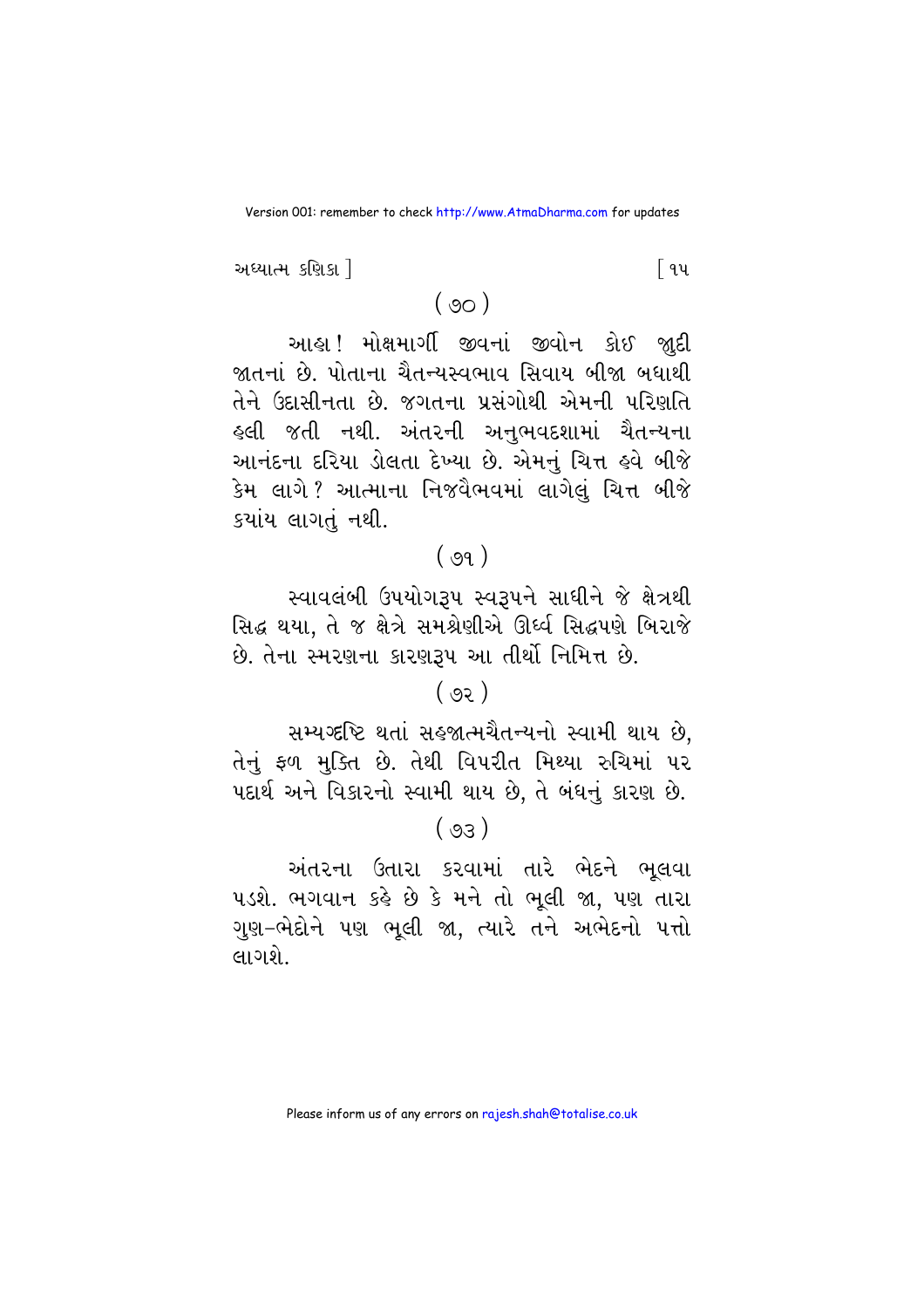$95$ ] <u>શિધ્યાત્મ કશિકા</u>  $(\gamma_8)$ પ્રભુ, તને કેટલી વાર કહેવું કે તું પ્રભુ છો !

 $(94)$ 

રાગના પરિણામ પુદગલના છે તેમ જણાય છે ત્યારે તે સિદ્ધના પંથે જાય છે, મોક્ષને માર્ગે ચડે છે, સાચું પ્રયાણ થાય છે.

 $(95)$ 

આત્માની સોબન થઈ, આત્માનો પરિચય થયો તે પરિણતિ મક્તિપંથે જાય છે.

 $(99)$ 

દષ્ટિમાં તારા દ્રવ્યને પચાવ. આ છે પ્રભુનાં કહેણ, तेने तं पधायी લेજે.

 $(96)$ 

અનંતવાર જીવે દ્રવ્યલિંગ પાળ્યું છે પણ ભવના અભાવનું કારણ-આત્મજ્ઞાન-ને એક સમયમાત્ર પણ સેવ્યું નશી. $\cdot$ 

 $(96)$ 

અનભતિ વડે જેણે મોક્ષને પ્રાપ્ત કર્યો. તેણે કરવાયોગ્ય બધું કરી લીધું.

 $(\infty)$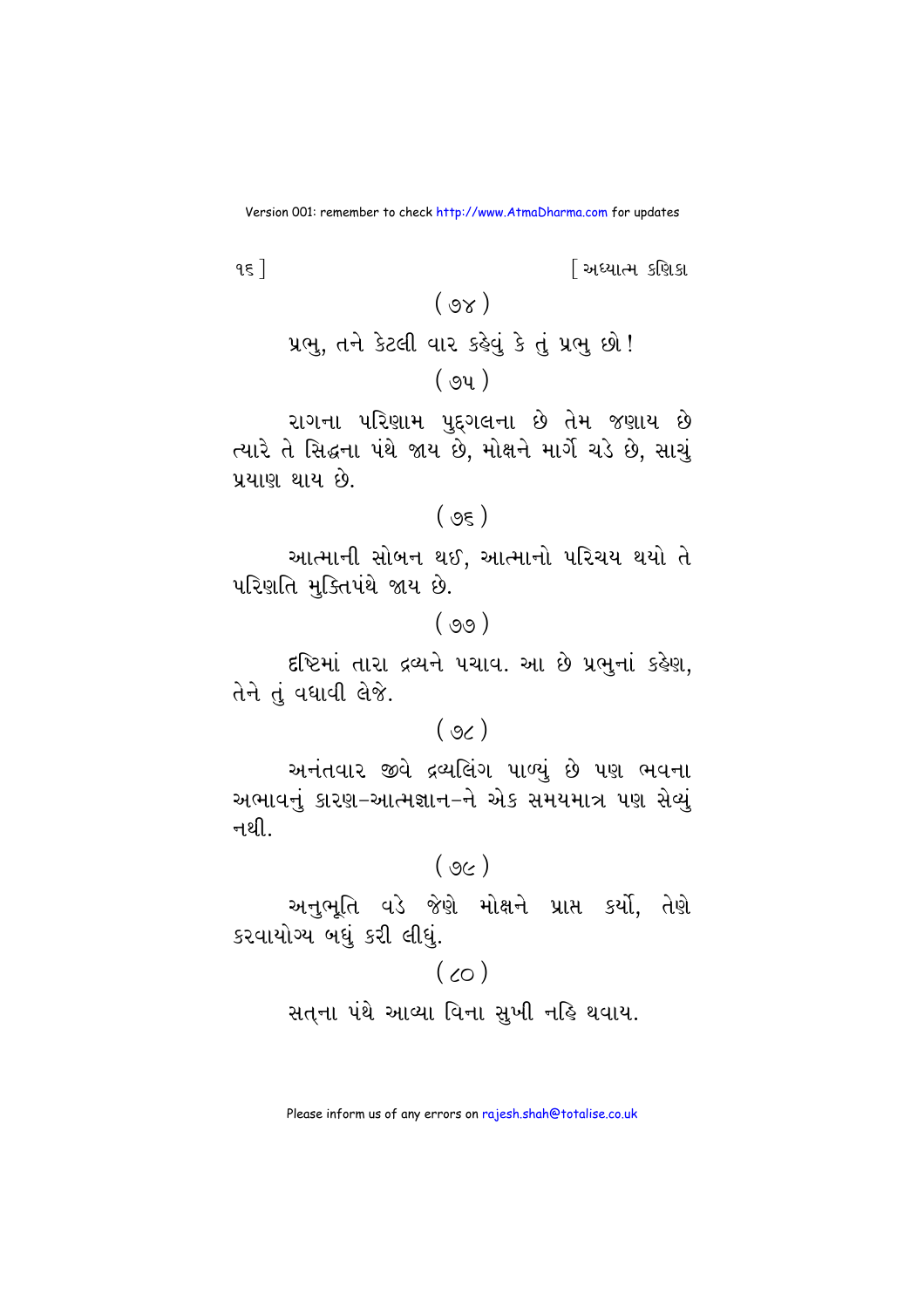અધ્યાત્મ કણિકા 1 ြ ૧૭

 $(z_9)$ 

ધર્મીએ આમ મંથન કરીને ભગવાનને મેળવવો કે જેનો નિર્વિભાવ મહિમા છે–કે જેમાં કારકભેદ, ધર્મના ભેદ કે ગુણભેદો છે નહિ.

 $(5)$ 

એક સમયમાં હું ચિદાનંદ પરિપૂર્ણ છું, એવી પ્રતીતિ તે ભવના નાશનું કારણ છે. આવી પ્રતીતિ થયા ૫છી અલ્પરાગ રહે, તે પરના ૫ડખે જાય છે.

## $(z_5)$

અલે! મહાન સંત મુનીશ્વરોએ જંગલમાં રહીને આત્મસ્વભાવનાં અમૃત વહેતાં મુકયાં છે. આચાર્યદેવો ધર્મના સ્તંભ છે. જેમણે પવિત્ર ધર્મને ટકાવી રાખ્યો છે. ગજબ કામ કર્યું છે. સાધકદશામાં સ્વરૂપની શાંતિ વેદતાં પરિષડોને જીતીને પરમ સતને જીવંત રાખ્યં છે. આચાર્યદેવના કથનમાં કેવળજ્ઞાનના ભણકાર વાગી રહ્યા છે. આવા મહાન શાસ્ત્રોની રચના કરીને ઘણા જીવો ઉપર અમાપ ઉપકાર કર્યો છે. રચના તો જાુઓ ! પદે પદે કેટલું ગંભીર રહસ્ય છે! આ તો સત્યની જાહેરાત છે, આના સંસ્કાર અપૂર્વ ચીજ છે. અને આ સમજણ તો મુક્તિને વરવાના શ્રીફળ છે. સમજે તેનો મોક્ષ જ છે.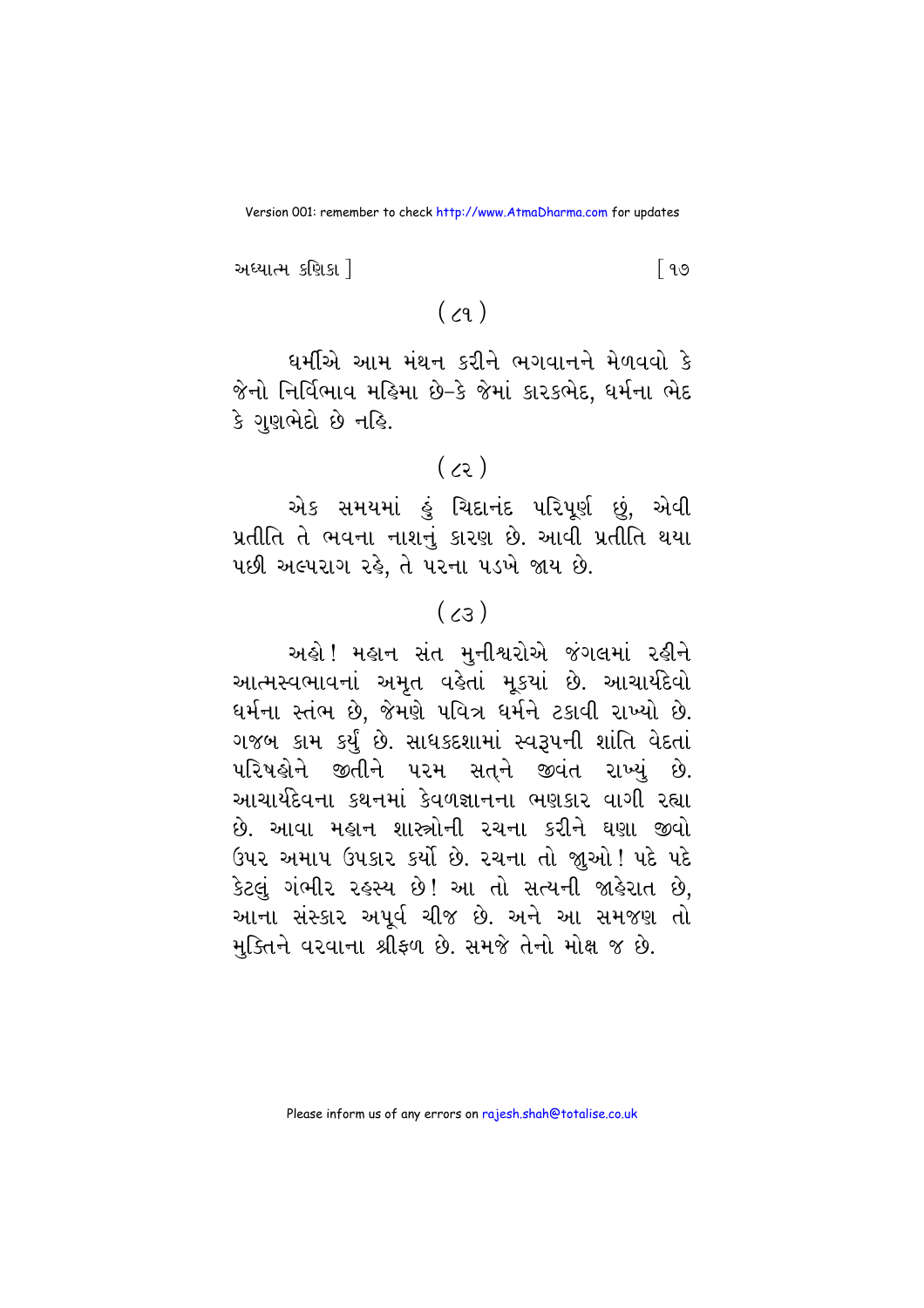<u>શિધ્યાત્મ કશિકા</u>

 $\alpha$ ]

 $(\times)$ 

પ્રથમ શ્રદ્ધા કરે કે નયપક્ષના વિકલ્પ રહિત મારું સહજ સ્વરૂપ છે; એકાકાર છે, એમ નિ:શંક થાય, પછી વિકલ્પ હોય તોપણ તે આગળ જવાનો છે; વિકલ્પ તોડશે અને સ્વભાવમાં જશે.

## $(y_1)$

જિજ્ઞાસુ જીવે સત્યનો સ્વીકાર થવા અર્થે અંતર વિચારના સ્થાનમાં સત્યને સમજવાનો અવકાશ અવશ્ય રાખવો જોઈએ.

## $(\zeta_{\xi})$

પર્યાયમાં રાગ હોવા છતાં પણ, મારા સહજ સ્વરૂપમાં રાગ નથી, તે અપૂર્વ અંતરદષ્ટિની ચીજ છે.

## $(\zeta_9)$

સ્વના આશ્રયે થાય તે સમ્યગ્જ્ઞાન છે. ૫ર્યાય સ્વની હો કે પરની હો, પર્યાયનું લક્ષ થતાં પણ વિકલ્પ ઊઠે છે. અનંતગણોની પર્યાય અંદરમાં જ્યારે દ્રવ્ય તરફ ઢળે છે. ત્યારે તેને જ્ઞાન અને સખ થાય છે. ભાઈ! સર્વજ્ઞ જિનેન્દ્રદેવનો માર્ગ એટલે શહ્ન-જીવનો માર્ગ. કોઈ અલૌકિક છે !

## $(\chi)$

જૈન કોઈ સંપ્રદાય નથી. ગુણસ્વરૂપ જે શુદ્ધ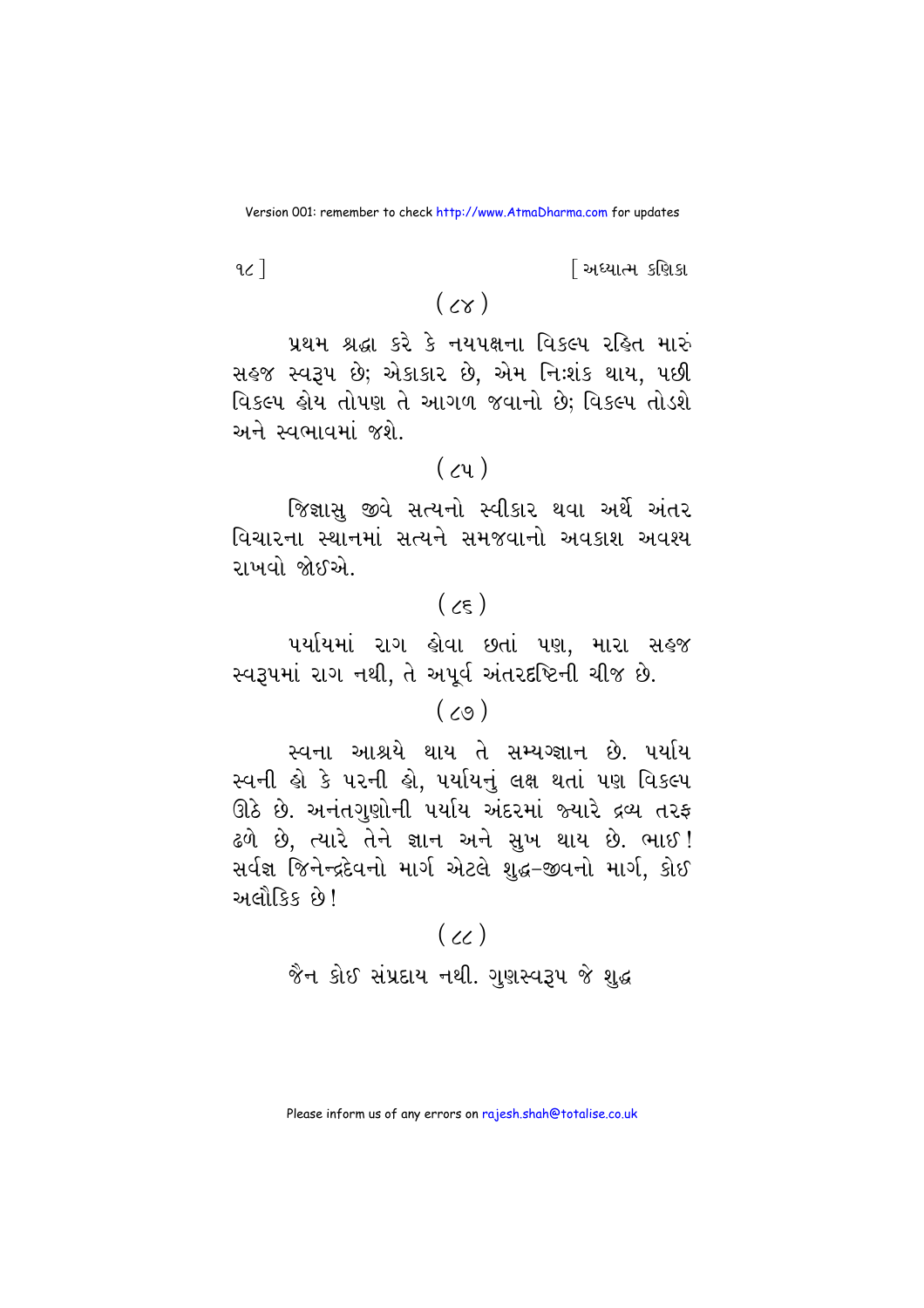અધ્યાત્મ કશિકા 1  $\lceil 9c \rceil$ ચૈતન્યઘન તેને જે પર્યાયમાં ઉપાદેય કરી અનભવે તેણે રાગ અને અજ્ઞાનને જીત્યા, તેને જૈન કહેવાય છે.

 $(\alpha)$ 

આત્મા સ્વાધીન જ્ઞાયકવસ્તુ છે. તે કદીપણ સ્વભાવે ભૂલરૂપ ન હોય.

 $(\infty)$ 

આત્માનો એકપણ ગુણ પરમાણુમાં ભળી ગયો નથી; તેમ ચૈતન્યગુણમાં નિમિત્તનો પ્રવેશ નથી; એમ અનુભવદશાના ભાન વડે પુરુષાર્થની જાગૃતિ સહિત जानी हुई हुई

## $(cq)$

સાચં જ્ઞાન અંતરથી સમાધાન કરે છે. અને અજ્ઞાનભાવ પરમાં ઠીક-અઠીક કલ્પના કરે છે.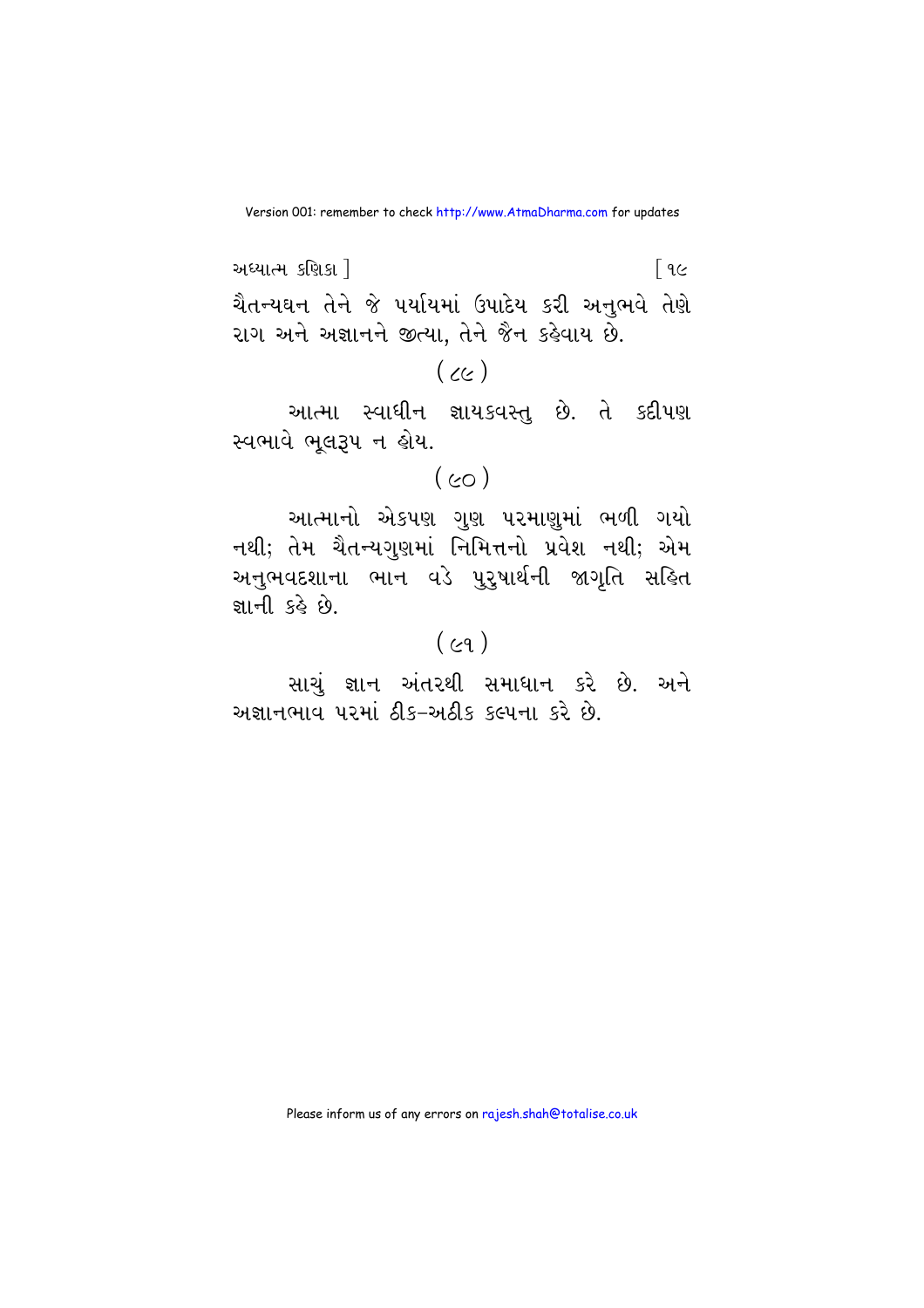# $*$  શ્રીમદ્ રાજચંદ્ર વચનામૃત $\;*$

 $(9)$ 

અનંતકાળથી જે જ્ઞાન ભવહેતુ થતું હતું, તે જ્ઞાનને સમયમાત્રમાં જાત્યાંતર કરી જેણે ભવનિવૃત્તિરૂપ કર્યું તે કલ્યાણમર્તિ સમ્યગ્દર્શનને નમસ્કાર.

 $(5)$ 

અનંતજ્ઞાન, અનંતદર્શન, અનંતચારિત્ર અને અનંતવીર્યથી અભેદ એવા આત્માનો એક ૫ળ પણ વિચાર કરો.

## $(s)$

અમે બહુ વિચાર કરીને આ મૂળતત્ત્વ શોઘ્યું છે કે-ગુપ્ત ચમત્કાર જ સૃષ્ટિના લક્ષમાં નથી.

## $(x)$

એક ભવના થોડા સુખ માટે અનંતભવનું અનંત દુઃખ નહીં વધારવાનો પ્રયત્ન સત્પુરૂષો કરે છે.

#### $(y)$

કેવું આશ્ચર્યકારક કે, એક કલ્પનાનો જય એક કલ્પે થવો દુર્લભ, તેવી અનંત કલ્પનાઓ કલ્પના અનંતમા ભાગે જિનેન્દદેવે શમાવી દીધી !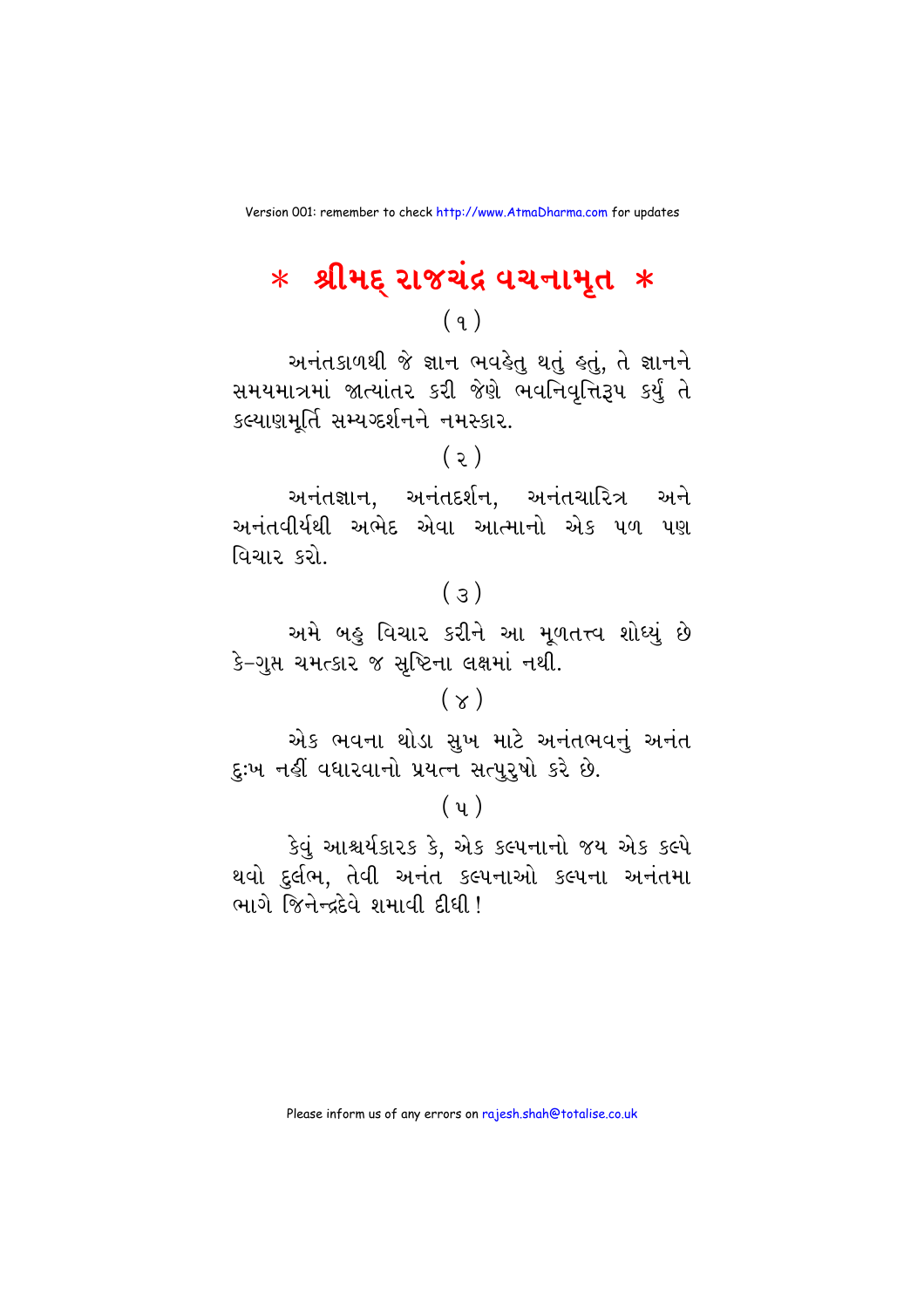રિવ

અધ્યાત્મ કણિકા ી

દ્રવ્યાનુયોગ પરમ ગંભીર અને સૂક્ષ્મ છે. નિર્ગ્રંથ પ્રવચનનું રહસ્ય છે, શુકલઘ્યાનનું અનન્ય કારણ છે. શુકલઘ્યાનથી કેવળજ્ઞાન સમૃત્પન્ન થાય છે. મહાભાગ્ય વડે તે દ્રવ્યાનુયોગની પ્રાપ્તિ થાય છે.

 $(\varphi)$ 

દર્શનમોહનો અનુભાગ ઘટવાથી અથવા નાશ પામવાથી, વિષય પ્રત્યે ઉદાસીનતાથી અને મહત્પુરૂષના ચરણકમળની ઉપાસનાના બળથી દ્રવ્યાનુયોગ પરિણમે છે.

## $(\chi)$

હે આર્ય! દ્રવ્યાનુયોગનું ફળ સર્વ ભાવથી વિરામ પામવારૂપ સંયમ છે. તે આ પુરૂષનાં વચન તારા અંતઃકરણમાં તું કોઈ દિવસ શિથિલ કરીશ નહિ. વધારે શું ?સમાધિનું ૨૬સ્ય એ જ છે. સર્વ દુઃખથી મુક્ત થવાનો અનન્ય ઉપાય એ જ છે

## $(c)$

સહજ સ્વરૂપે જીવની સ્થિતિ થવી તેને શ્રી વીતરાગ મોક્ષ કહે છે. સહજસ્વરૂપથી જીવ રહિત નથી, પણ તે સહજસ્વરૂપનું માત્ર ભાન જીવને નથી, જે થવું તે જ સહજસ્વરૂપે સ્થિતિ છે.

## $(90)$

સંગના યોગે આ જીવ સહ્જસ્થિતિને ભુલ્યો છે.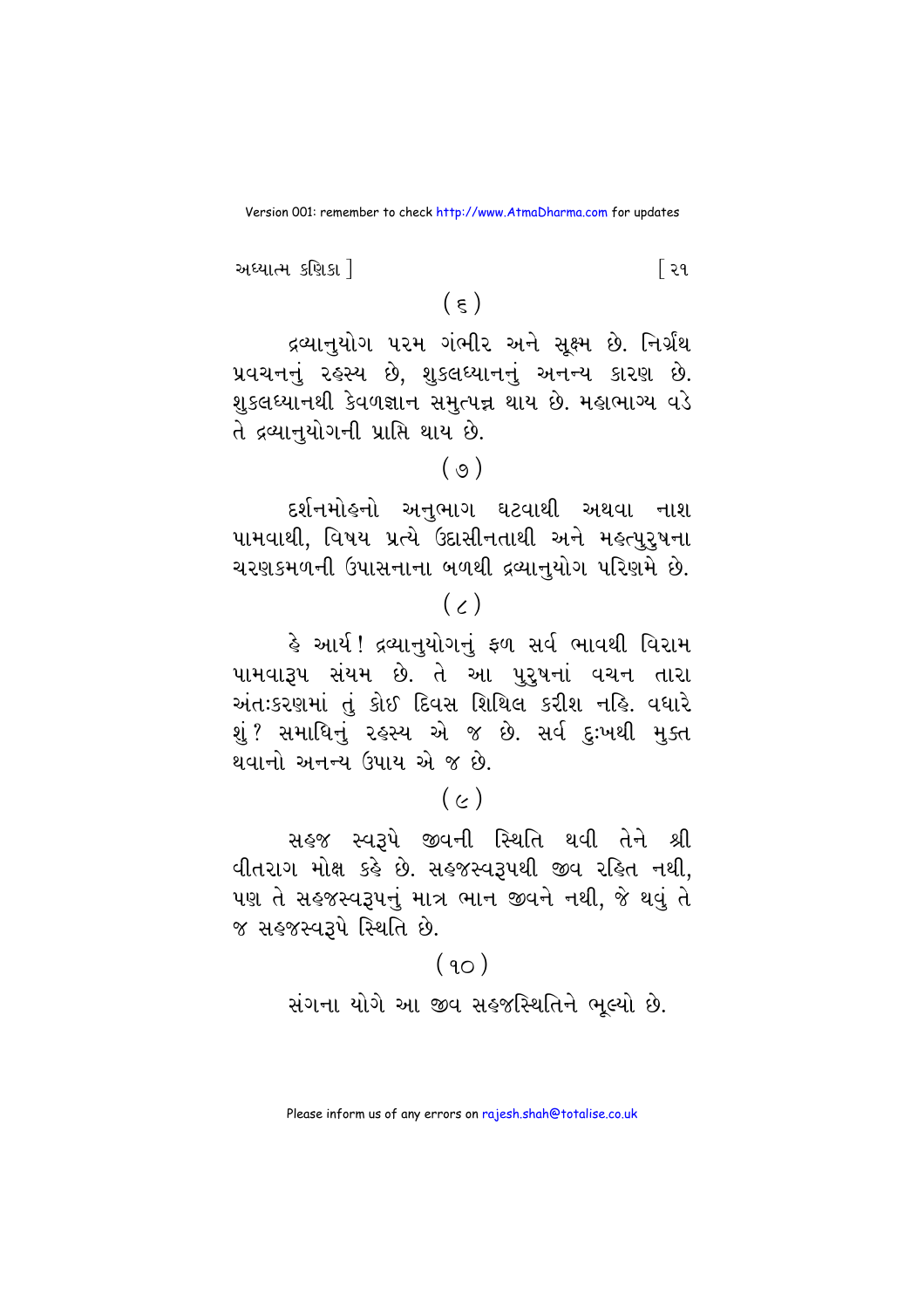૨૨ 1 <u>શિધ્યાત્મ કશિકા</u> સંગની નિવૃત્તિએ સહજ સ્વરૂપનું અપરોક્ષ ભાન પ્રગટે છે. એ જ માટે સર્વ તીર્થંકરાદિ જ્ઞાનીઓએ અસંગપણું જ સર્વોત્કૃષ્ટ કહ્યું છે, કે જેના અંગે સર્વ આત્મ-સાધન રહ્યાં છે.

#### $(99)$

સર્વ જિનાગમમાં કહેલાં વચનો એકમાત્ર અસંગપણામાં જ સમાય છે, કેમ કે તે થવાને અર્થે જ તે સર્વ વચનો કહ્યાં છે.

## $(92)$

સર્વભાવથી અસંગપણું થવું તે સર્વથી દુષ્કરમાં દુષ્કર સાધન છે. તે નિરાશ્રયપણે સિદ્ધ થવું અત્યંત દુષ્કર છે એમ વિચારી શ્રી તીર્થંકરે સત્સંગને તેનો આધાર કહ્યો છે.

## $(93)$

માર્ગની ઇચ્છા જેને ઉત્પન્ન થઈ છે, તેણે બધા વિકલ્પો મૂકીને આ એક વિકલ્પ ફરી ફરી સ્મરણ કરવો અવશ્યનો છે:-

"અનંતકાળથી જીવનં પરિભ્રમણ થયા છતાં તેની નિવૃત્તિ કાં થતી નથી? અને તે શું કરવાથી થાય?"

આ વાકયમાં અનંત અર્થ સમાયેલો છે: અને એ વાકયમાં કહેલી ચિંતના કર્યા વિના, તેને માટે દઢ થઈ ઝૂર્યા વિના માર્ગની દિશાનું અલ્પ પણ ભાન થતું નથી.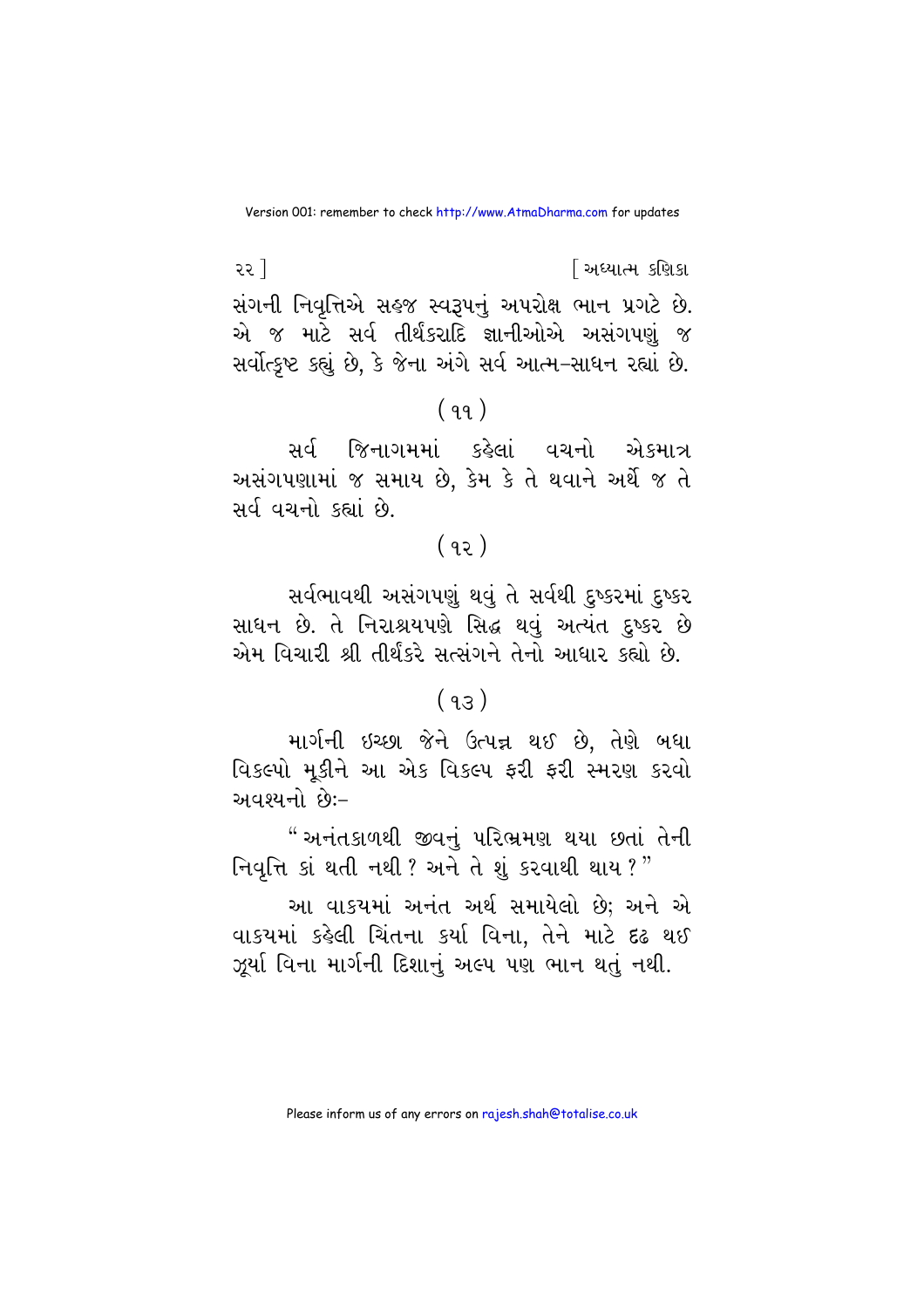અધ્યાત્મ કશિકા ી [ ၃.૩  $(98)$ 

 $(94)$ 

નિઃશંકતાથી નિર્ભયતા ઉત્પન્ન થાય છે; અને તેથી નિ:સંગતા પ્રાપ્ત થાય છે.

 $(95)$ 

સત્પુરુષમાં જ ૫૨મેશ્વર બુદ્ધિ, એને જ્ઞાનીઓએ પરમ ધર્મ કહ્યો છે; અને એ બદ્ધિ પરમ દૈન્યત્વ સચવે છે; એ ' પરમ દૈન્યત્વ ' જ્યાં સધી આવરિત રહ્યં છે ત્યાં સધી જીવની યોગ્યતા પ્રતિબંધયક્ત હોય છે.

## $(99)$

શાસ્ત્રાદિકના જ્ઞાનથી નિવેડો નથી પણ અનુભવ-જ્ઞાનથી નિવેડો છે.

## $(9)$

લેવેકો ન રહી કોર, ત્યાગી વેકો નાહીં ઓર, બાકી કહ્ય ઉબર્યો જા, કારજ નવીનો હૈ; સંગત્યાગી, અંગત્યાગી, વચનતરંગત્યાગી, મનત્યાગી, બુદ્ધિત્યાગી, આપા શહ્ન કીનો હૈ.

## $(9c)$

શુદ્ધતા વિચારે ઘ્યાવે, શુદ્ધતામેં કેલિ કરે, શહતામેં થિર વ્હૈ, અમૃત ધારા વરસે.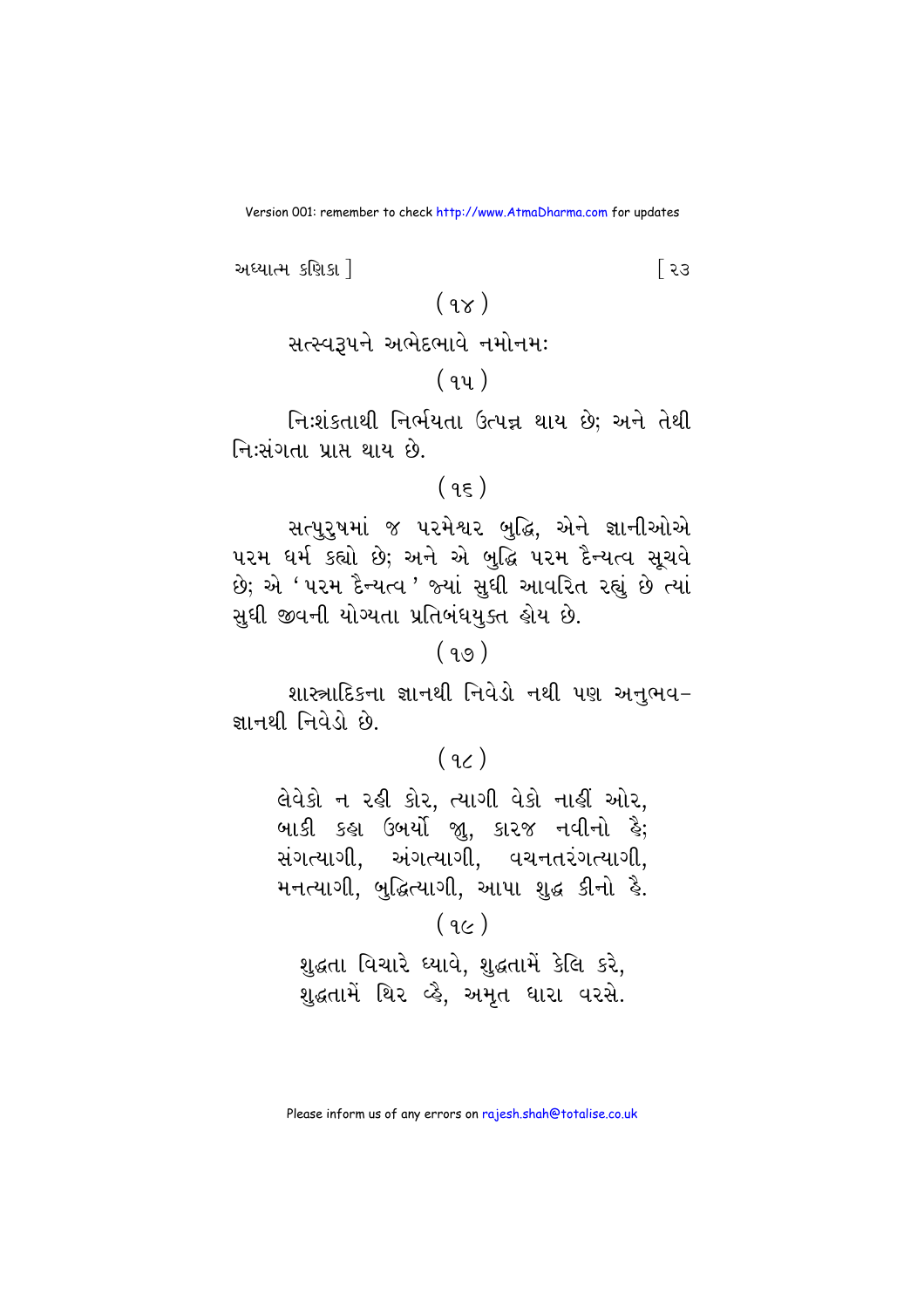$281$ 

<u>શિધ્યાત્મ કશિકા</u>

## $(50)$

એક દેખિયે જાનિયે, રમી રહિયે એક ઠોર, સમલ, વિમલ ન વિચારીએ, યહી સિદ્ધિ નહીં ઓર.  $(39)$ 

લોકોએ સાકરના શ્રીફળને વખાણી માર્યું છે, પણ અહીં તો અમતની સચોડી નાળિયેરી છે.

#### $(35)$

હજારો ઉપદેશવચનો, કથન સાંભળવા કરતાં તેમાંનાં થોડાં વચનો પણ વિચારવાં. તે વિશેષ કલ્યાણકારી છે.

#### $(55)$

ભિન્ન ભિન્ન પ્રકારે તે જીવનો વિચાર થવા અર્થે-તે જીવ પ્રાપ્ત થવા અર્થે યોગાદિક અનેક સાધનોનો બળવાન પરિશ્રમ કર્યે છતે પ્રાપ્તિ ન થઈ, તે જીવ જે વડે સહજ પ્રાપ્ત થાય છે તે જ કહેવા વિષે જેનો ઉદ્દેશ છે તે તીર્થંકરના ઉદેશવચનને નમસ્કાર કરીએ છીએ.

## $(3x)$

તમતમપ્રભાનું દઃખ મને માન્ય છે. પણ મોહનીયનું દુ:ખ સંમત નથી.

## $(3y)$

જે આત્મસ્વરૂપ પ્રગટવાથી સર્વકાળ જીવ સંપૂર્ણ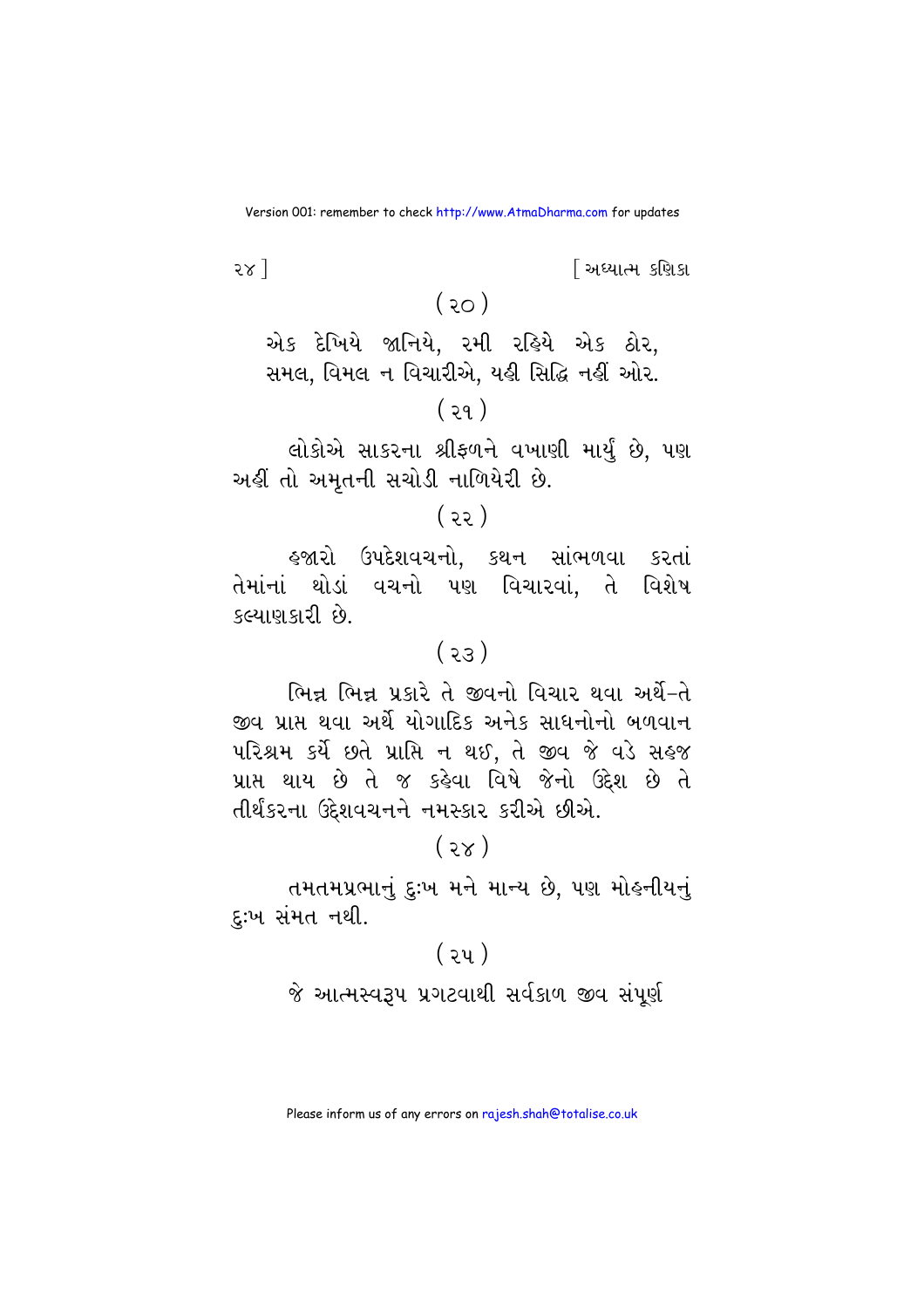અધ્યાત્મ કણિકા ! િરપ આનંદને પ્રાપ્ત થઈ નિર્ભય થાય છે, તે વચનના કહેનાર એવા સત્પુરુષના ગુણની વ્યાખ્યા કરવાને અશક્તિ છે.

 $(35)$ 

અન્યસંબંધી જે તાદાત્મ્યપણું ભાસ્યું છે તે તાદાત્મ્ય નિવૃત્ત થાય તો સહજ સ્વભાવે આત્મા મુક્ત જ છે; એમ શ્રી ઋષભાદિ અનંત જ્ઞાનીપુરૂષો કહી ગયા છે.

 $(30)$ 

દેહની જેટલી ચિંતા રાખે છે તેટલી નહિ પણ તેથી અનંતગણી ચિંતા આત્માની રાખ: કારણ અનંત ભવ એક ભવમાં ટાળવા છે.

## $(35)$

" આત્મા સાંભળવો. વિચારવો. નિદિધ્યાસવો. અનુભવવો " આ એક જ પ્રવૃત્તિ કરવામાં આવે તો જીવ તરી પાર પામે એવું લાગે છે.

 $(36)$ 

વહેવારચિંતાનું વેદન અંતરથી ઓછું કરવું એ એક માર્ગ પામવાનં સાધન છે.

## $(30)$

સર્વ વિભાવથી ઉદાસીન અને અત્યંત શુદ્ધ નિજ-પર્યાયને સહજપણે આત્મા ભજે, તેને શ્રી જિને તીવ્ર જ્ઞાનદશા કહી છે.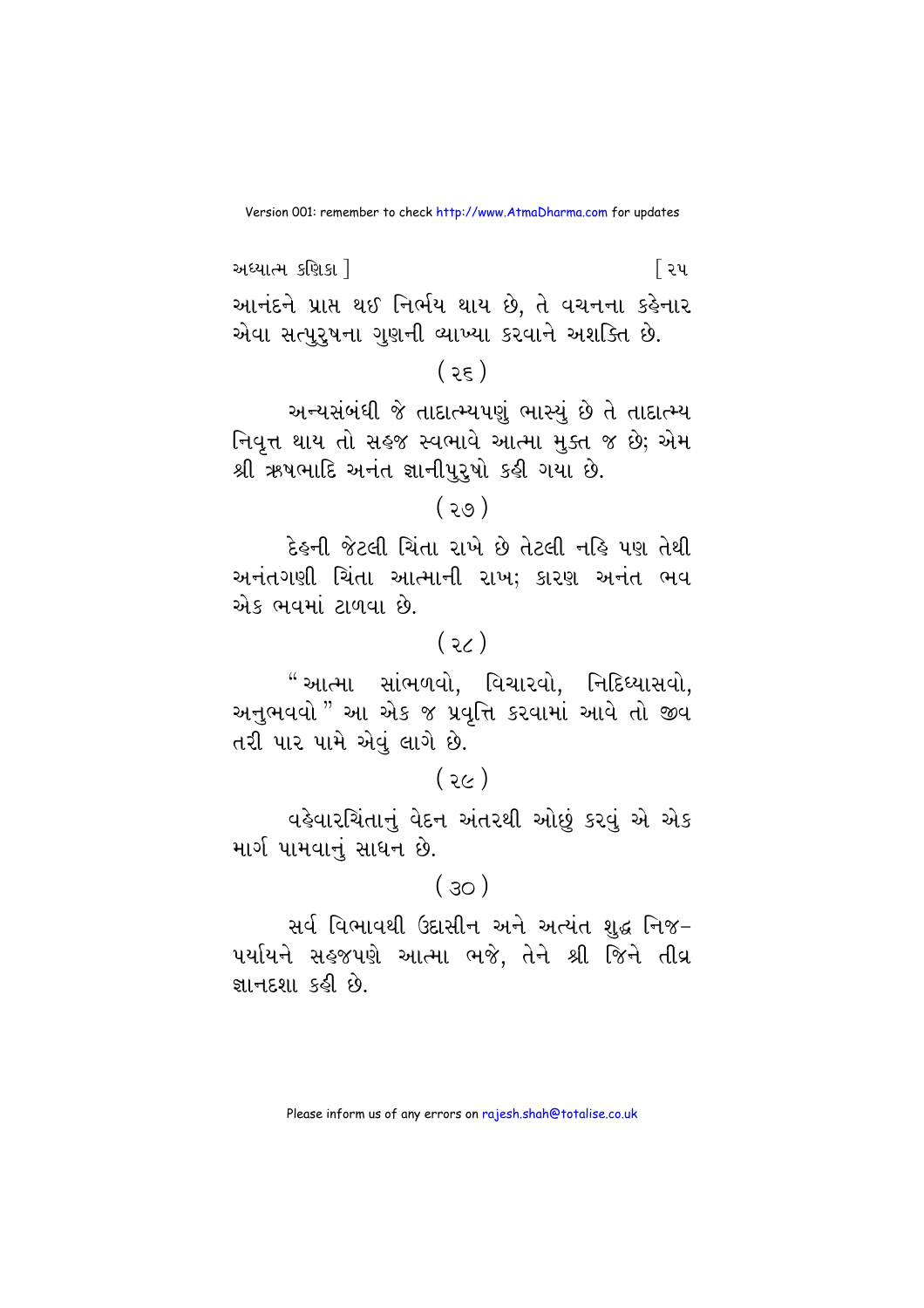<u>શિક્ષાત્મ કશિકા</u>

## $25<sup>1</sup>$

## $(39)$

યોગ્યતા, જ્ઞાનપ્રાપ્તિ માટે બહુ બળવાન કારણ છે.

## $(33)$

હે મુમુક્ષુ! એક આત્માને જાણતાં સમસ્ત લોકાલોકને જાણીશ અને સર્વ જાણવાનું ફળ પણ એક આત્મપ્રાપ્તિ છે; માટે આત્માથી જાદા એવા બીજા ભાવો જાણવાની વારંવારની ઇચ્છાથી તું નિવર્ત, અને એક નિજસ્વરૂપને વિષે દૃષ્ટિ દે.

## $(.33)$

દશ્યને અદશ્ય કર્યું અને અદશ્યને દશ્ય કર્યું એવું જ્ઞાની પુરુષોનું આશ્ચર્યકારક અનંત ઐશ્વર્યવીર્ય વાણીથી કહી શકાવં યોગ્ય નથી.

## $(3x)$

જેની મોક્ષ સિવાય કોઈ પણ વસ્તુની ઇચ્છા નહોતી અને અખંડ સ્વરૂપમાં રમણતા થવાથી મોક્ષની ઇચ્છા પણ નિવૃત્ત થઈ છે, તેને હે નાથ! તું તુષ્ટમાન થઈને પણ બીજાં શું આપવાનો હતો ?

## $(3y)$

સર્વ દુઃખથી મુક્ત થવાનો સર્વોત્કૃષ્ટ ઉપાય આત્મજ્ઞાનને કહ્યો છે, તે જ્ઞાનીપુરૂષોનાં વચન સાચાં છે, અત્યંત સાચાં છે.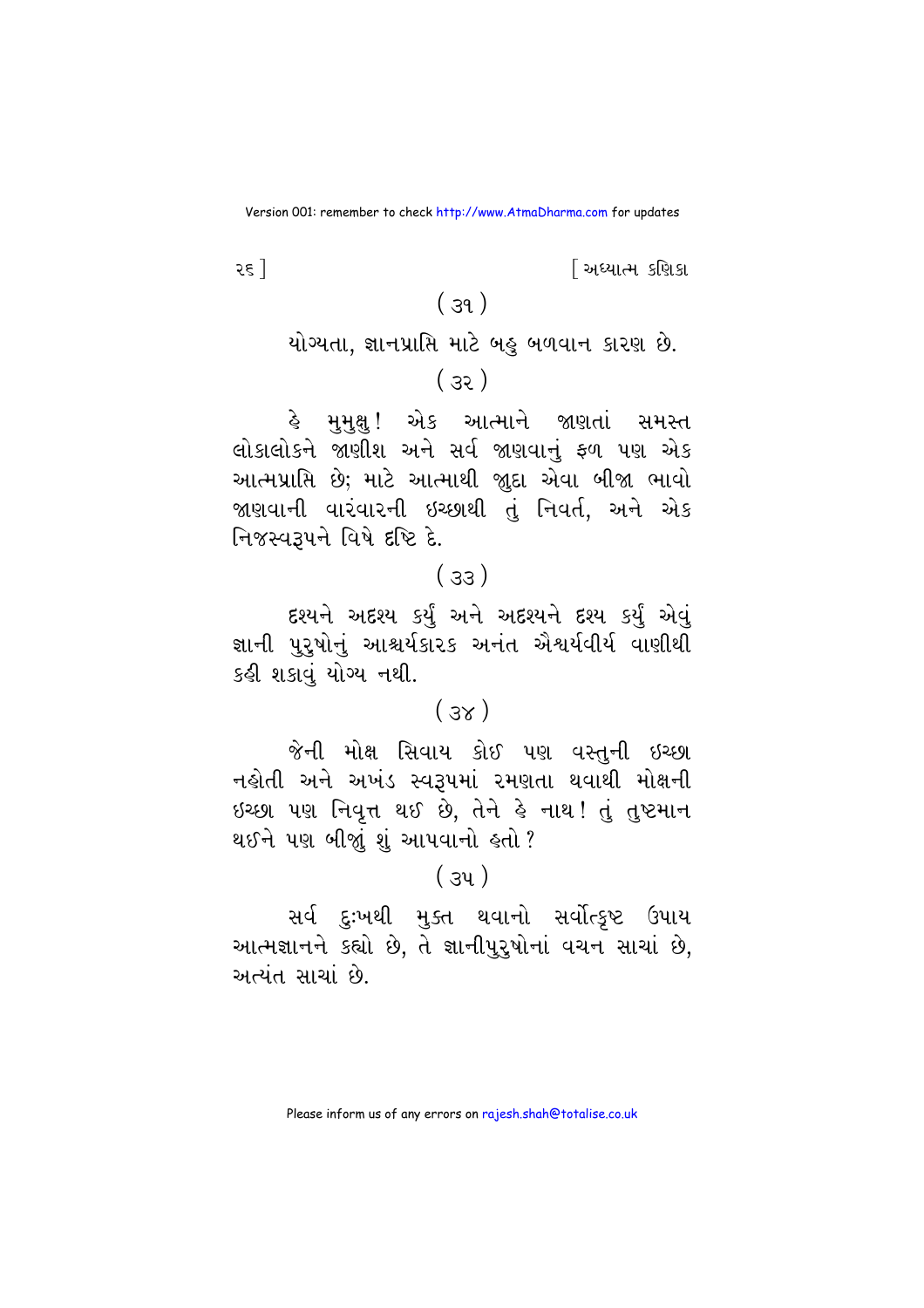અધ્યાત્મ કણિકા !

િર૭

 $(35)$ 

અટળ અનુભવસ્વરૂપ આત્મા સર્વ દ્રવ્યથી પ્રત્યક્ષ જાદો ભાસવો ત્યાંથી મુક્તદશા વર્તે છે, તે પુરુષ મૌન થાય છે, તે પુરૂષ અપ્રતિબદ્ધ થાય છે, તે પુરૂષ અસંગ થાય છે, તે પુરૂષ નિર્વિકલ્પ થાય છે અને તે પુરૂષ મુક્ત થાય છે.

#### $(39)$

વિચારદશા વિના જ્ઞાનદશા લોય નહિ.

## $(36)$

અનંત અવ્યાબાધ સુખનો એક અનન્ય ઉપાય સ્વરૂપસ્થ થવું તે જ છે. એ જ હિતકારી ઉપાય જ્ઞાનીએ દીઠો છે. ભગવાન જિને દ્વાદશાંગી એ જ અર્થે નિરૂપણ કરી છે.

## $(3c)$

કાયાની વિસારી માયા, સ્વરૂપે શમાયા એવા, નિર્ગ્રંથનો પંથ. ભવ અંતનો ઉપાય છે.

 $(x_0)$ 

દિગંબરના આચાર્યે એમ સ્વીકાર્યું છે કેઃ- 'જીવનો મોક્ષ થતો નથી, પરંતુ મોક્ષ સમજાય છે; તે એવી રીતે કે જીવ શુદ્ધસ્વરૂપી છે; તેને બંધ થયો નથી તો પછી મોક્ષ થવાપણું કર્યા રહે છે ?'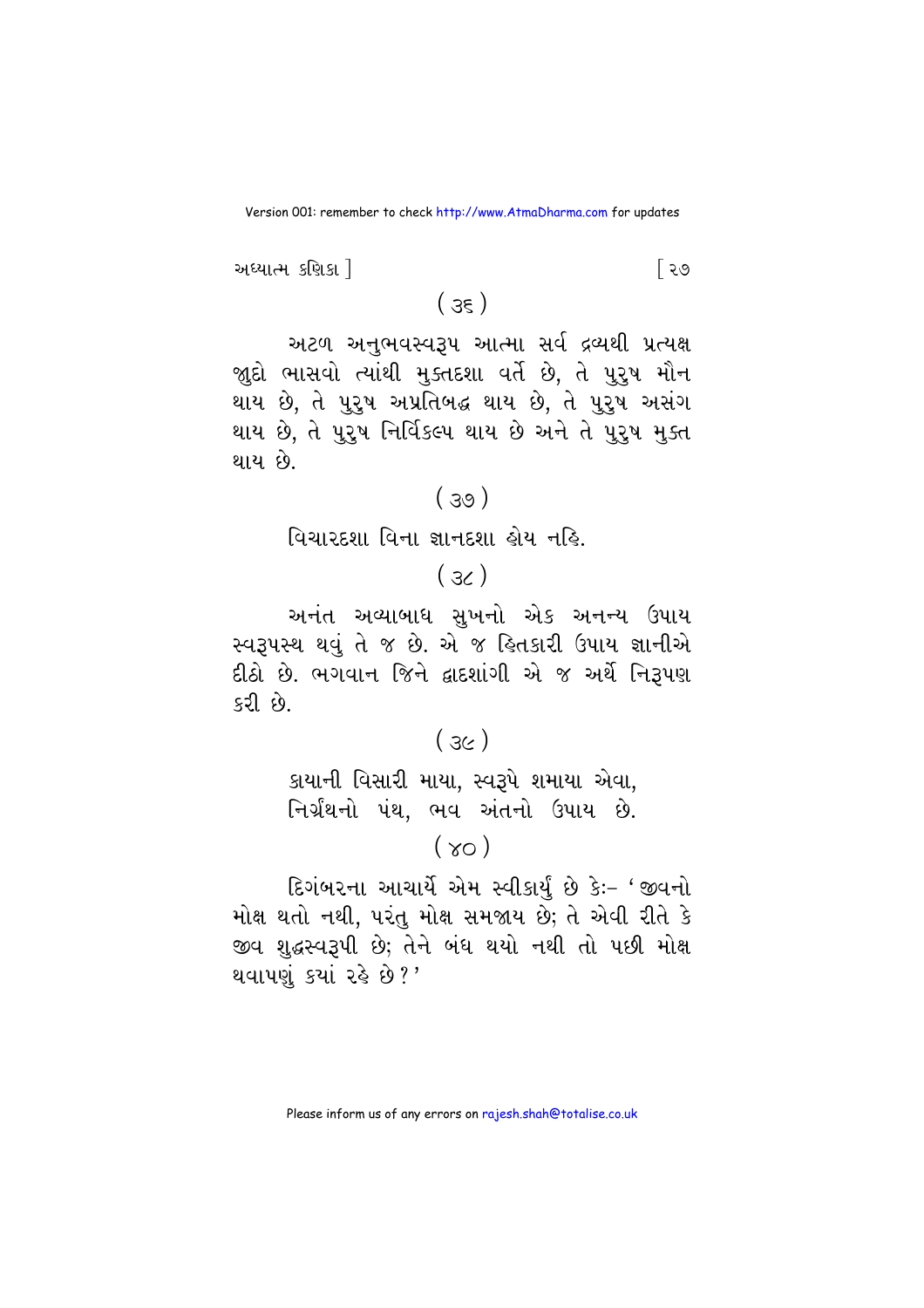<u>શિક્ષાત્મ કશિકા</u>

#### २८ ]

## $(\chi_9)$

આજ સુધી અસ્તિત્વ ભાસ્યું નથી. અસ્તિત્વ ભાસ થવાથી સમ્યકૃત્વ પ્રાપ્ત થાય છે. અસ્તિત્વ એ સમ્યકૃત્વનું અંગ છે. અસ્તિત્વ જો એક વખત પણ ભાસે તો તે દષ્ટિની માફક નજરાય છે. અને નજરાયાથી આત્મા ત્યાંથી ખસી શકતો નથી. જો આગળ વધે તોપણ પગ પાછા પડે છે, અર્થાત્ પ્રકૃતિ જોર આપતી નથી. એક વખત સમ્યક્ત્વ આવ્યા પછી તે પડે તો પાછો ઠેકાણે આવે છે. એમ થવાનું મૂળ કારણ અસ્તિત્વ ભાસ્યું છે, તે છે.

## $(xz)$

જિન સોહી હૈ આત્મા, અન્ય હોઈ સો કર્મ, કર્મ કટે સો જિનવચન. તત્ત્વજ્ઞાનીકો મર્મ.

#### $(x_3)$

જબ જાન્યો નિજરૂપકો, તબ જાન્યો સબ લોક, નહિ જાન્યો નિજરૂપકો, સબ જાન્યો સો ફોક.

## $(xx)$

વ્યવહારસે દેવ જિન, નિહચેસેં હૈ આપ, એહિ બચનસે સમજ લે. જિનપ્રવચનકી છાપ.

## $(\chi_{\rm{V}})$

જગતને બતાવવા જે કંઈ કરતો નથી તેને જ સત્સંગ ફળીભૂત થાય છે.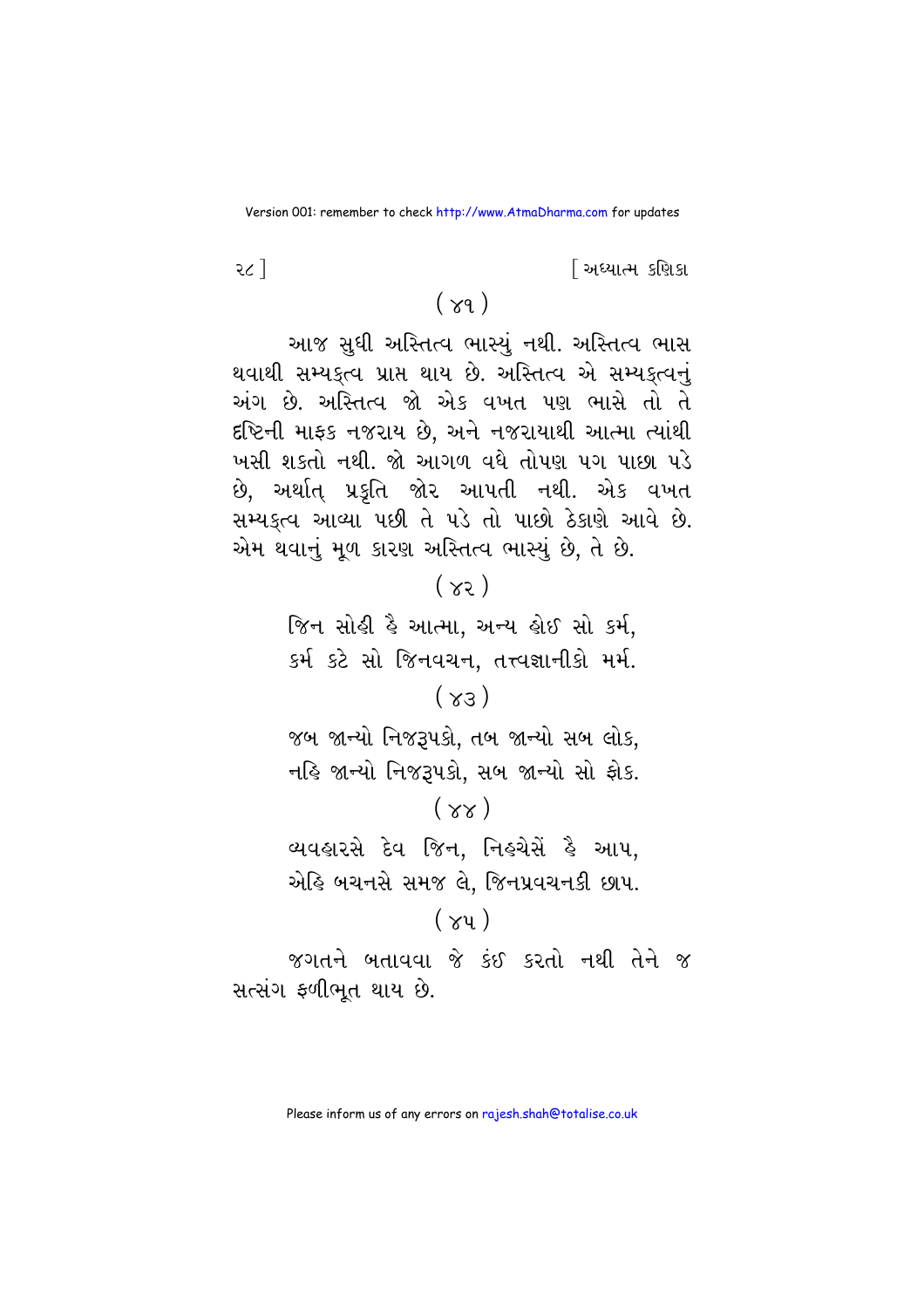અધ્યાત્મ કણિકા ! િર૯  $(\chi_{\xi})$ આત્માને ઓળખવો હોય તો આત્માના પરિચયી થવું, પરવસ્તુના ત્યાગી થવું.  $(\gamma_9)$ ધ્યાનદશા ઉપર લક્ષ આપો છો તે કરતાં આત્મ-સ્વરૂપ ઉપર લક્ષ દો તો ઉપશમભાવ સહજ થશે.  $(\gamma_{\zeta})$ સિદ્ધના સુખ સ્મૃતિમાં લાવો.  $(xc)$ તારે દોષે તને બંધન છે, એ સંતની પહેલી શિક્ષા છે. તારો દોષ એટલો જ કે પરને પોતાનું માનવું અને પોતે પોતાને ભલી જવં.  $(40)$ तेथी देड़ એક ધારીને, જાશું સ્વરૂપ સ્વદેશ રે.  $(y_9)$ દિગંબરનાં તીવ્ર વચનોને લઈને રહસ્ય કંઈક સમજી શકાય છે.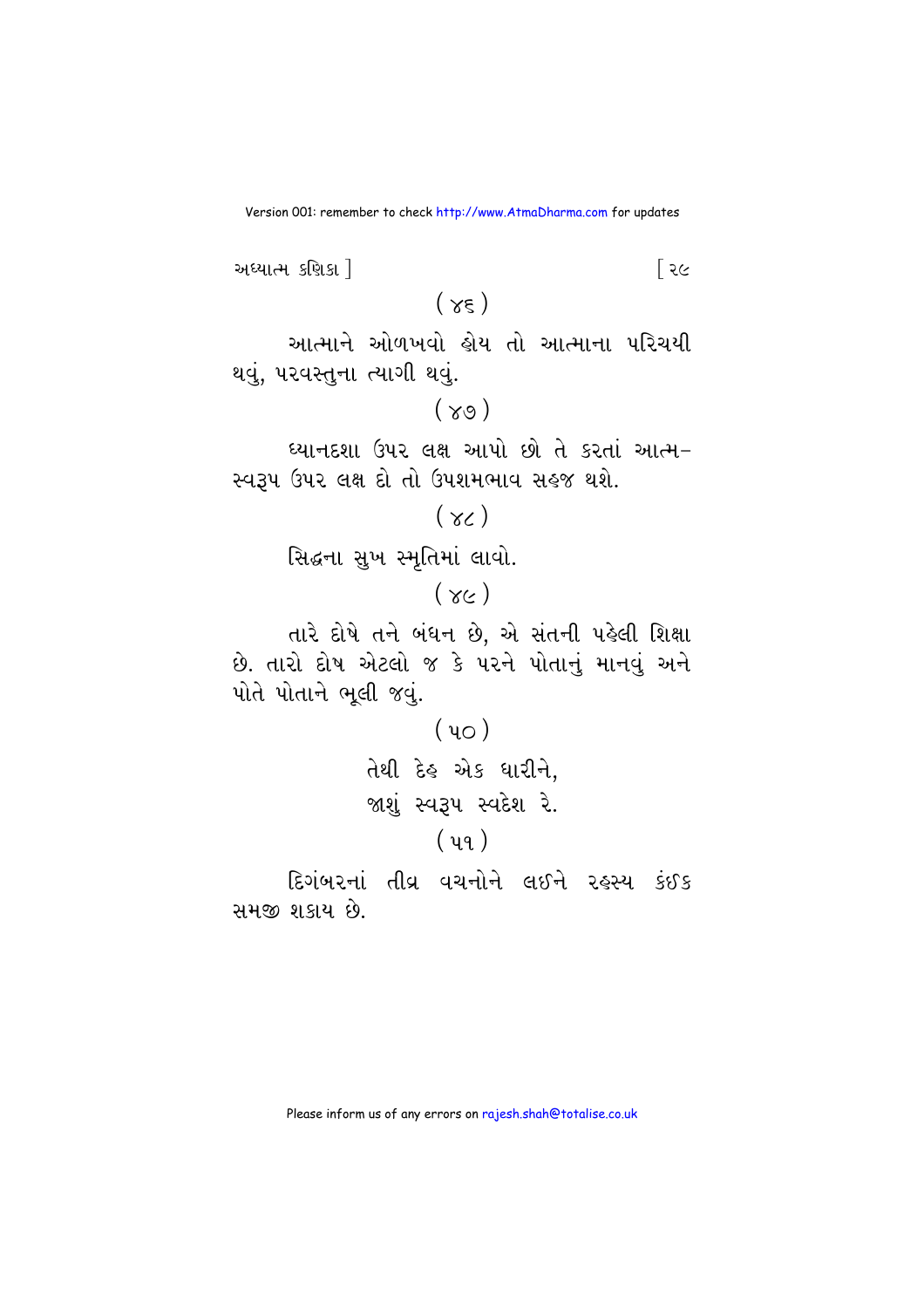## શ્રી નિહાલચંદજી સોગાનીજીનાં

#### $*$  વચનામૃત  $*$

## $(9)$

સિદ્ધસે ભી મૈં અધિક કું કર્યોકિ સિદ્ધ (દશા) તો એક સમયકી પર્યાય હૈ, ઔર મૈં તો ઐસી ઐસી અનંત પર્યાયોંકા પિંડ હું–

## $(5)$

આનંદસે ભરચક સમુદ્ર હી હૂં-ઐસી દષ્ટિ હો, તો ફિર મોક્ષસે ભી પ્રયોજન નહીં. મોક્ષ હો તો હો, ન હો તો ભી કયા ?

## $(\epsilon)$

મૈં વર્તમાનમેં હી પરિપૂર્ણ હૂં, કૃતકૃત્ય હૂં, મેરે કુછ કરના-ધરના કે ક્રી નક્ષી, એસી દષ્ટિ કોતે, પરિણામમેં આનંદકા અંશ પ્રગટ હોતા હૈ ઔર બઢતા બઢતા પર્ણતા *હો* જાતી ઢે

## $(\times)$

"અનેકાંત પણ સમ્યક એકાંત એવા નિજપદની પ્રાપ્તિ સિવાય અન્ય હેતુએ ઉપકારી નથી." શ્રીમદકા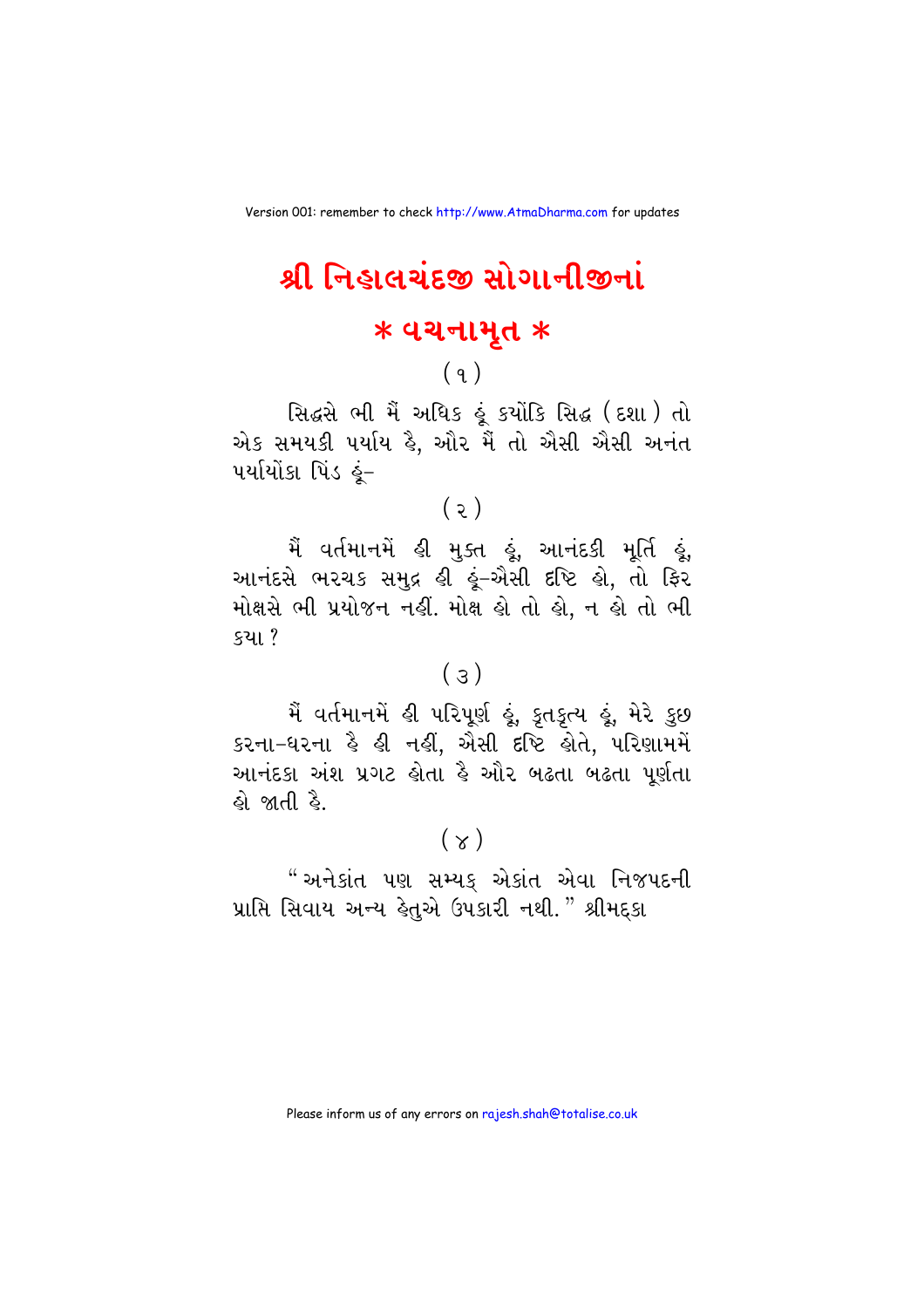અધ્યાત્મ કણિકા 1  $\sqrt{39}$ યહ વાકય મુઝે બહોત પ્રિય લગતા હૈ.

 $(y)$ 

દૂસરેસે સૂનના–માંગના સબ પામરતા ક્રે, દીનતા કૈ, ભિખારીપણા કૈ. મેરેમેં કયા કમી કૈ, તો મૈં દ્સરેસે માંગું ? મૈં હી પરિપૂર્ણ હું.

 $(\epsilon)$ 

" અહો ! જે ભાવે તીર્થંકર ગોત્ર બંધાય તે ભાવ પણ નુકસાનકર્તા છે" યહ બાત કહનેકી કિસકી તાકત .<br>કે ? વો તો ગરુદેવકા ક્રી સામર્થ્ય કે !

## $(\varphi)$

શક્તિકી તરફ દેખે તો ઇતના ભારી ભારી લગતા કૈ કિ સારા જગત ફિર જાવે તો ભી વો નહીં ફિર સકતા કે, એસા ઘનરૂપ કે. ઉસમેં કુછ વિચલિતતા ક્રી નક્ષીં કોતી કે.

 $(\chi)$ 

કુછ કરે નહીં તો ગમે નહીં ઐસી આદત (કર્તા– બુદ્ધિ) હો ગઈ હૈ. લેકિન કુછ કરે તો ગમે નહીં ઐસા હોના ચાહિયે

 $(c)$ 

એક હી માસ્ટર કી (MASTER KEY) હૈ, સબ બાતોમેં-સબ શાસ્ત્રમેં એક હી સાર હૈ. ત્રિકાલી-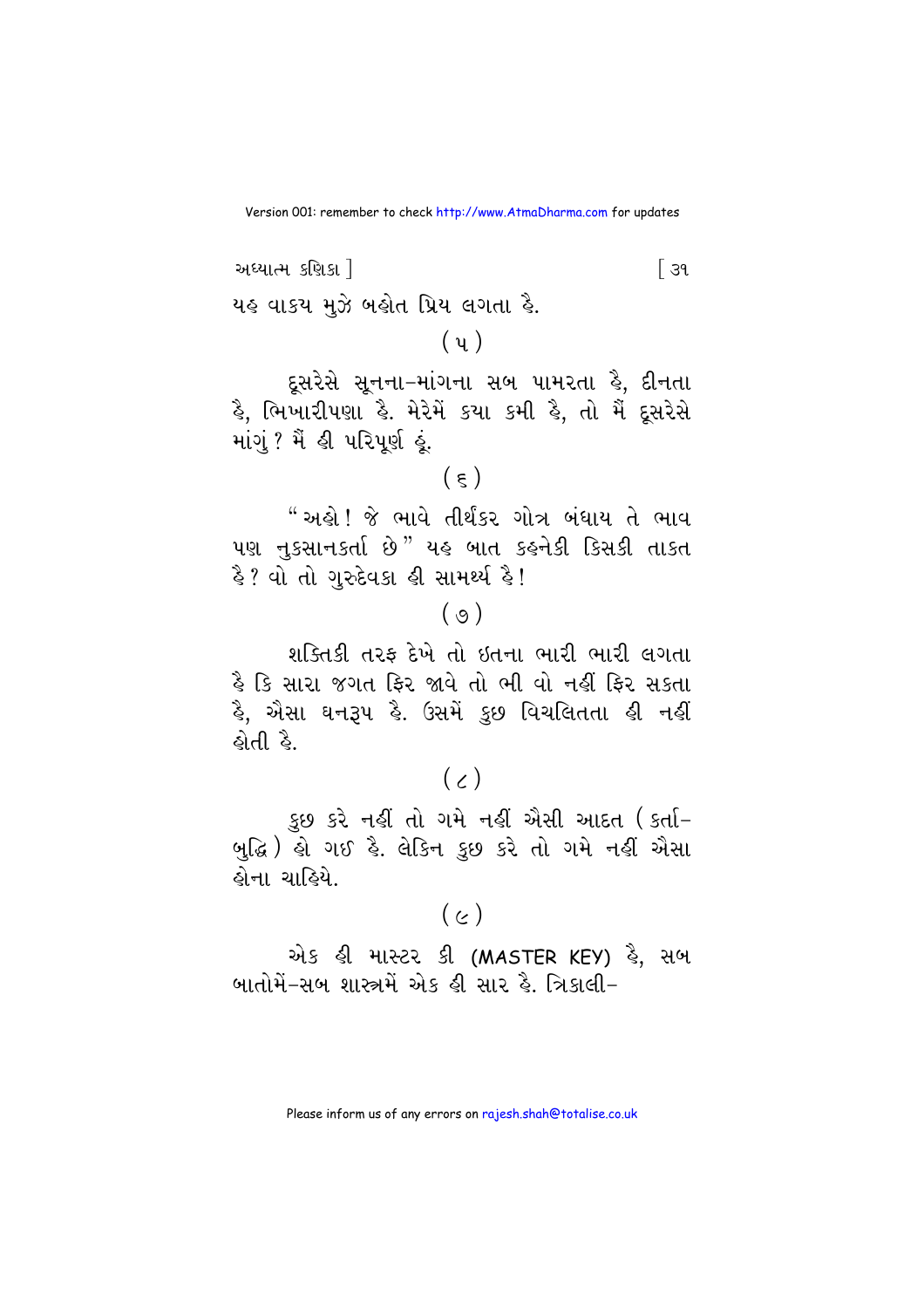<u>શિધ્યાત્મ કશિકા</u>

પણેમેં અપનાપન જોડ દેના હૈ.

 $32$ ]

 $(90)$ 

૫. ગુરુદેવશ્રી અપને લિયે અનંત તીર્થંકરસે અધિક ફૈ. કર્યોકિ અપના કાર્ય હોનેમેં નિમિત્ત હુએ-ઇસલિયે. દૂસરા ઉન્હોંને યે બતાયા કિ ભૈયા! તુમ સિદ્ધ તો કયા, સિદ્ધસે ભી અધિક હો. અનંત સિદ્ધ પર્યાયે જહાંસે સદાય નિકલતી રહે, એેસા તુમ હો. (૧૭૩ )

## $(99)$

મૈં એેસી ભૂમિ ઢૂં, જહાંસે ક્ષણ ક્ષણમેં નયા નયા ફ્લ ઉત્પન્ન હોતા હી રહતા હૈ. મૈં અમૃતરસસે હી ભરા ઢું, ઔર મૈં ઐસી ભૂમિ ઢૂં જહાં ફ્લકે લિયે જલકી ભી જરૂરત નહીં હૈ, કર્યોકિ મૈં સ્વયં હી સખરૂપ હું, દસરે પદાર્થોકી અપેક્ષા હી નહીં. (૧૮૬)

## $(92)$

અપન તો અપના સુખધામમેં બૈઠે રહો, જમે રહો, બસ યહી એક બાત કાયમ રખ કરકે દૂસરી દૂસરી સબ બાત ખતા લો. (૧૮૮)

## $(93)$

વર્તમાનમેં હી મૈં કુતકુત્ય હું એસી અપની વસ્તુમેં દષ્ટિ હુઈ તો 'કરું, કરું' એસી કર્તુત્વબુદ્ધિ છૂટ ગઈ, બસ યે હી મક્તિ હૈ. (૧૯૧)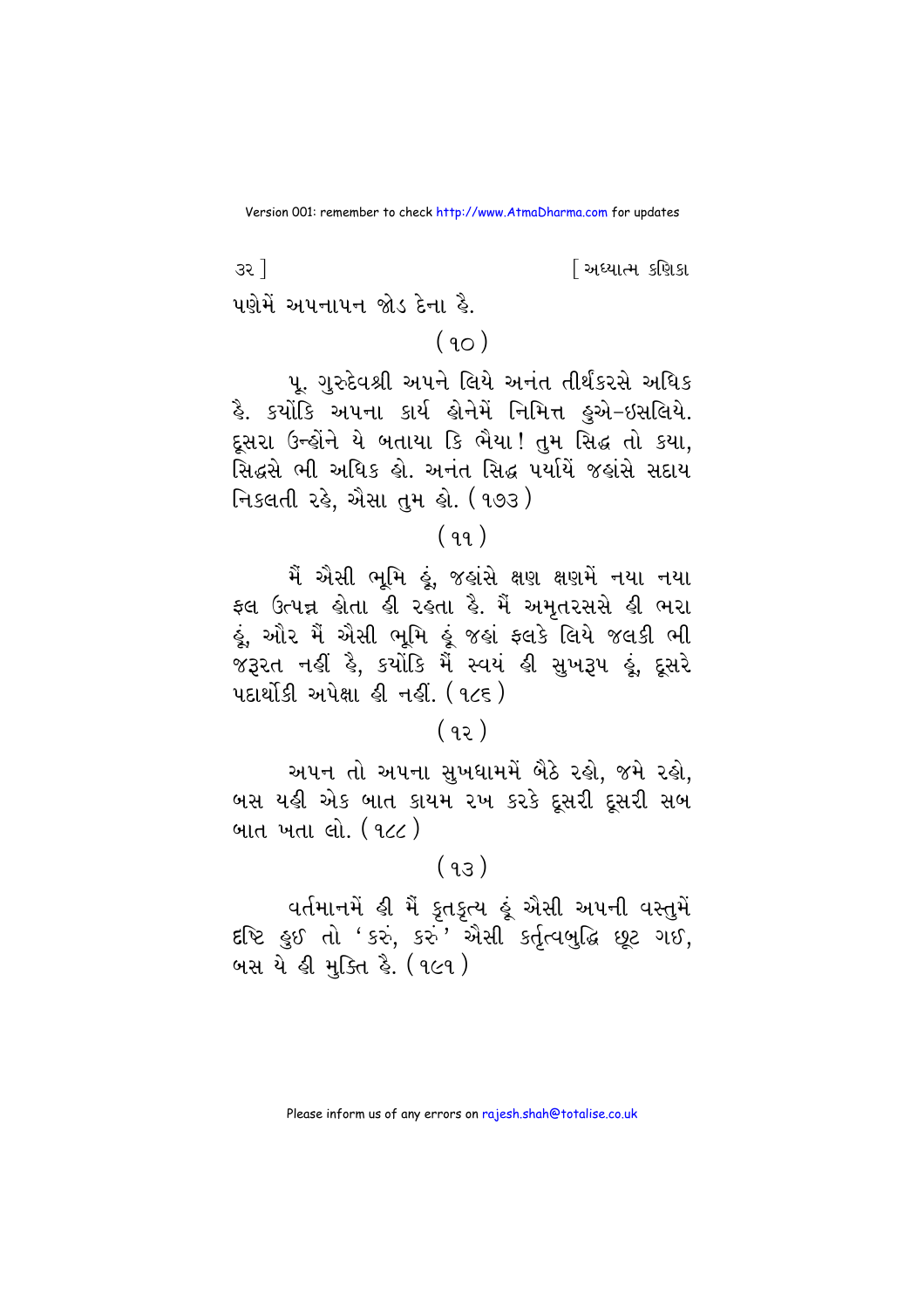અધ્યાત્મ કણિકા !  $\sqrt{33}$  $(9x)$ 

'મૈં નિરાલંબી પદાર્થ ઢૂં' ઐસા (નિર્ણય) આયે બિના અભિપ્રાયમેં (૫૨કા) આલંબન છૂટે હી નહીં.  $(295)$ 

#### $(94)$

સારી દુનિયાકો છોડકર ઇધર આયા તો ઇધર થપાટ લગાકર કહતે હૈં કિ અરે ભાઈ! તૂ તેરી ઓર જા. ( ર૨૫ )

## $(95)$

પરિણામમેં ફેરફાર કરના, મુઝ (ચૈતન્ય) ખાણકા સ્વભાવ નહીં હૈ. પુરૂષાર્થકી ખાણ હી મૈં હું , ફિર એક સમયકા પુરૂષાર્થમેં કરનેકી આકુલતા કયા ? (૨૩૪)

## $(99)$

યહાં ( ત્રિકાલીમેં ) અપનાપન આતે. મોક્ષ અપને− આપ હો જાતા હૈ. દૃષ્ટિ યહાં અભેદ હુઇ તો યહી મુક્તિ <u>સમજ લો. (૨૩૭)</u>

#### $(9)$

યહાંસે હી શુરુ કરના ચાહિયે. ફિર સૂનને કરનેકા ભાવ આયેગા, લેકિન મુખ્યતા નહીં હોગી. (૧૪૧ )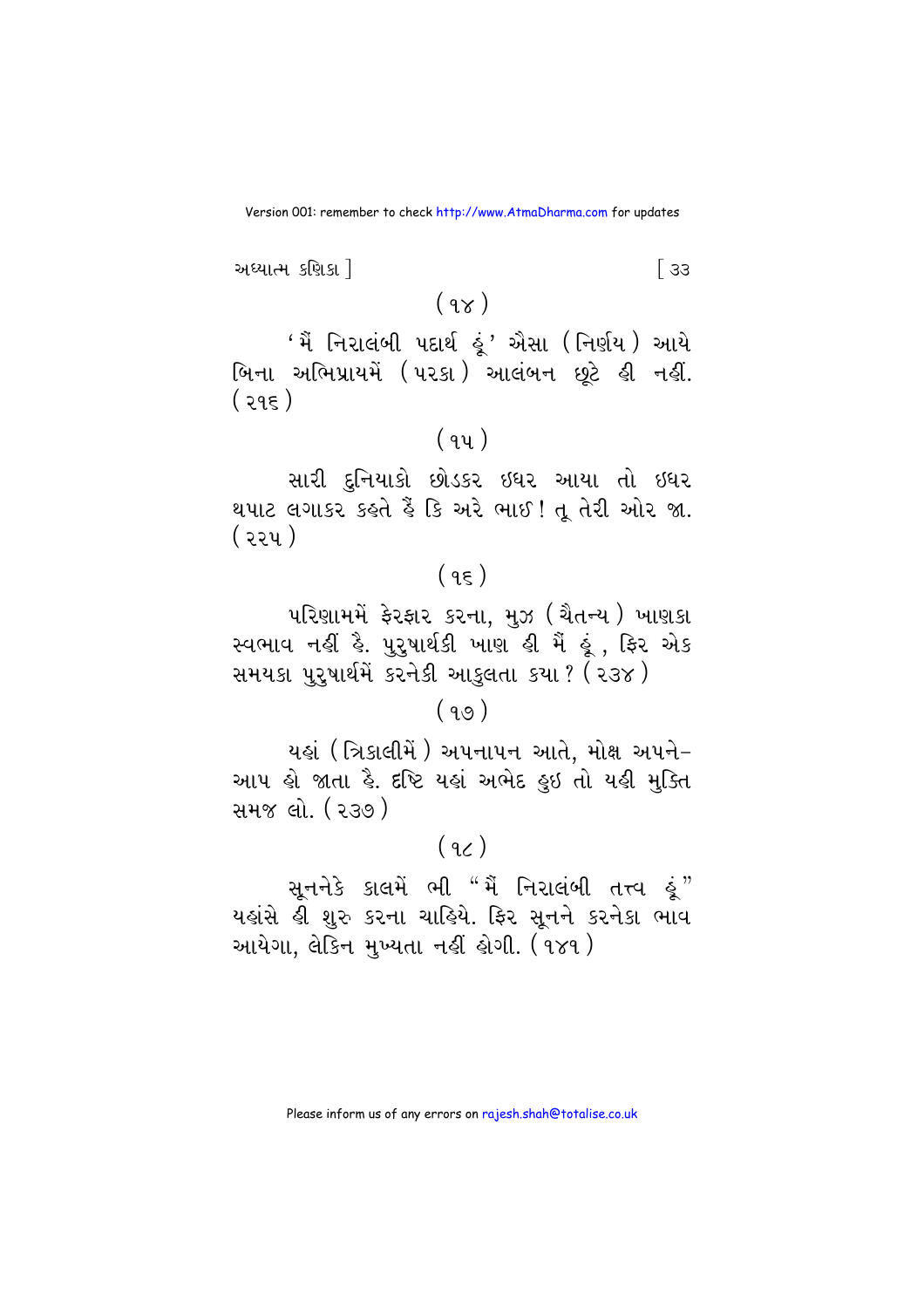$3x$ ]

<u>શિધ્યાત્મ કશિકા</u>

## $(9c)$

લોગ દેખે કિ યહ ચક્રવર્તી છહ ખંડવાલા હૈ, ઔર ઉનકી દૃષ્ટિ તો હૈ અખંડ પર.

 $(30)$ 

અનાદિકાલસે ભટકતે ભટકતે, જબ અપરિણામીમેં અપનાપન હુઆ કિ "મૈં તો સદા મુક્ત હી હું " બસ ! વો ડી જીવનકી ધન્ય ૫લ કે. ( ૨૯૦ )

#### $(29)$

(નિર્વિકલ્પ દશામેં) બિજલીકા કરંટકી માફિક અતીંદ્રિય સુખ પ્રદેશ પ્રદેશમેં વ્યાપક ોકર પ્રસર જાતા હૈ.  $(304)$ 

#### $(33)$

(स्વરૂપકી) એસી રુચિ હોની ચાહિયે કિ ઉસકે <u>બિના ક્ષણ ભી ચૈન ન રહે. ( ૩૩૧ )</u>

#### $(55)$

મોક્ષ હોવે-નહોવે, ઉસકી દરકાર નહીં. (અતીંદ્રિય) સુખ ચાલુ હો ગયા, ફિર પર્યાયમેં મોક્ષ હોગા હી. ( ૩૩૫ )  $(3x)$ 

સબ શાસ્ત્રમેં મૂલ તો અનુભૂતિ પર હી આના હૈ.  $(Sx)$ 

## $(3y)$ બિજલીકા કરંટ લગતે હી ભય લગતા હૈ ઔર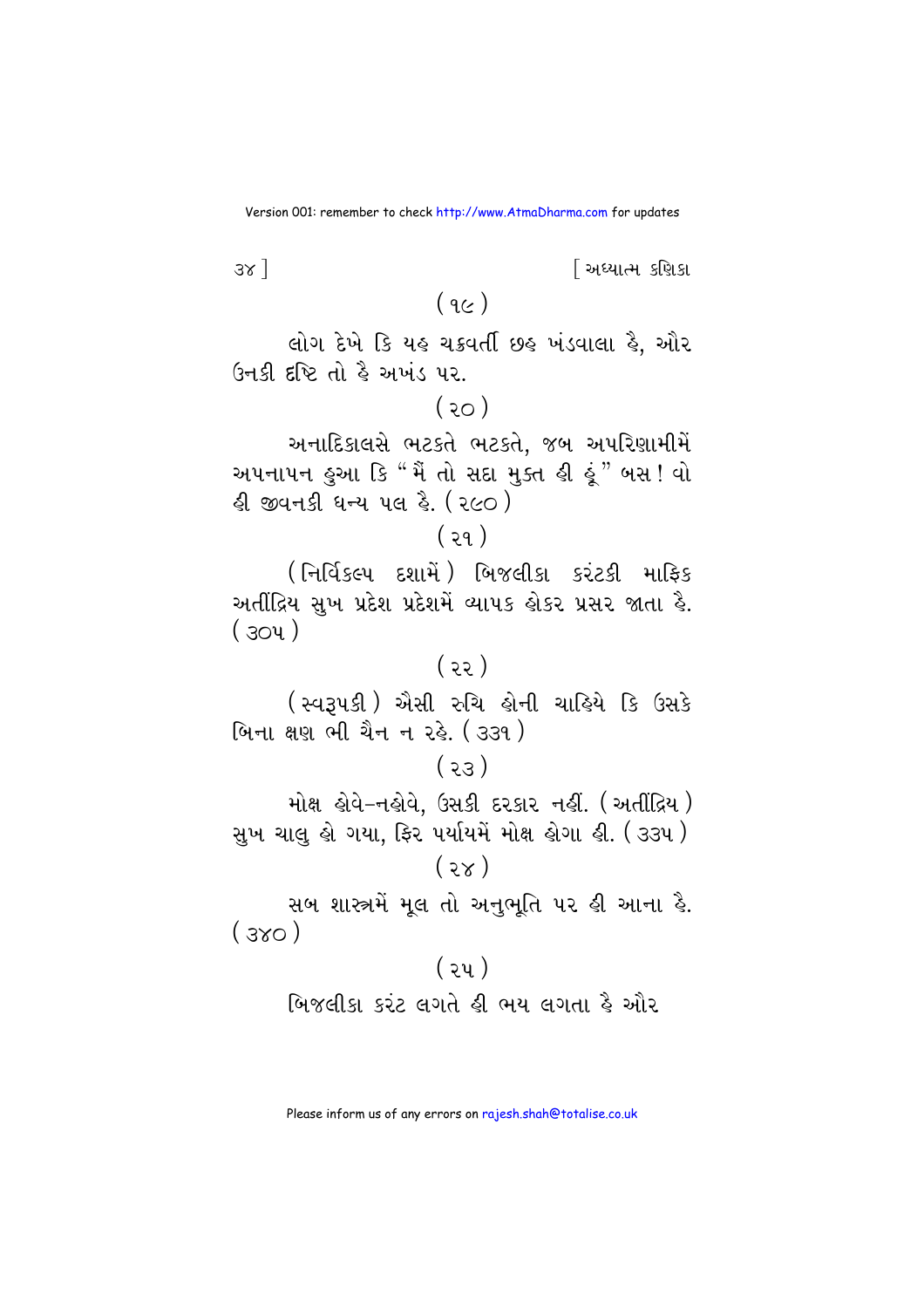$$
(\mathfrak{z}\mathfrak{z})
$$

ત્રિકાલી શક્તિમેં અપનાપન હોતે હી (દૂસરે ) સબ આલંબન ઉખડ જાતે હૈ.

 $(50)$ 

અસલમેં તો બલવાન વસ્તુકા બલ આના ચાહિયે.

 $(35)$ 

કેવલજ્ઞાનસે અપનેકો લાભ કોનેવાલા નકીં ઔર મેં તત્ત્વ ફે. ( ૪૨૯ )

#### $(3c)$

એક એક બાજૂસે જાનને જાતે હૈં, તો અખંડ વસ્ત જાનનેમેં રહ જાતી હૈ. (૪૪૦)

 $(30)$ 

આત્માકે એક એક પ્રદેશમેં અનંત અનંત સખ ભરા હૈ. ઐસે અસંખ્ય પ્રદેશ સુખસે હી ભરપુર હૈં. ચાહે જિતના સખ પી લો. કભી ખટેગા હી નહીં. સદાય સખ પીતે હી રહો ફિર ભી કમી નહીં હોતી. ( ૪૫૩ )

 $(39)$ વિકલ્પ ઊઠે તો ઐસા કહના કિ હે ગુરુ! આપ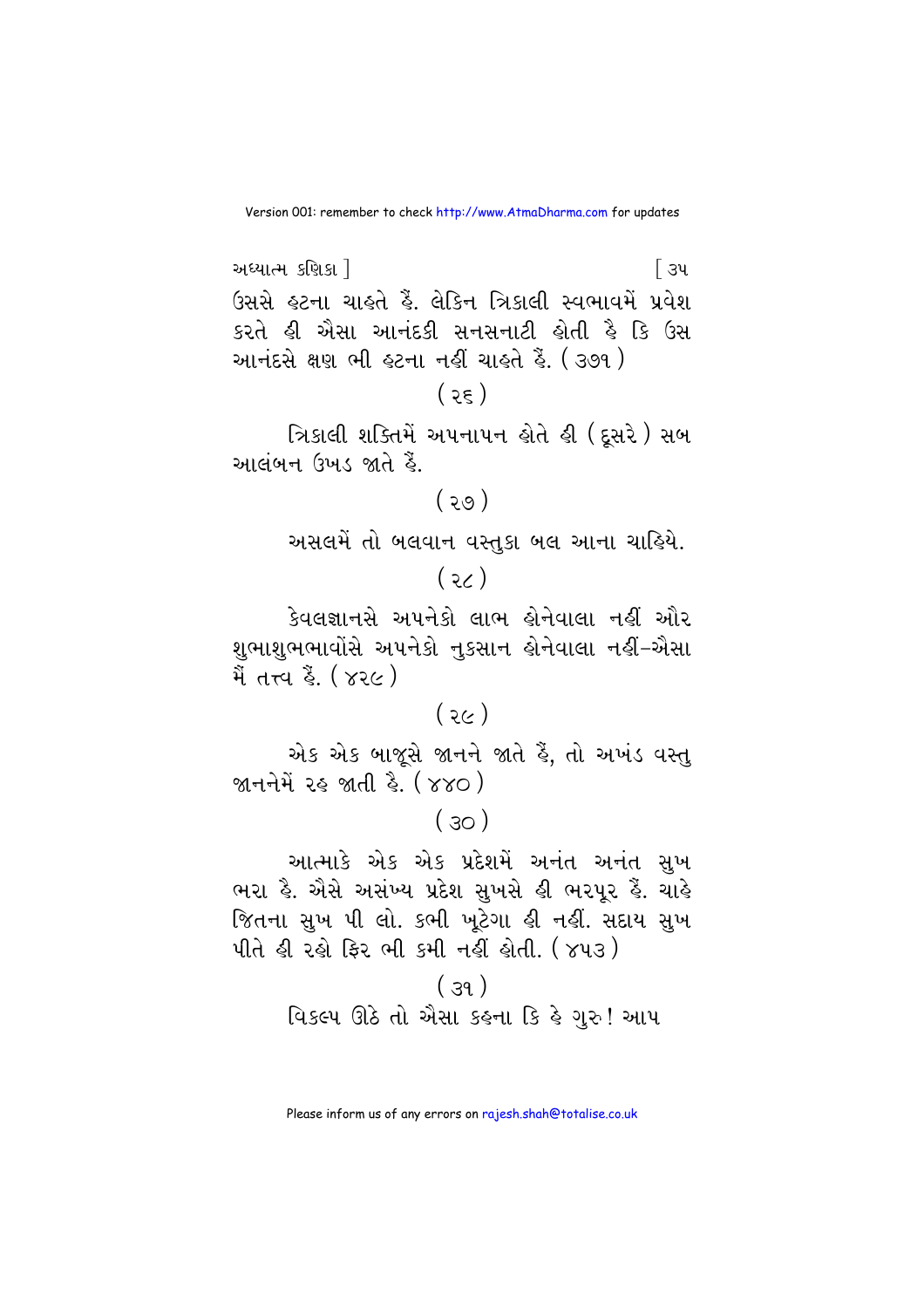$35$ ] <u>શિધ્યાત્મ કશિકા</u> મેરા સર્વસ્વ કે. (લેકિન) ઉસી સમય અભિપ્રાય તો કહતા હૈ મુઝે તુમ્હારી જરૂરત નહીં. મેરા સર્વસ્વ મેરી પાસ *કે. (xεc)* 

## $(33)$

યહ ધ્રુવતત્ત્વ કિસીકો નમતા હી નહીં. ખુદકી સિદ્ધપર્યાયકો ભી નમતા નહીં

## $(.33)$

સાગરો તક બારહ અંગકા અભ્યાસ કરતે હૈં, લેકિન યહ પરલક્ષી જ્ઞાનમેં તો નુકસાન હી નુકસાન હૈ. જો ઉપયોગ બહારમેં જાવે તો દુઃખ હોવે *હી*. સ્વ ઉપયોગમેં ક્રી સુખ કે.

#### $(x<sub>E</sub>)$

ઇસકી તો જરૂરત હૈ ન! ઉસકી તો જરૂરત હૈ ન! ( ઐસા ભાવ અજ્ઞાનીકો રહતા હૈ ) અરે ભૈયા ! પહલે, મૈં અજરૂરિયાતવાલા કું-ઉસકા તો નિર્ણય કરો.

## $(x_3)$

મેરા સ્વભાવ જ્ઞાન, દર્શન આદિસે લબાલબ ભરા ફઆ ફે, ઇસમેં નયા કુછ કરના નહીં ફે-કુછ બઢાના ભી નહીં હૈ.

## $(35)$

બારહ અંગકા સાર " નિષ્ક્રિય ચૈતન્ય યહી મૈં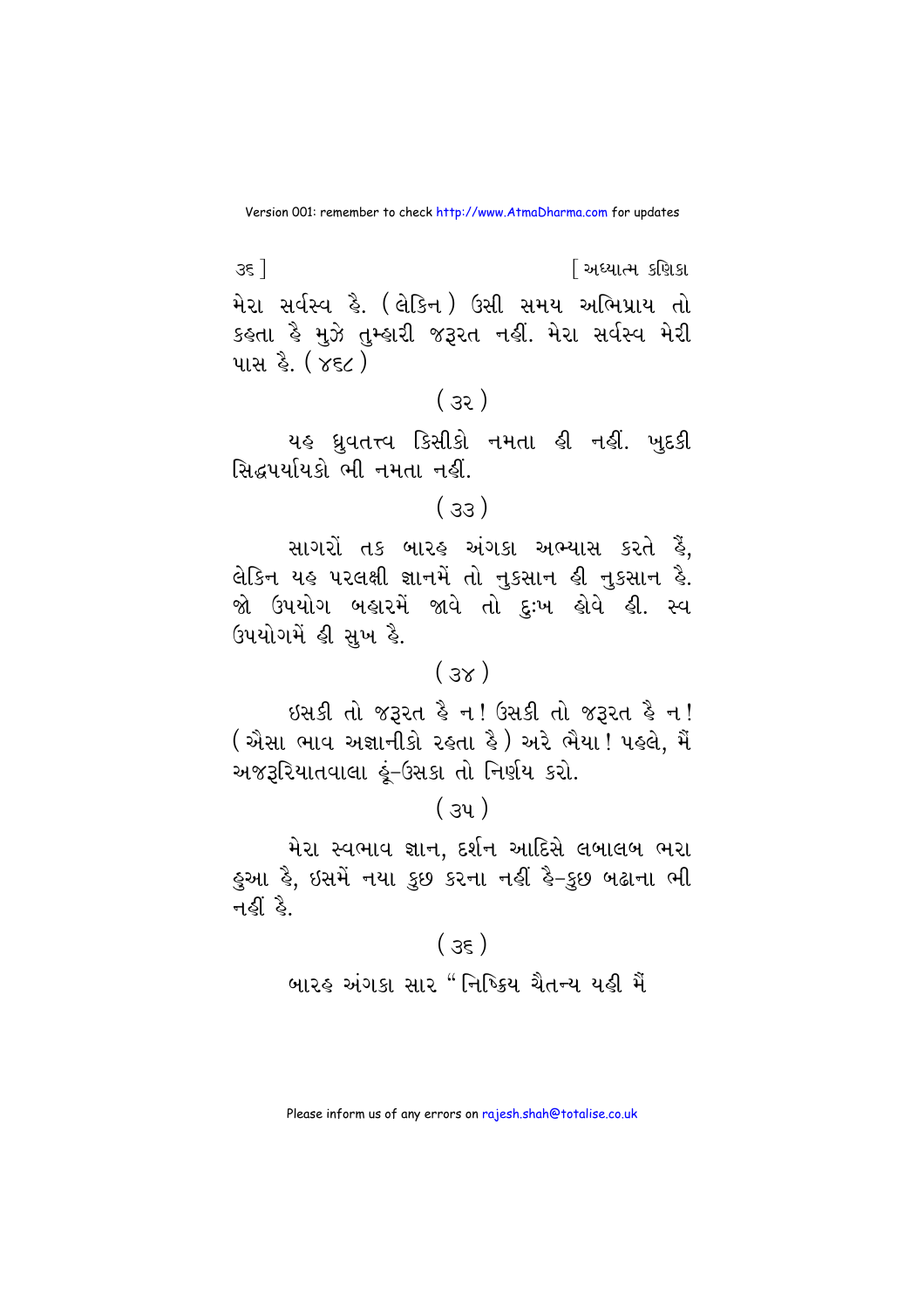અધ્યાત્મ કણિકા ! [ ૩૭ ઢું " ઐસા નિર્ણય કરના હૈ. મૈં તો નિષ્ક્રિય ઢૂં, કુછ કરના હી નહીં હૈ. મૈં કુછ કર સકતા હી નહીં. મેરેમેં <u>કુ</u>છ કરનેકી શક્તિ હી નહીં. મૈં વર્તમાનમેં હી પરિપૂર્ણ હું. ( ઇસમેં ) કરના હી કયા હૈ! ઐસા યથાર્થ નિર્ણય હુઆ તો મક્તિ હો ગઈ. (૫૫૪)

## $(39)$

નિષ્ક્રિયભાવ કહનેસે જીવકો પુરૂષાર્થહીનતા લગતી હૈ. અરે ભાઈ!વો તો પુરુષાર્થકી ખાણ હૈ. ઔર જો મુક્તિ હોતી હૈ ઉસકી ભી ઉસકો દરકાર (અપેક્ષા) નહીં.  $($  450)

## $(36)$

નિત્ય વસ્તુકા હી ભરોસા ઠીક કરને યોગ્ય હૈ.  $($  4 $\epsilon$  $\times$   $)$ 

## $(3c)$

સિદ્ધ ભગવાન ખિસકતા હી નહીં. ઇસકા અર્થ હી એસા હૈ. કિ વો પરિપૂર્ણ તૃપ્ત તૃપ્ત હો ગયા હૈ. ઇસલિયે ખિસકતા હી નહીં

## $(\times$

સારા તીનલોકકા સર્વ પદાર્થ જ્ઞાનમેં આ જાવે, તો ભી જ્ઞાન સબકો પી જાતા કે. ઓર કહતા કે કિ અબ કુછ બાકી હો તો આ જાઓ. (૫૭૭)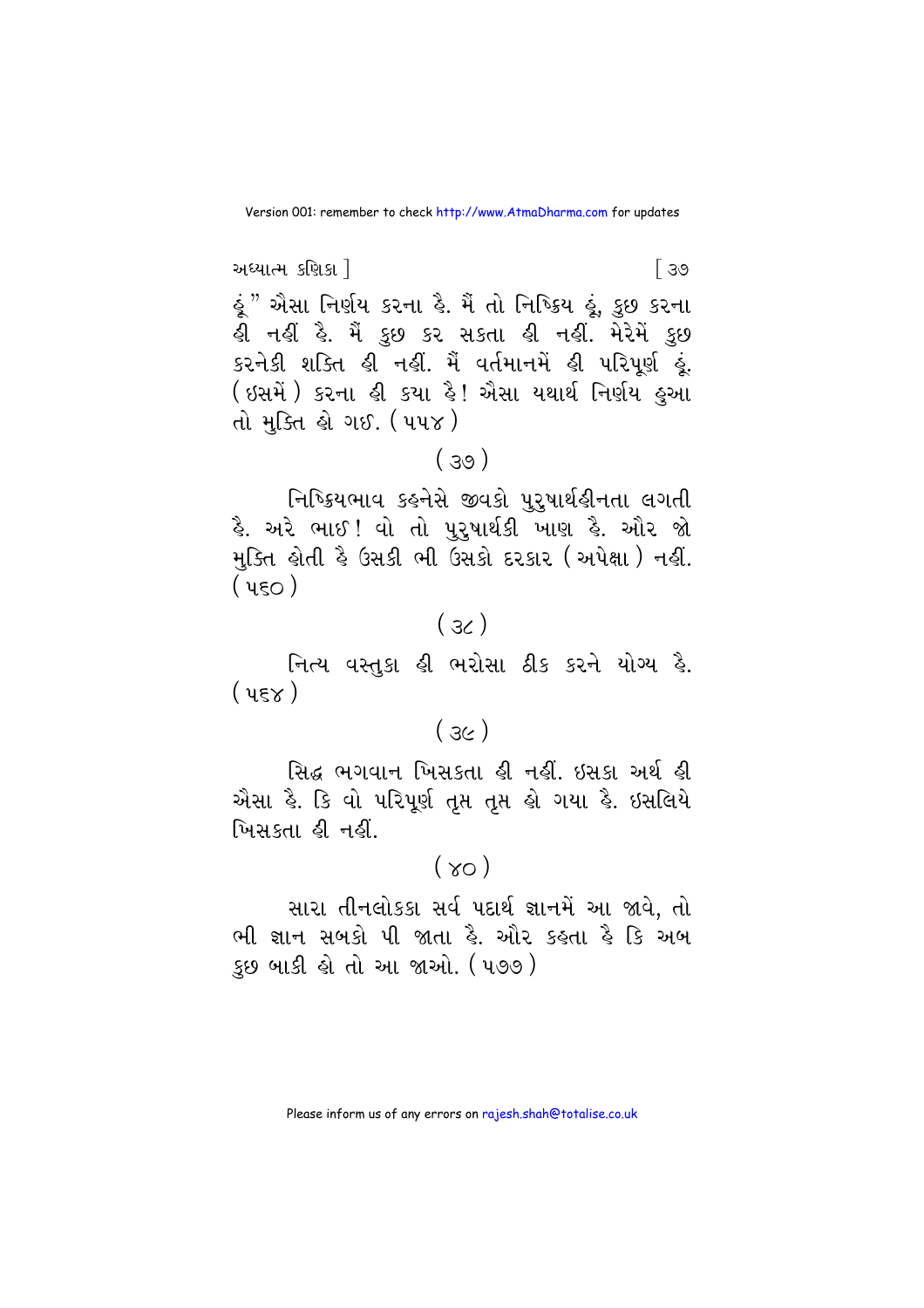<u>શિધ્યાત્મ કશિકા</u>

#### $(\gamma_9)$

 $3c$ ]

( निજ સુખકે લિયે) સારા જગતમેં બસ, મૈં હી એક વસ્તુ હૂં. ઔર કોઈ વસ્તુ હૈ હી નહીં. અરે, દૂસરી કોઈ વસ્તુ કે યા નક્ષી કે, એસા વિકલ્પ ભી કર્યો?  $(496)$ 

## $(x)$

સારા જગત જ્ઞાનકા જ્ઞેય હૈ. અનુકૂલ-પ્રતિકૂલ કુછ નહીં. ઇસ અભિપ્રાયમેં દષ્ટિ અભેદ હોની ચાહિયે. અભિપ્રાયમેં પરસે લાભ નુકસાનકી માન્યતા નહીં. અભિપ્રાયમેં ઇચ્છા વ દીનતા નહીં હોના ચાહિયે.

## $(x)$

ક્ષણિકભાવ વ્યક્ત હૈ. ઉસકો ગૌણ કરના ઔર ત્રિકાલીભાવ અવ્યક્ત કે ઉસકો મુખ્ય કરના.

#### $(xx)$

એક ઓર ત્રિકાલીકા પલ્લા, દૂસરી ઓર ક્ષણિકકા પલ્લા, જૈસે એક ઓર માલ, દૂસરી ઓર બારદાન. મહત્તા માલકી હૈ. બારદાનકી નહીં.

### $(\times$ u)

જ્ઞાનકી પર્યાય જ્ઞેયકે સાથ સંબંધ ૨ખતી હૈ. જ્ઞાયકકા સંબંધ કિસીકે સાથ નહીં. (૬૧૯)

#### $(\times \epsilon)$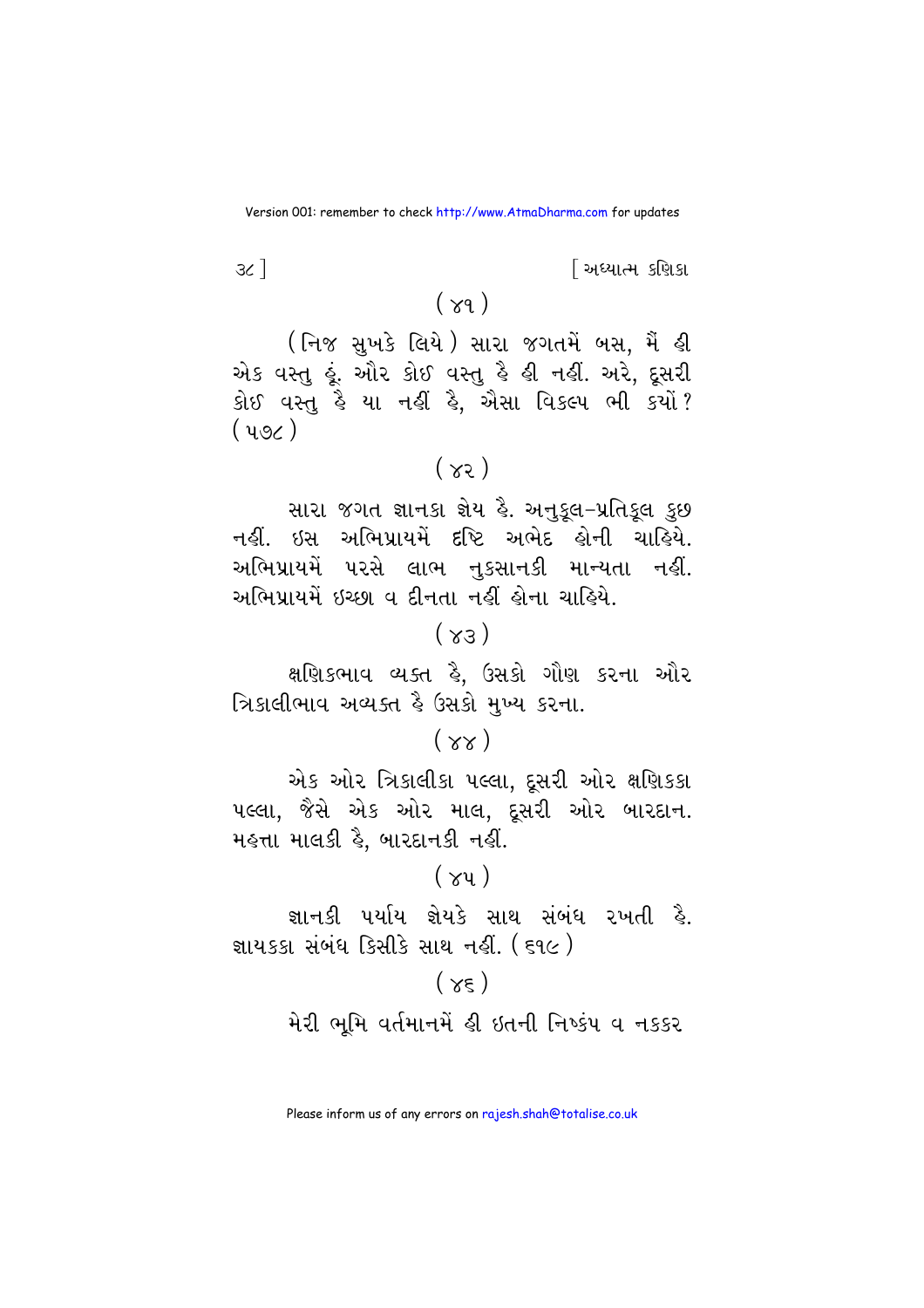અધ્યાત્મ કણિકા !  $\sqrt{3}$ કૈ કિ જિસસે મૈં વર્તમાનમેં ક્રી નિર્ભય હૂં, નિરાલંબી હું, ૫રિપૂર્ણ હૂં, નિષ્ક્રિય હૂં, સુખરૂ૫ હૂં, કૃતકૃત્ય હૂં, ત્રિકાલ એકરૂપ હૂં, અચલ હૂં. ( ૬૨૭ )

## $(\gamma_9)$

એક પલ્લેમેં આત્મા ઔર એક પલ્લેમેં તીનકાલ, તીનલોક. આત્માકા પલ્લા બૈઠ જાતા હૈ દસરા પલ્લા ઉઘડ જાતા હૈ.

## $(x<sub>0</sub>)$

દ્રવ્યલિંગી મુનિને ઉલટા વીર્ય બહોત લગાયા હૈ જિતના જોરસે ઉલટા ૫ડા કે ઇસસે અધિક વીર્ય સમ્યક્ હોનેમેં લગાના પડેગા. તભી સમ્યક હોગા.

## $(xc)$

નિશ્ચય ગ્રંથ આત્મા ક્રે, નિશ્ચય ગુરુ આત્મા ક્રે ઔર નિશ્ચય દેવ ભી આત્મા હૈ. મૂલ બાત ઇધરસે હૈ. બાદમેં બાહરકે નિમિત્તો પર ઉપચાર કિયા જાતા હૈ.  $(555)$ 

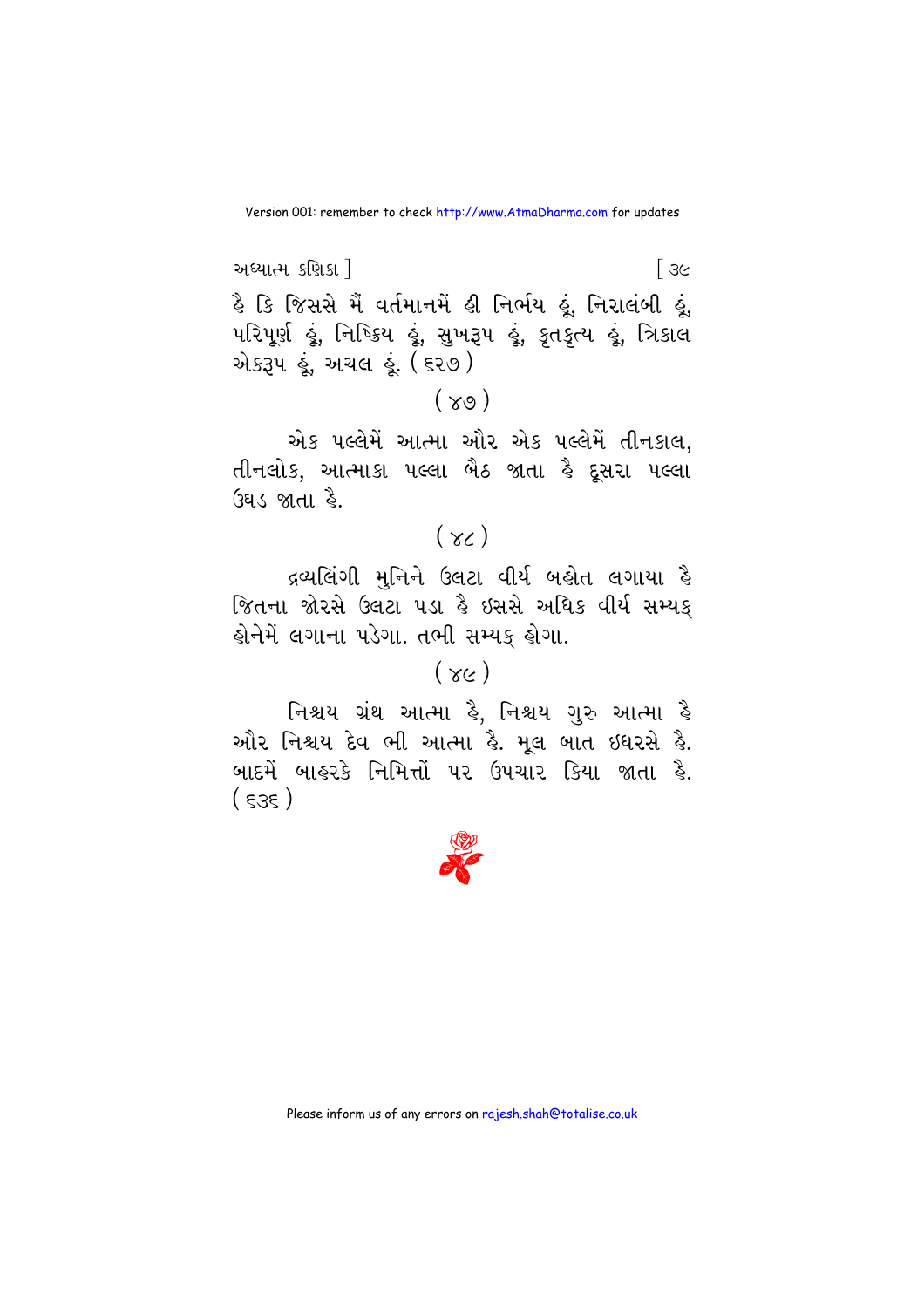## $*$  પૂ. બેનશ્રીનાં વચનામૃત  $*$

## $\ast$

## $(9)$

શદ્ધનયની અનભતિ અર્થાત શદ્ધનયના વિષયભત અબદ્ધસ્પૃષ્ટ–આદિરૂપ શુદ્ધાત્માની અનુભૂતિ તે સંપૂર્ણ જિનશાસનની અનુભૂતિ છે. ચૌદ બ્રહ્માંડના ભાવો એમાં આવી ગયા. મોક્ષમાર્ગ, કેવળજ્ઞાન, મોક્ષ વગેરે બધું જાણી લીધું. 'સર્વગુણાંશ તે સમ્યક્ત્વ 'અનંત ગુણોનો અંશ પ્રગટયો. આખા લોકાલોકનં સ્વરૂપ જણાઈ ગયં.  $(500)$ 

#### $(5)$

દઢ પ્રતીતિ કરી, સુક્ષ્મ ઉપયોગવાળો થઈ, દ્રવ્યમાં ઊંડો ઊતરી જા. દ્રવ્યના પાતાળમાં જા. ત્યાંથી તને શાંતિ અને આનંદ મળશે. ખબ ધીરો થઈ દ્રવ્યનં તળિયં લે.  $(505)$ 

#### $(\mathcal{F})$

ચૈતન્યની અગાધતા, અપૂર્વતા અને અનંતતા બતાવનારાં ગુરુનાં વચનો વડે શુદ્ધાત્મદેવ બરાબર જાણી શકાય છે. ચૈતન્યના મહિમાપૂર્વક સંસારનો મહિમા છૂટે તો જ ચૈતન્યદેવ સમીપ આવે છે.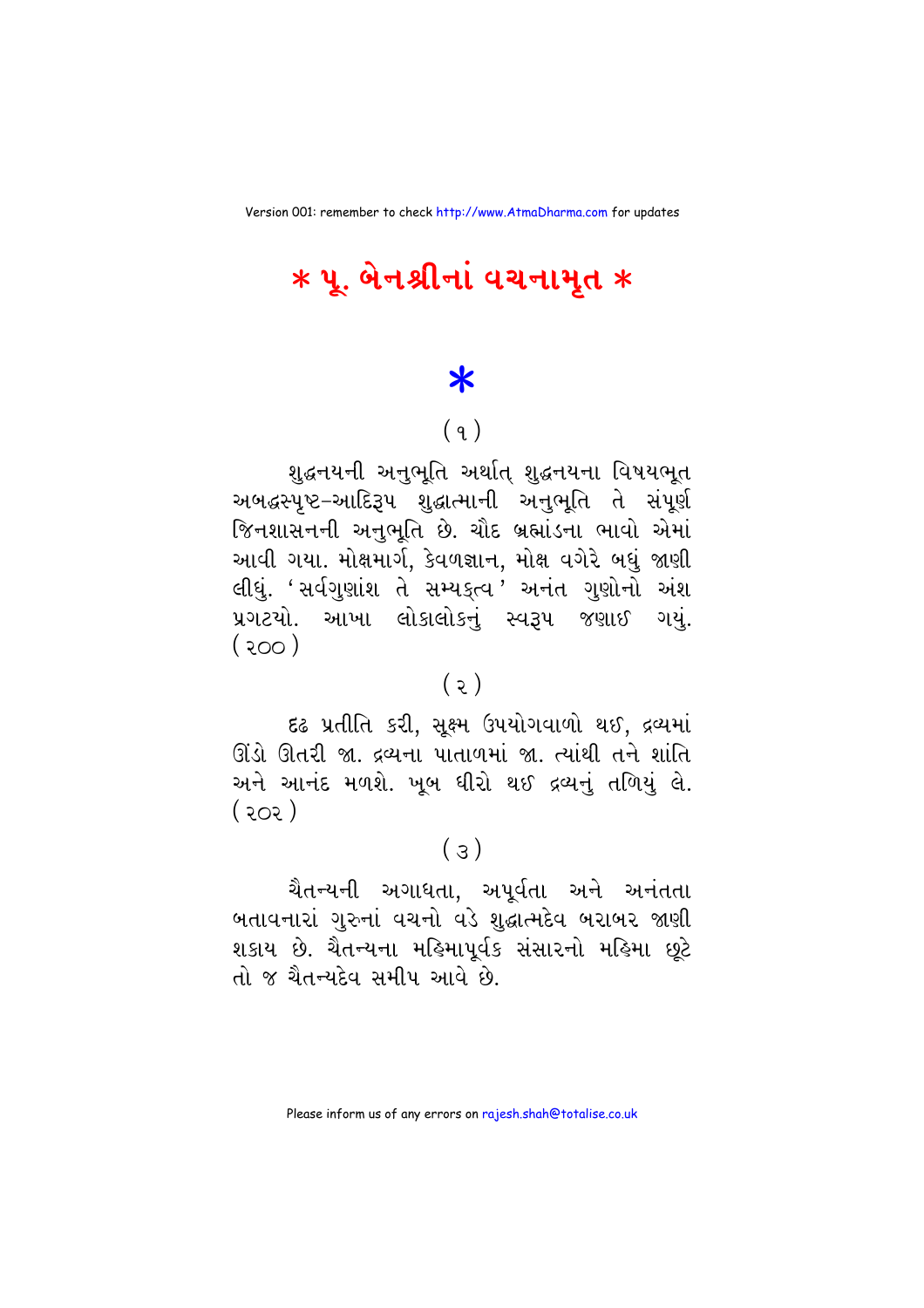અધ્યાત્મ કણિકા !

 $\lceil x_9 \rceil$ 

 $(\times)$ 

સર્વસ્વપણે ઉપાદેય માત્ર શુદ્ધોપયોગ. અંતર્મુ<mark>કૂર્ત</mark> નહિ પણ શાશ્વત અંદર રહી જવું તે જ નિજ સ્વભાવ છે. તે જ કર્તવ્ય છે. (૨૨૧)

## $(y)$

પોતાનો અગાધ ગંભીર જ્ઞાયકસ્વભાવ પૂર્ણ રીતે જોતાં આખો લોકાલોક ભૂત-ભવિષ્યની પર્યાય સહિત સમયમાત્રમાં જણાઈ જાય છે. વધારે જાણવાની આકાંક્ષાથી બસ થાઓ. સ્વરૂપનિશ્ચળ જ રહેવું યોગ્ય છે.  $(355)$ 

## $(\epsilon)$

આત્માના ગુણ ગાતાં ગાતાં ગુણી થઈ ગયો-ભગવાન થઈ ગયો; અસંખ્ય પ્રદેશોમાં અનંત ગુણરત્નોના ઓરડા બધા ખુલ્લા થઈ ગયા. (૨૩૧)

## $(\varphi)$

તારે જો તારૂં પરિભ્રમણ ટાળવું હોય તો તારા દ્રવ્યને તીક્ષ્ણબુદ્ધિથી ઓળખી લે. જો દ્રવ્ય તારા હાથમાં આવી ગયું તો તને મક્તિની પર્યાય સહેજે મળી જશે.  $(355)$ 

## $(2)$

ઓલો! આ તો ભગવાન આત્મા! સર્વાંગે સહજાનંદની મૂર્તિ ! જ્યાંથી જુઓ ત્યાં આનંદ, આનંદ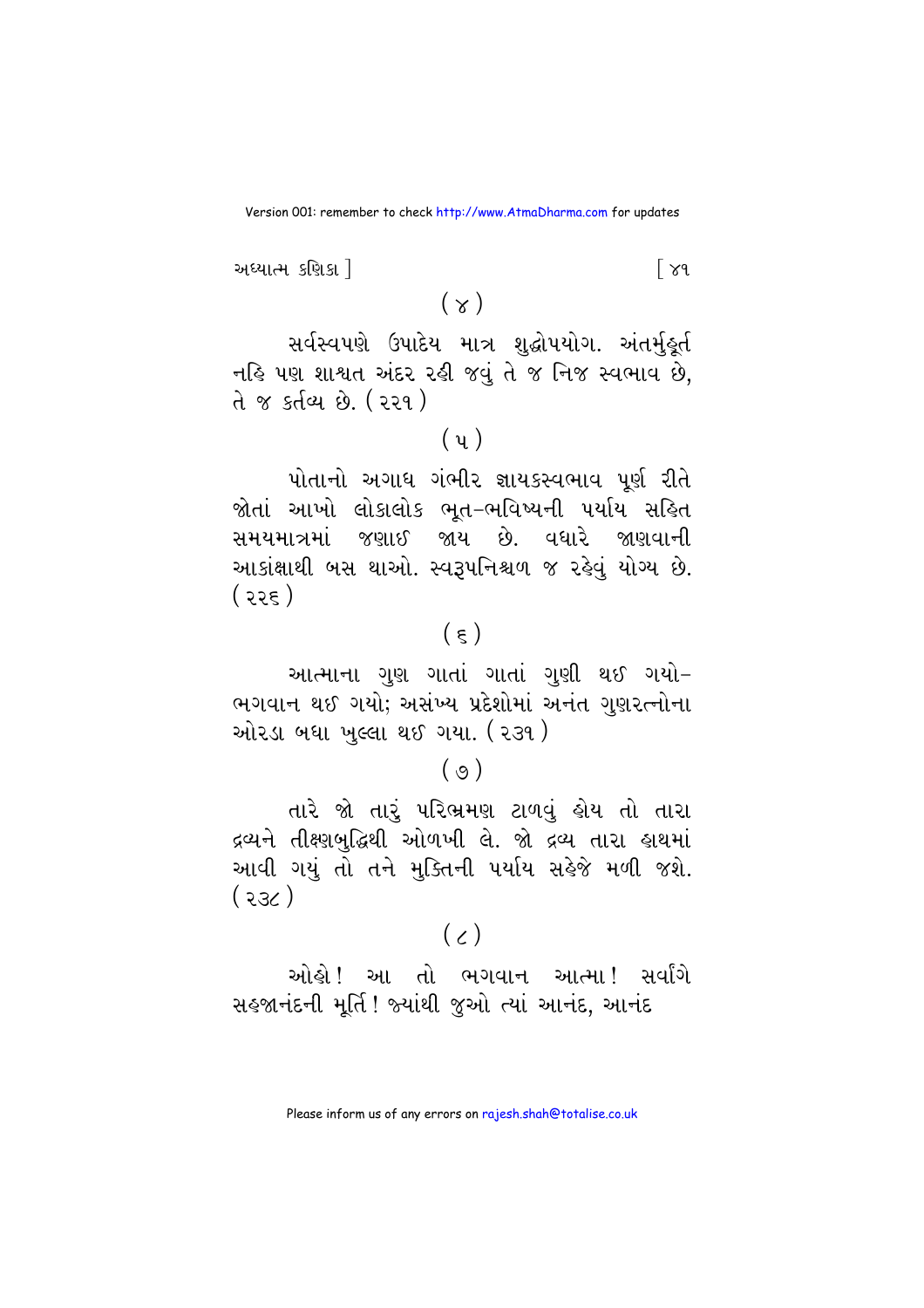$x3$ ] <u>શિધ્યાત્મ કશિકા</u> ને આનંદ. જેમ સાકરમાં સર્વાંગે ગળપણ તેમ આત્મામાં સર્વાંગે આનંદ. ( ૨૪૧ )

## $(c)$

' હું મુક્ત જ છું. મારે કંઈ જોઈતું નથી. હું તો પરિપૂર્ણ દ્રવ્યને ૫કડીને બેઠો છું'-આમ જ્યાં અંદરમાં નક્કી કરે છે, ત્યાં અનંતી વિભૂતિ અંશે પ્રગટ થઈ જાય  $\hat{p}$   $(3x4)$ 

## $(90)$

આત્મસાક્ષાત્કાર તે જ અપૂર્વ દર્શન છે. અનંત-કાળમાં ન થયું હોય એવું. ચૈતન્યતત્ત્વમાં જઈને જે દિવ્ય દર્શન, તે જ અલૌકિક દર્શન છે. સિદ્ધદશા સુધીની સર્વ લબ્ધિ શદ્ધાત્માનભતિમાં જઈને મળે છે. (૨૪૭)

#### $(99)$

વિશ્વનું અદ્દભુત તત્ત્વ તું જ છો. તેની અંદરમાં જતાં તારા અનંત ગુણોનો બગીચો ખીલી ઊઠશે. ત્યાં જ જ્ઞાન મળશે, ત્યાં જ આનંદ મળશે, ત્યાં જ વિહાર કર. અનંત-કાળનો વિસામો ત્યાં જ છે. (૨૪૮)

#### $(95)$

દ્રવ્ય તેને કહેવાય કે જેના કાર્ય માટે બીજા સાધનોની રાહ જોવી ન પડે. (૨૫૧)

## $(93)$

દૃષ્ટિ પૂર્ણ આત્મા ઉપર રાખી તું આગળ જા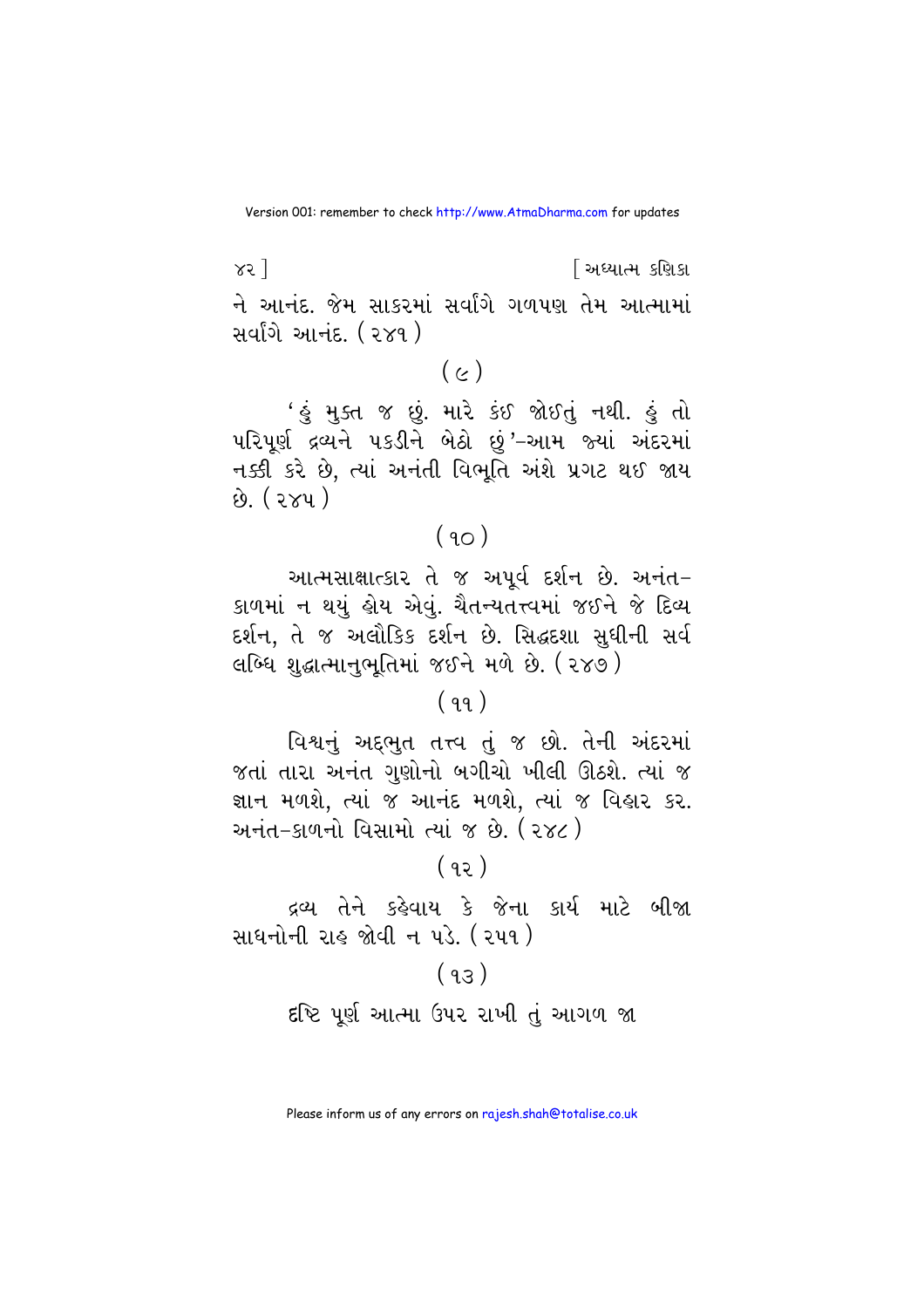અધ્યાત્મ કણિકા !  $[X3]$ તો સિદ્ધ ભગવાન જેવી દશા થઈ જશે. જો સ્વભાવમાં અધૂરાશ માનીશ તો પૂર્ણતાને કોઈ દિવસ પામી શકીશ નહિ. માટે તું અધુરો નહિ, પૂર્ણ છો-એમ માન. (૨૬૧ )  $(9x)$ 

દ્રવ્ય સૂક્ષ્મ છે, માટે ઉપયોગને સૂક્ષ્મ કર, તો સૂક્ષ્મ દ્રવ્ય પકડાશે. સક્ષ્મ દ્રવ્યને પકડી નિરાંતે આત્મામાં બેસવં. તે વિશ્રામ છે. ( ર૬૨ )

## $(9y)$

જ્ઞાની જીવ નિઃશંક તો એટલો હોય કે આખં બ્રહ્માંડ ફરે, તોપણ પોતે ફરે નહિ. વિભાવના ગમે તેટલા ઉદય આવે તોપણ ચલિત થાય નહિ. બહારના પ્રતિકુળ સંયોગથી જ્ઞાયકપરિણતિ ન કરે. ( ૨૯૮ )

## $(95)$

જીવ રાગ અને જ્ઞાનની એકતામાં ગુંચવાઈ ગયો છે. નિજ અસ્તિત્વને ૫કડે તો ગુંચવણ નીકળી જાય. 'હું જ્ઞાયક છું' એવું અસ્તિત્વ ખ્યાલમાં આવવું જોઈએ.  $(309)$ 

## $(99)$

તું તને જો, જેવો તું છો તેવો જ તું પ્રગટ થઈશ. તું મોટો દેવાધિદેવ છો. તેની પ્રગટતા માટે ઉગ્ર પુરૂષાર્થ અને સક્ષ્મ ઉપયોગ કર. (૩૦૫)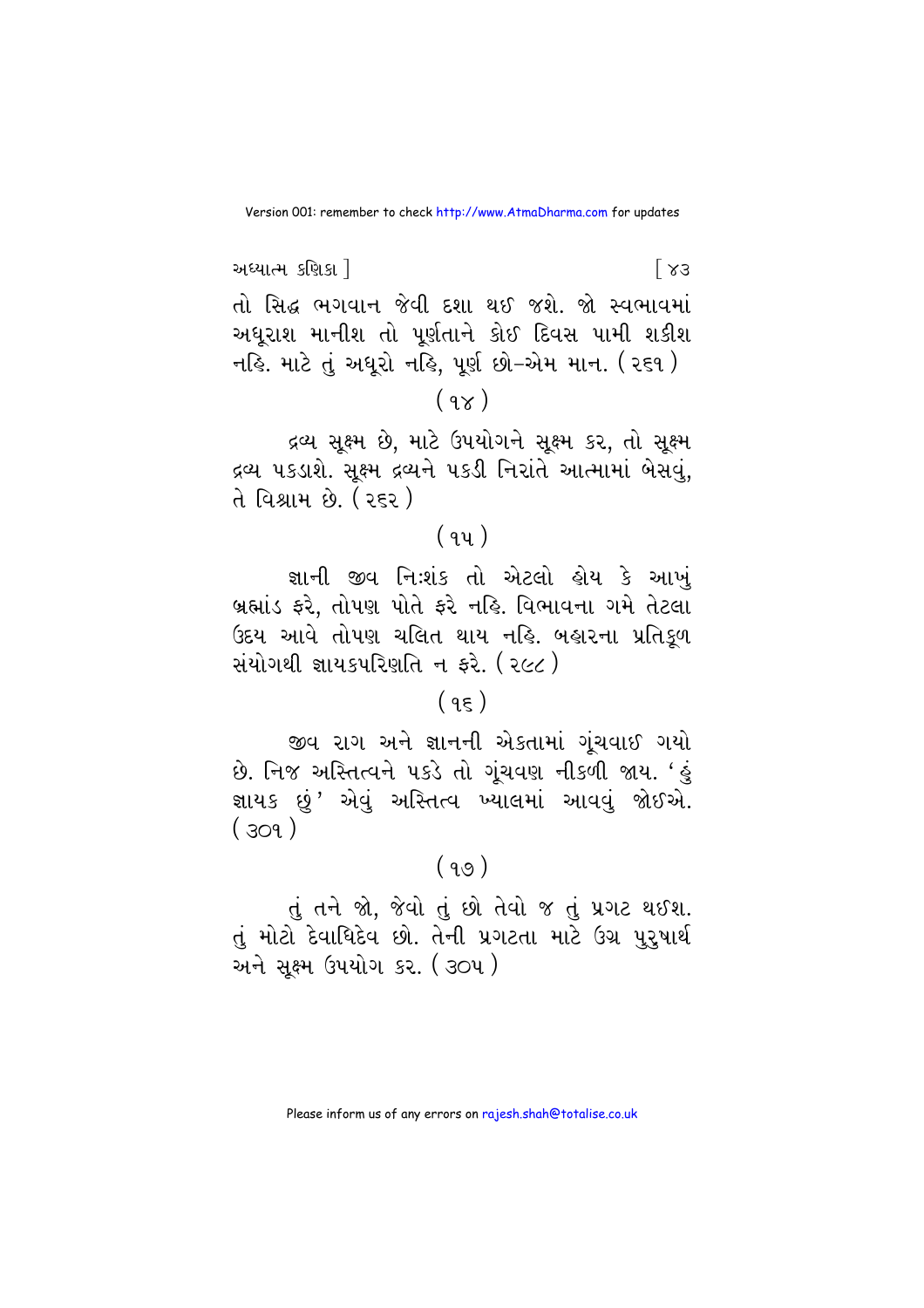<u>શિક્ષાત્મ કશિકા</u>

#### $881$

## $(q_{\mathcal{L}})$

રુચિનું પોષણ અને તત્ત્વનું ઘૂંટણ ચૈતન્યની સાથે વણાઈ જાય તો કાર્ય થાય જ. જેને આત્મા પોષાય છે, તેને બીજું પોષાતું નથી. અને તેનાથી આત્મા ગુપ્ત– અપ્રાપ્ય રહેતો નથી. જાગતો જીવ ઊભો છે તે કયાં જાય ? જરૂર પ્રાપ્ત થાય જ. ( ૩૦૬ )

### $(9c)$

નિજ ચેતનપદાર્થના આશ્રયે અનંત અદ્દભુત આત્મિક વિભૂતિ પ્રગટે છે. અગાધ શક્તિમાંથી શું ન આવે ? ( ૩૪૧ )

## $(50)$

જેમ કંચનને કાટ લાગતો નથી. અગ્નિને ઊધઈ લાગતી નથી, તેમ જ્ઞાયકસ્વભાવમાં આવરણ, ઊણપ કે અશુદ્ધિ આવતી નથી. તું તેને ઓળખી તેમાં લીન થા તો તારાં સર્વ ગુણરત્નોની ચમક પ્રગટ થશે. ( ૩૮૦ )

## $(29)$

આત્મા ઉત્કૃષ્ટ અજાયબઘર છે. તેમાં અનંત <u>ગુણરૂપ અલૌકિક અજાયબીઓ ભરી છે. જોવા જેવું</u> બધુંય, આશ્ચર્યકારી એવું બધુંય, તારા નિજ અજાયબઘરમાં જ છે, બહારમાં કંઈ જ નથી. તું તેનું જ અવલોકન કર ને ! તેની અંદર એકવાર ડોકિયું કરતાં પણ તને અપૂર્વ આનંદ થશે. ત્યાંથી બહાર નીકળવું તને ગમશે જ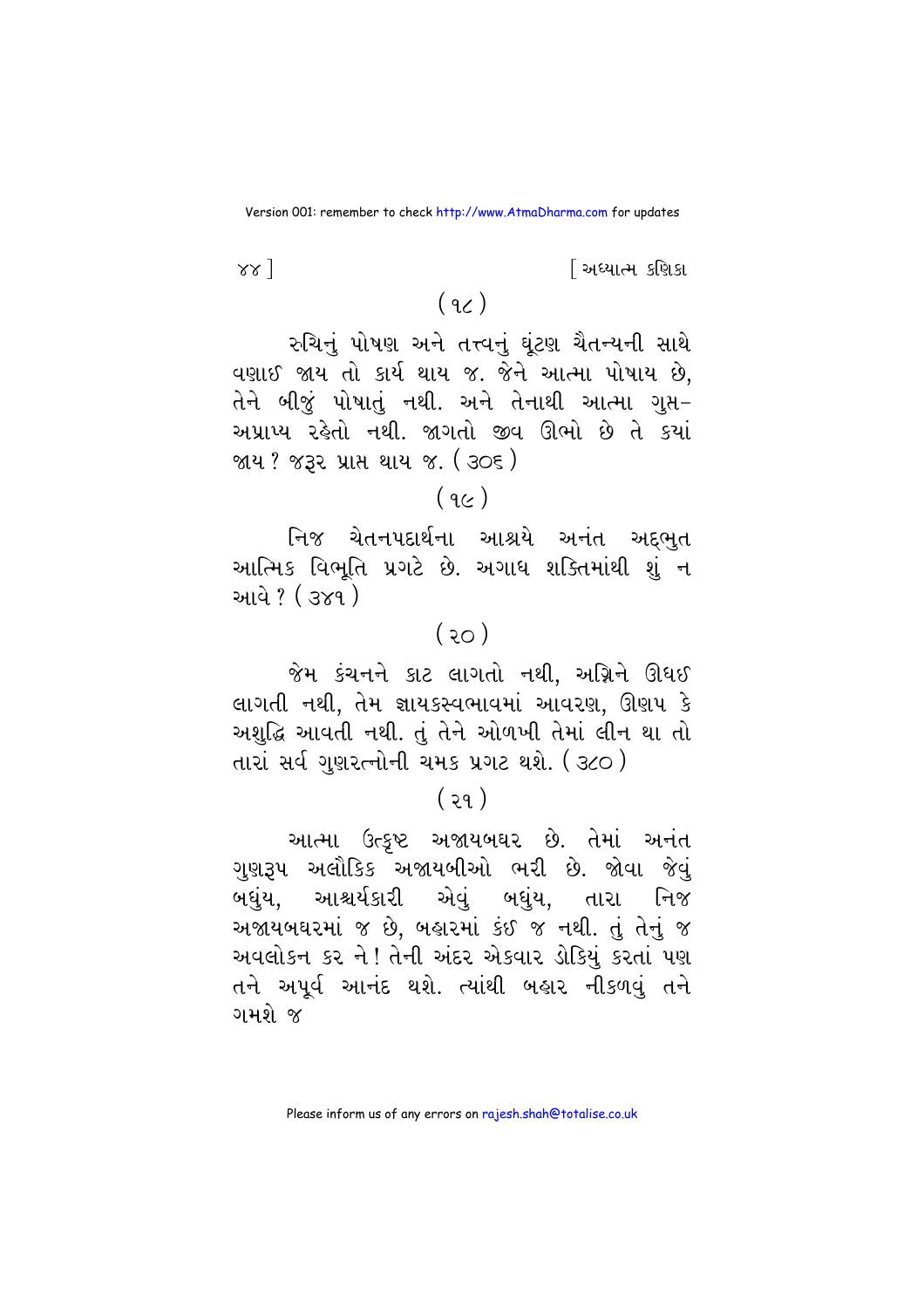અધ્યાત્મ કણિકા ! િ ૪૫ નહિ બહારની સર્વ વસ્તુઓ પ્રત્યેનું તારું આશ્ચર્ય તૂટી જશે. તું પરથી વિરક્ત થઈશ. ( ૩૮૭ )

 $(35)$ 

જ્ઞાનીની પરિણતિ સહજ હોય છે. પ્રસંગે પ્રસંગે ભેદજ્ઞાનને યાદ કરીને તેમને ગોખવું નથી પડતું, પણ તેમને તો એવં સહજ પરિણમન જ થઈ ગયું હોય છે – આત્મામાં એકધારું પરિણમન વર્ત્યા જ કરે છે. (૩)

## $(55)$

જ્ઞાન અને વૈરાગ્ય એકબીજાને પ્રોત્સાહન આપનારાં છે. જ્ઞાન વગરનો વૈરાગ્ય તે ખરેખર વૈરાગ્ય નથી પણ રૂંધાયેલો કપાય છે. પરંતુ જ્ઞાન નહિ હોવાથી જીવ કપાયને ઓળખી શકતો નથી. જ્ઞાન પોતે માર્ગને ઓળખે છે, અને વૈરાગ્ય છે તે જ્ઞાનને કચાંય ફસાવા દેતો નથી પણ બધાયથી નિસ્પૃઙ અને સ્વની મોજમા<mark>ં</mark> ટકાવી રાખે છે. જ્ઞાન સહિતનું જીવન નિયમથી વૈરાગ્યમય જ લોય છે. ( ૪ )

## $(x\xi)$

સ્વભાવની વાત સાંભળતાં સોંસરવટ કાળજે ઘા ૫ડી જાય. 'સ્વભાવ ' શબ્દ સાંભળતાં શરીરની સોંસરવટ કાળજામાં ઉતરી જાય, રૂંવાટેરૂંવાટાં ખડાં થઈ જાય એટલું હૃદયમાં થાય, અને સ્વભાવ પ્રાપ્ત કર્યા વિના ચેન ન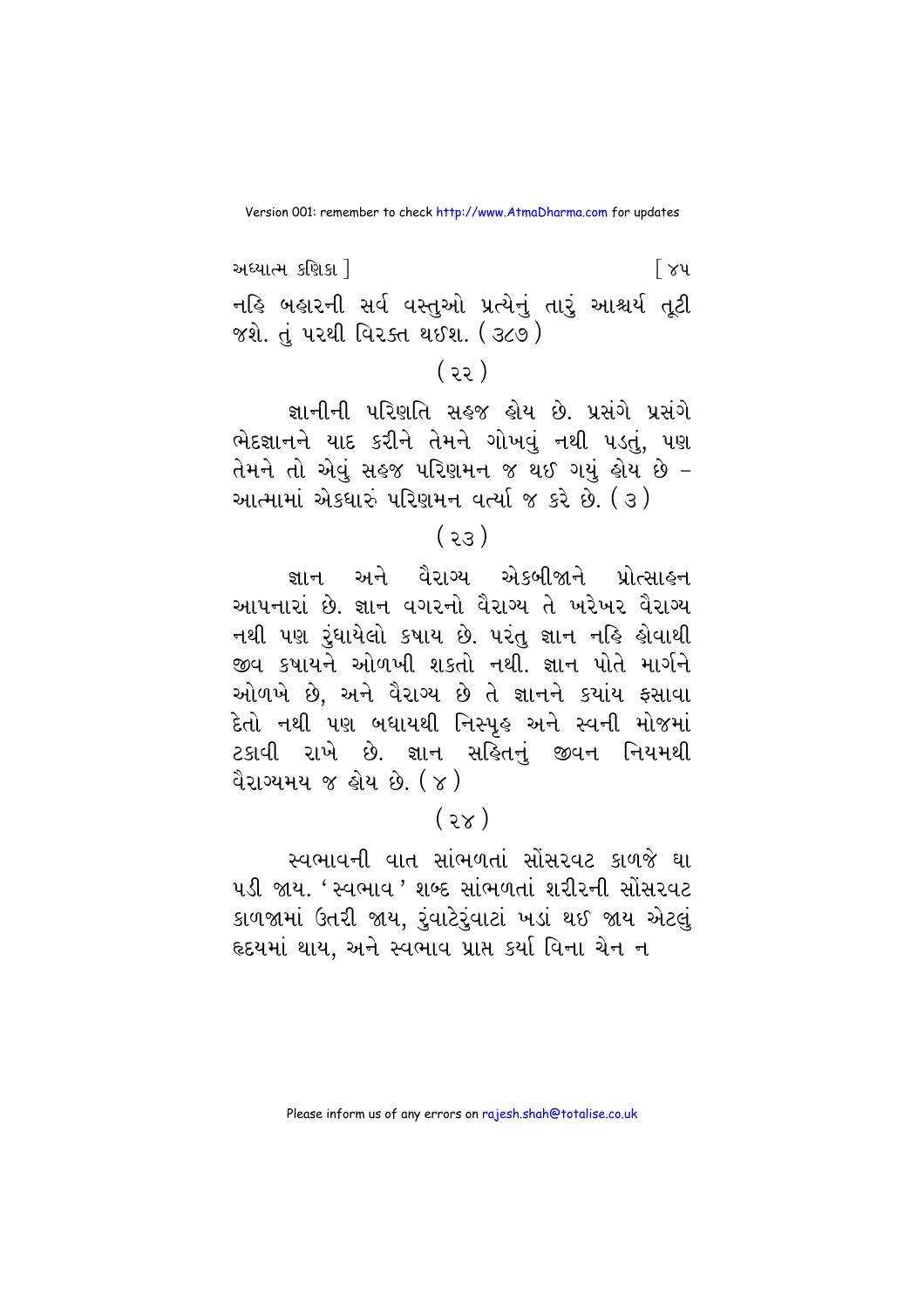$x_{\xi}$ ] <u>શિક્ષાત્મ કશિકા</u> ૫ડે, સુખ ન લાગે. લીધે જ છૂટકો. યથાર્થ ભૂમિકામાં આવં શેય છે. ( ૬ )

જગતમાં જેમ કહે છે કે ડગલે ને પગલે પૈસાની જરૂર પડે છે, તેમ આત્મામાં ડગલે ને પગલે એટલે કે પર્યાયે પર્યાયે પુરૂષાર્થ જ જોઈએ છે. પુરુષાર્થ વગર એક પણ પર્યાય પ્રગટતી નથી. એટલે રુચિથી માંડી ઠેઠ કેવળજ્ઞાન સુધી પુરુષાર્થ જ જોઈએ છે. (૭)

## $(3\varepsilon)$

ઉપલક ઉપલક વાંચન-વિચાર આદિથી કાંઈ ન થાય. અંદર આંતરડીમાંથી ભાવના ઊઠે તો માર્ગ સરળ થાય. જ્ઞાયકનો અંતઃસ્થળમાંથી ખબ મહિમા આવવો જોઈએ. ( ૨૩ )

#### $(99)$

આત્માર્થીએ સ્વાધ્યાય કરવો, વિચાર-મનન કરવાં, એ જ આત્માર્થીનો ખોરાક છે. (૨૪)

 $(35)$ 

ભવિષ્યનું ચિતરામણ કેવું કરવું તે તારા હાથની વાત છે. માટે કહ્યું છે કે, "બંધ સમય જીવ ચેતીએ, ઉદય સમય શા ઉચાટ." (2c)

> $(36)$ <u>' હું</u> અબદ્ધ છું ' 'જ્ઞાયક છું ' એ વિકલ્પો પણ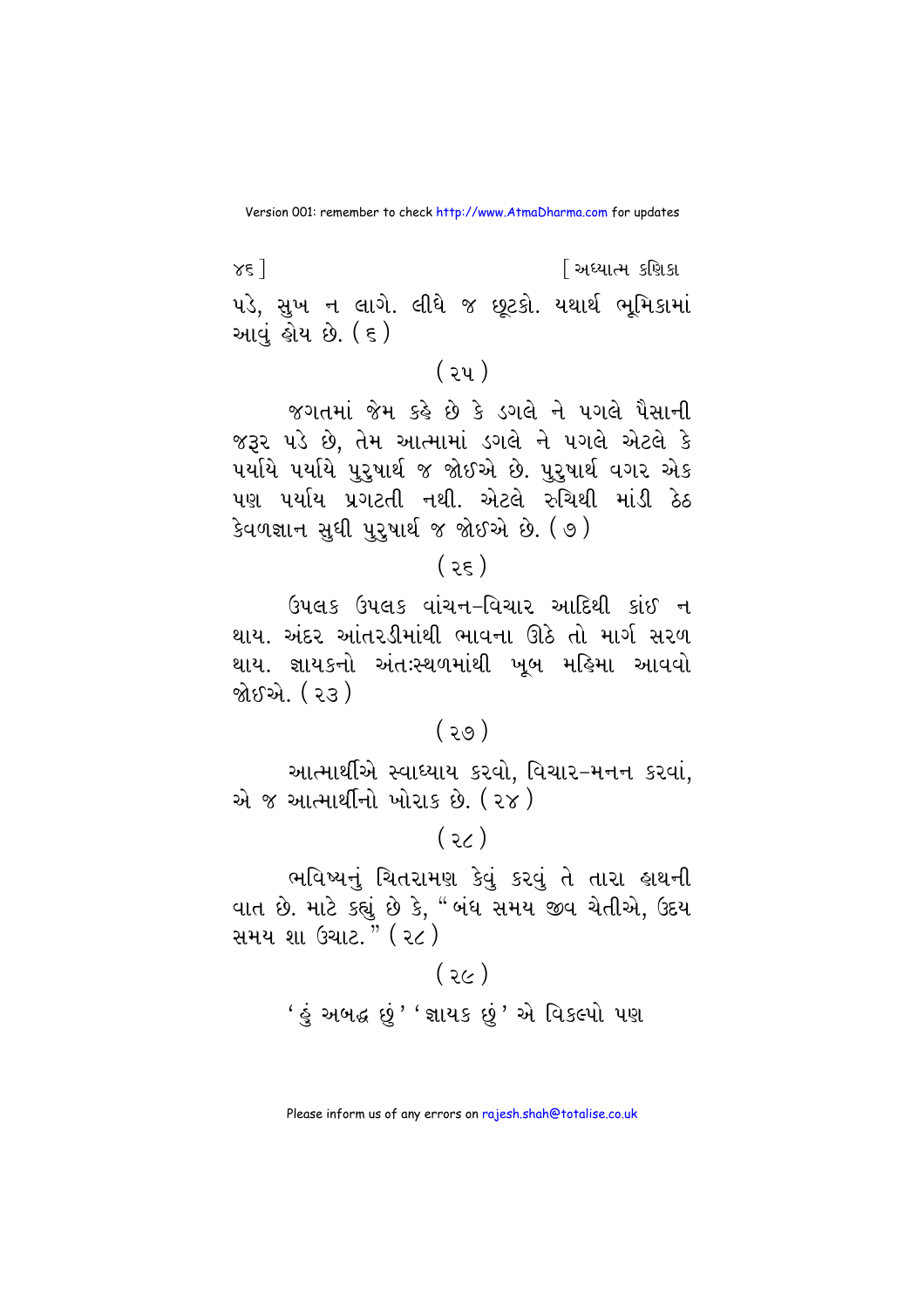અધ્યાત્મ કણિકા !  $\lceil 89 \rceil$ દુ:ખરૂપ લાગે છે. શાંતિ મળતી નથી. વિકલ્પ માત્રમાં દુ:ખ-દુ:ખ ભાસે છે, ત્યારે અપૂર્વ પુરૂષાર્થ ઉપડતાં, વસ્તુસ્વભાવમાં લીન થતાં, આત્માર્થી જીવને બધા વિકલ્પો છૂટી જાય છે અને આનંદનું વેદન થાય છે.  $(30)$ 

#### $(30)$

આત્માને મેળવવાનો જેને દઢ નિશ્ચય થયો છે તેણે પ્રતિકૂળ સંયોગોમાં પણ તીવ્ર ને કરડો પુરૂષાર્થ ઉપાડયે જ છૂટકો છે. સદ્ગુરુનાં ગંભીર અને મૂળ વસ્તુસ્વરૂપ સમજાય એવાં રહસ્યોથી ભરપુર વાકયોનું ખરો મુમુક્ષ ખૂબ ઊંડું મંથન કરીને મુળમાર્ગને શોધી કાઢે છે. (૩૮)

#### $(39)$

જીવન આત્મામય જ કરી લેવું જોઈએ. ભલે ઉપયોગ સક્ષ્મ થઈને કાર્ય કરી શકતો ન હોય પણ પ્રતીતિમાં એમ જ હોય કે આ કાર્ય કર્યે જ લાભ છે, મારે આ જ કરવં છે; તે વર્તમાન પાત્ર છે. ( ૪૬ )

#### $(32)$

તું સતની ઊંડી જિજ્ઞાસા કર, જેથી તારો પ્રયત્ન બરાબર ચાલશે. તારી મતિ સરળ અને સવળી થઈ આત્મામાં પરિણમી જશે. સત્ના સંસ્કાર ઊંડા નાખ્યા ઙશે તો છેવટે બીજી ગતિમાં પણ સત પ્રગટશે, માટે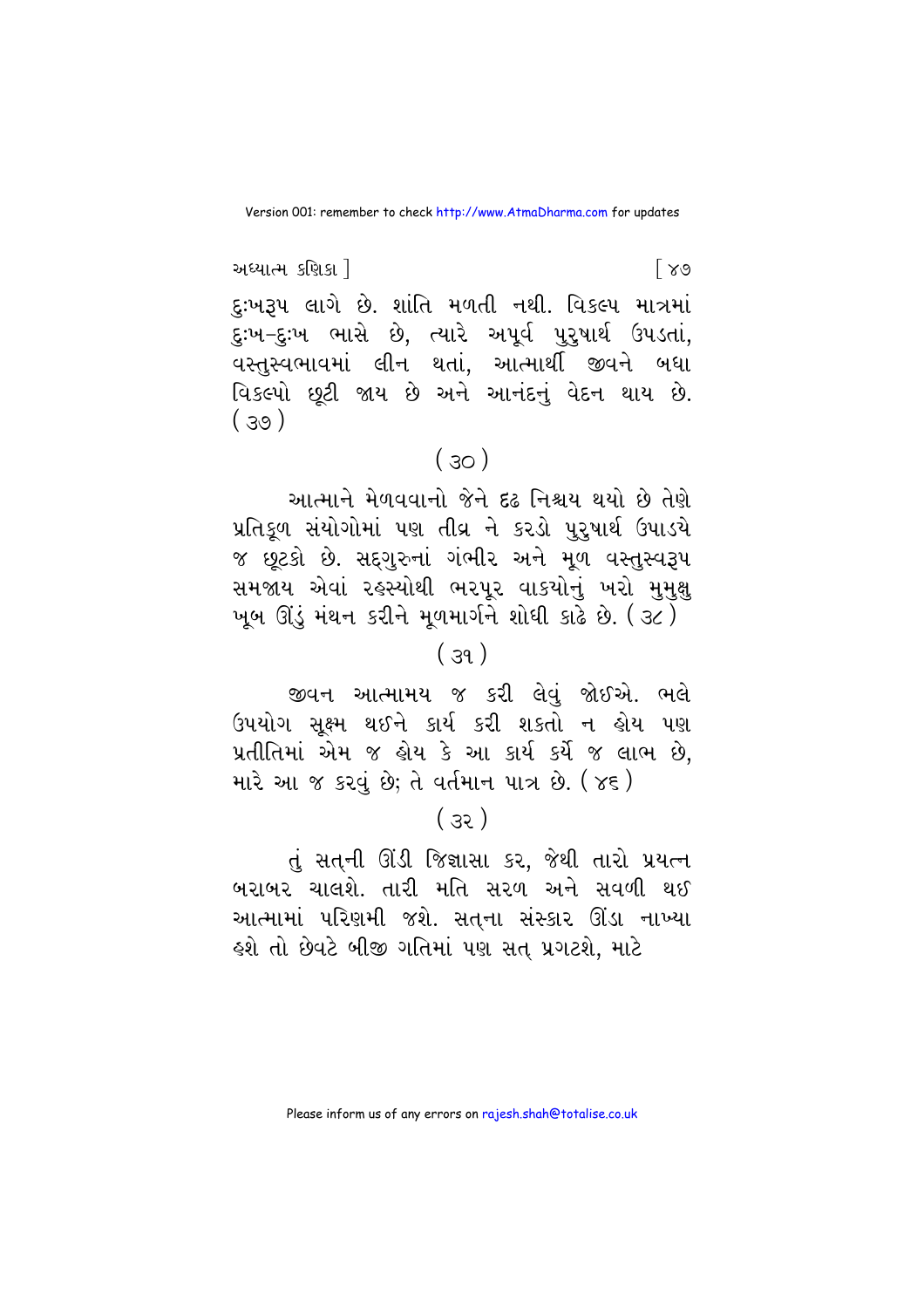$\chi$  $\sim$   $\sim$ <u>શિધ્યાત્મ કશિકા</u> સતના ઊંડા સંસ્કાર રેડ. (૫૦)  $(33)$ 

જ્ઞાયકના લક્ષે જીવ સાંભળે, ચિંતવન કરે, મંથન કરે તેને-ભલે કદાચ સમ્યગ્દર્શન ન થાય તોપણ-સમ્યક્-સન્મુખતા થાય છે. અંદર દઢ સંસ્કાર પાડે, ઉપયોગ એકમાં ન ટકે તો બીજામાં ફેરવે. ઉપયોગ બારીકમાં બારીક કરે, ઉપયોગમાં સૂક્ષ્મતાકરતો કરતો ચૈતન્યતત્ત્વને ગ્રહણ કરતો આગળ વધે, તે જીવ ક્રમે સમ્યગ્દર્શનને પ્રાપ્ત  $52.69.$  ( $52.$ )

## $(sx)$

દ્રવ્ય તો નિવૃત્ત જ છે. તેને દઢપણે અવલંબીને ભવિષ્યના વિભાવથી પણ નિવત્ત થાવ. મક્તિ તો જેમના હાથમાં આવી ગઈ છે એવા મુનિઓને, ભેદજ્ઞાનની તીક્ષ્ણતાથી પ્રત્યાખ્યાન થાય છે. (93)

## $(3y)$

' હું તો ઉદાસીન જ્ઞાતા છું ' એવી નિવૃત્તિદશામાં જ શાંતિ છે પોતે પોતાને જાણે અને પરનો અકર્તા થાય તો મોક્ષમાર્ગની ધારા પ્રગટે અને સાધકદશાની શરૂઆત થાય. ( ૮૪ )

## $(35)$

મુનિઓ અસંગપણે આત્માની સાધના કરે છે. સ્વરૂપગુપ્ત થઈ ગયા છે. પ્રચુર સ્વસંવેદન જ મુનિનું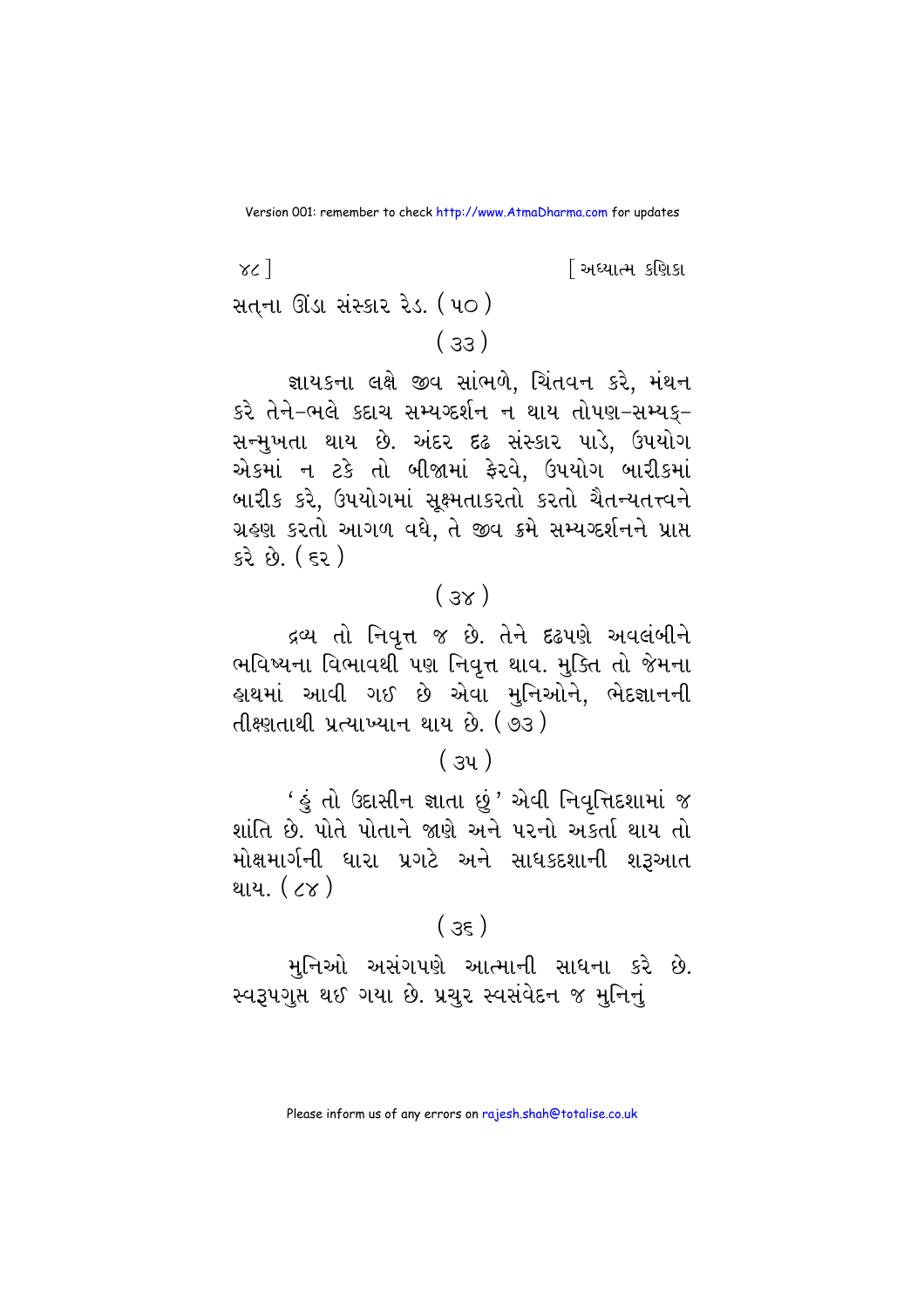અધ્યાત્મ કશિકા 1  $\sqrt{2}$ ભાવલિંગ છે. ( ૯૫ )

 $(39)$ 

' હું અનાદિ-અનંત મુક્ત છું ' એમ શુદ્ધ આત્મદ્રવ્ય ૫૨ દૃષ્ટિ દેતાં શુદ્ધ ૫ર્યાય પ્રગટ થાય છે. 'દ્રવ્ય તો મુક્ત છે, મુક્તિની પર્યાયને આવવું હોય તો આવે ' એમ દ્રવ્ય પ્રત્યે આલંબન અને પર્યાય પ્રત્યે ઉપેક્ષાવૃત્તિ થતાં સ્વાભાવિક શુદ્ધ પર્યાય પ્રગટે જ છે. (૧૦૦)

 $(x)$ 

આત્મા સર્વોત્કૃષ્ટ છે, આશ્ચર્યકારી છે. જગતમાં તેનાથી ઊંચી વસ્તુ નથી. એને કોઈ લઈ જઈ શકતું નથી. જે છૂટી જાય છે તે તો તુચ્છ વસ્તુ છે; તેને છોડતાં તેને ડર કેમ લાગે છે? (902)

#### $(3c)$

' હું શુદ્ધ છું ' એમ સ્વીકારતાં પર્યાયની રચના શુદ્ધ જ થાય છે. જેવી દષ્ટિ તેવી સુષ્ટિ. (90૪)

#### $(x_0)$

આત્માએ તો ત્રિકાળ એક જ્ઞાયકપણાનો જ વેષ પરમાર્થે ધારણ કરેલો છે. જ્ઞાયક તત્ત્વને પરમાર્થે કોઈ પર્યાયવેષ નથી, કોઈ પર્યાય-અપેક્ષા નથી. આત્મા 'મુનિ છે ' કે ' કેવળજ્ઞાની છે ' કે ' સિદ્ધ છે ' એવી એક પણ પર્યાય-અપેક્ષા ખરેખર જ્ઞાયક પદાર્થને નથી. જ્ઞાયક તો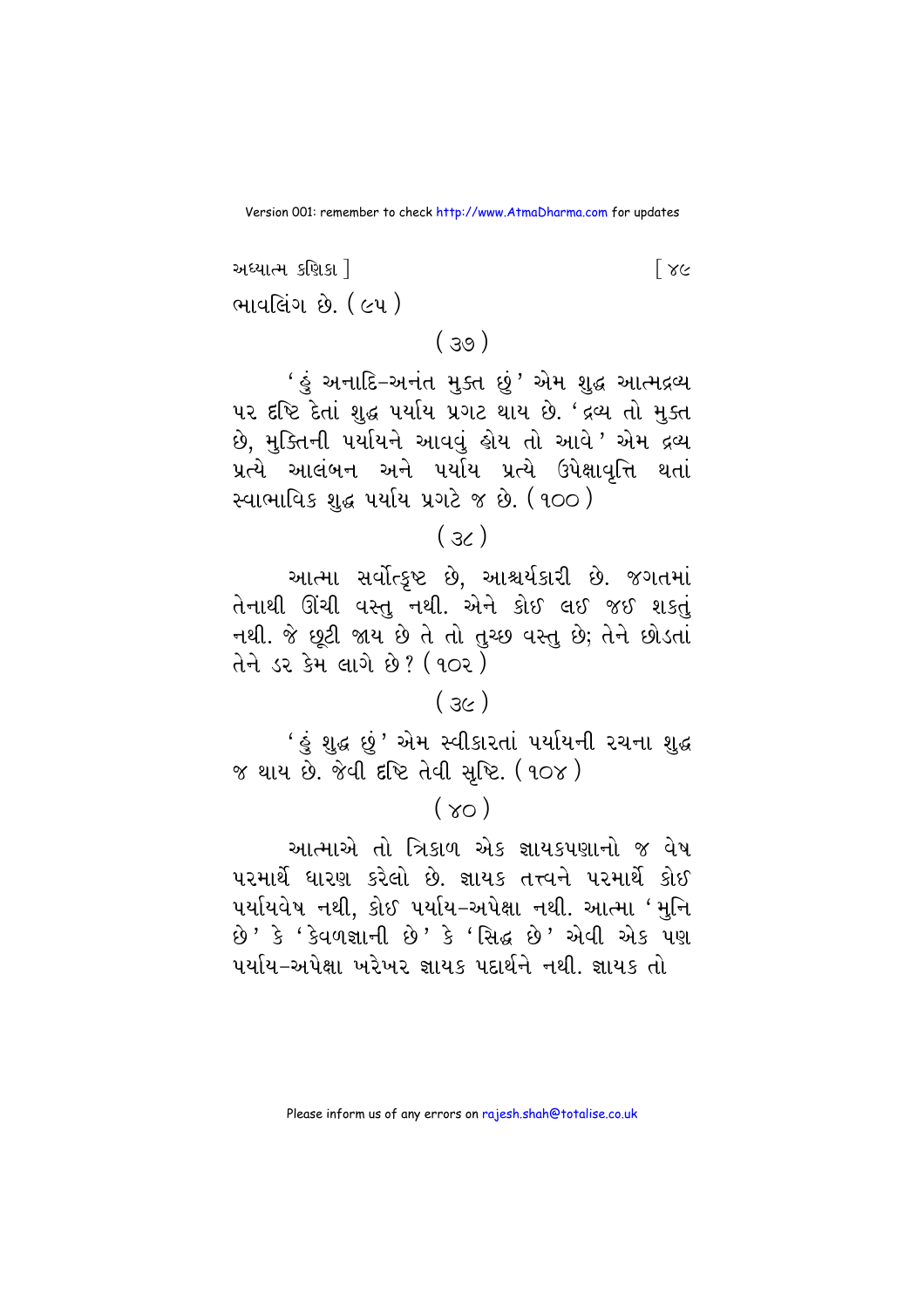<u>શિધ્યાત્મ કશિકા</u>

જ્ઞાયક જ છે. ( ૧૦૫ )

 $401$ 

 $(\times q)$ 

પરમ પુરૂષ તારી નિકટ હોવા છતાં તેં જોયા નથી. દષ્ટિ બહાર ને બહાર જ છે. (૧૧૦)

 $(x)$ 

પરમાત્મા સર્વોત્કૃષ્ટ કહેવાય છે. તું પોતે જ પરમાત્મા છે. (૧૧૧)

## $(x_3)$

સહજ તત્ત્વ અખંડિત છે. ગમે તેટલો કાળ ગયો, ગમે તેટલા વિભાવ થયા, તોપણ પરમ-પારિણામિકભાવ એવો ને એવો અખંડ રહ્યો છે; કોઈ ગુણ અંશે પણ <u>ખંડિત થયો નથી</u> (૧૧૨)

#### $(xx)$

ગમે તેવા સંયોગમાં આત્મા પોતાની શાંતિ પ્રગટ કરી શકે છે. (૧૧૬)

### $(xy)$

ગુરુની વાણીથી જેનું હૃદય ભેદાઈ ગયું છે અને જેને આત્માની લગની લાગી છે. તેનું ચિત્ત બીજે કયાંય ચોંટતું નથી. તેને એક પરમાત્મા જ જોઈએ છે, બીજું કાંઈ જોઈતું નથી. (૧૧૯)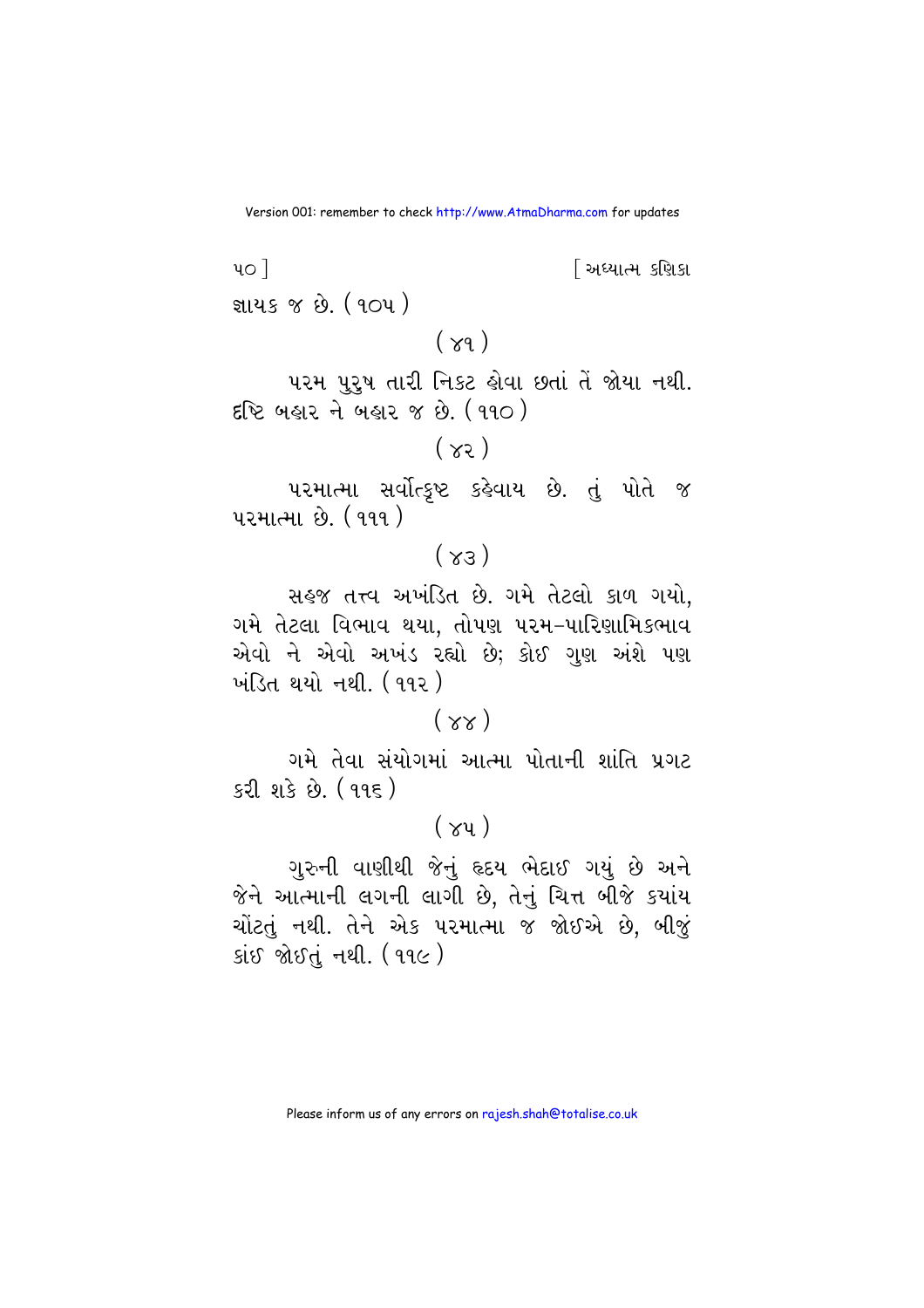અધ્યાત્મ કશિકા ી િપવ

 $(\times \epsilon)$ 

નિજ ચૈતન્યદેવ પોતે ચક્રવર્તી છે, એમાંથી અનંત રત્નોની પ્રાપ્તિ થશે. અનંત ગુણોની ઋદ્ધિ જે પ્રગટે તે <u>પોતામાં છે. (૧૩૦)</u>

 $(\times 9)$ 

શદ્ધોપયોગથી બહાર આવીશ નહિ; શદ્ધોપયોગ તે જ સંસારથી ઊગરવાનો માર્ગ છે. શુદ્ધોપયોગમાં ન રહી શકે તો પ્રતીત તો યથાર્થ રાખજે જ. જો પ્રતીતમાં ફેર ૫ડયો તો સંસાર ઊભો છે. (૧૩૧)

## $(x)$

<mark>ચૈતન્યપરિણતિ તે જ જીવન છે. બ</mark>હારનું તો અનંતવાર મળ્યું, અપૂર્વ નથી, પણ અંદરનો પુરૂષાર્થ તે જ અપૂર્વ છે. બહાર જે સર્વસ્વ મનાઈ ગયું છે તે पલટીને સ્વમાં સર્વસ્વ માનવું છે. (૧૩૭)

## $(xc)$

હે શુદ્ધાત્મા! તું મુક્તસ્વરૂપ છો. તને ઓળખવાથી પાંચ પ્રકારનાં પરાવર્તનોથી છૂટાય છે, માટે તું સંપૂર્ણ મુક્તિને દેનાર છો. તારા ૫૨ એકધારી દૃષ્ટિ રાખવાથી. તારા શરણે આવવાથી, જન્મ-મરણ ટળે છે. (૧૬૬)

#### $(y<sub>O</sub>)$

એક ચૈતન્યને જ ગ્રહણ કર. બધાય વિભાવોથી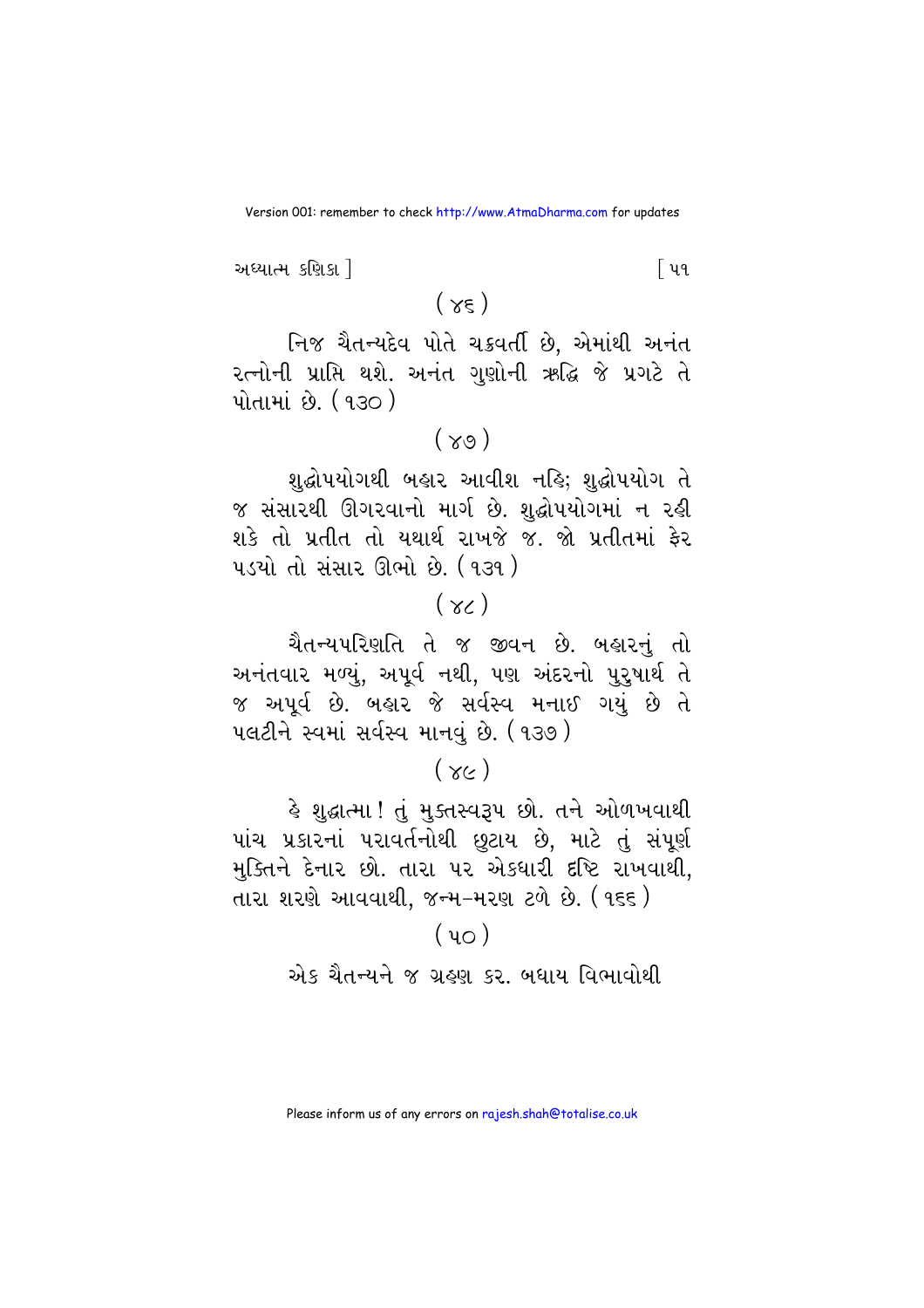$42<sup>1</sup>$ <u>શિધ્યાત્મ કશિકા</u> પરિમુક્ત, અત્યંત નિર્મળ નિજ પરમાત્મતત્ત્વને જ ગ્રહણ કર, તેમાં જ લીન થા, એક પરમાણુમાત્રની પણ <u>આસક્તિ છોડી દે. (૧૭૦)</u>

## $(y_9)$

પૂ. ગુરુદેવે મોક્ષનો શાશ્વત માર્ગ અંદરમાં દેખાડયો છે. તે માર્ગે જો. (૧૯૪)

## $(y_2)$

બધાએ એક જ કરવાનું છે-દરેક ક્ષણે આત્માને જ ઊર્ધ્વ રાખવો. આત્માની જ પ્રમુખતા રાખવી. જિજ્ઞાસુની ભૂમિકામાં પણ આત્માને જ અધિક રાખવાનો અભ્યાસ કરવો. (*૧૯૫*)

#### $(y3)$

ચૈતન્યની અગાધતા. અપર્વતા ને અનંતતા બતાવનારાં, ગુરુનાં વચનો વડે શુદ્ધાત્મદેવ બરાબર જાણી શકાય છે. ચૈતન્યના મહિમાપૂર્વક સંસારનો મહિમા છૂટે તો જ ચૈતન્યદેવ સમીપ આવે છે.

હે શુદ્ધાત્મદેવ! તારા શરણે આવવાથી જ આ પંચપરાવર્તનરૂપી રોગ શાંત થાય છે. જેને ચૈતન્યદેવનો મહિમા લાગ્યો તેને સંસારનો મહિમા છૂટી જ જાય છે. અલ્રો ! મારા ચૈતન્યદેવમાં તો ૫૨મ વિશ્રાંતિ છે, બલ્રાર નીકળતાં તો અશાંતિ જ લાગે છે.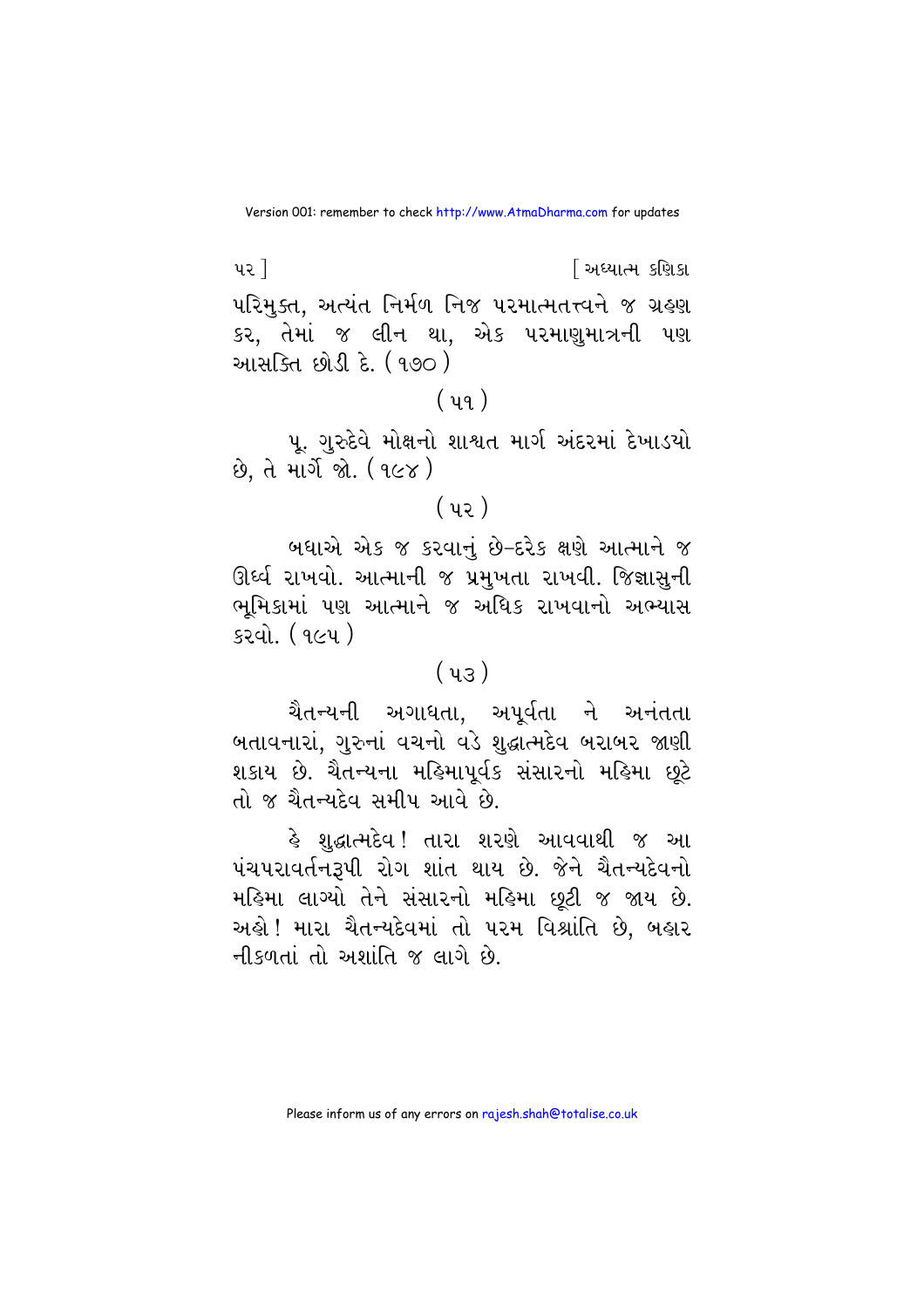અધ્યાત્મ કણિકા ! િપ૩ હું નિર્વિકલ્પ તત્ત્વ જ છું. જ્ઞાનાનંદથી ભરેલું જે નિર્વિકલ્પ તત્ત્વ, બસ તે જ મારે જોઈએ છે, બીજું કાંઈ જોઈતંનથી. (૨૦૫)

## $(y \times)$

જ્ઞાતાનું ધ્યાન કરતાં કરતાં આત્મા જ્ઞાનમય થઈ ગયો, ઘ્યાનમય થઈ ગયો, એકાગ્રતામય થઈ ગયો. અંદર ચૈતન્યના નંદનવનમાં એને બધું મળી ગયું. હવે બહાર શું લેવા જાય ? ગ્રઙ્વાયોગ્ય આત્મા ગ્રહી લીધો, છોડવા− યોગ્ય બધું છુટી ગયું, હવે શું કરવા બહાર જાય?  $(335)$ 

## $(yy)$

અંદરથી જ્ઞાન અને આનંદ અસાધારણપણે પર્ણ પ્રગટ થયાં, તેને હવે બહારથી શું લેવાનું બાકી રહ્યું? નિર્વિકલ્પ થયા તે થયા, બહાર આવતા જ નથી. ( ર૩૩ )

#### $( \; u \in )$

ઓલો! આત્મા તો અનંતી વિભતિથી ભરેલો. અનંત ગણોનો રાશિ. અનંતા ગણોનો મોટો પર્વત છે! ચારે તરફ ગણો જ ભરેલા છે. અવગણ એક પણ નથી. ઓલો ! આ હું ? આવા આત્માનાં દર્શન માટે જીવે કદી ખરું કુતુલ્લ જ કર્યું નથી. (૨૪૪)

## $(y_0)$ કું મુક્ત જ છું. મારે કંઈ જોઈતું નથી. કું તો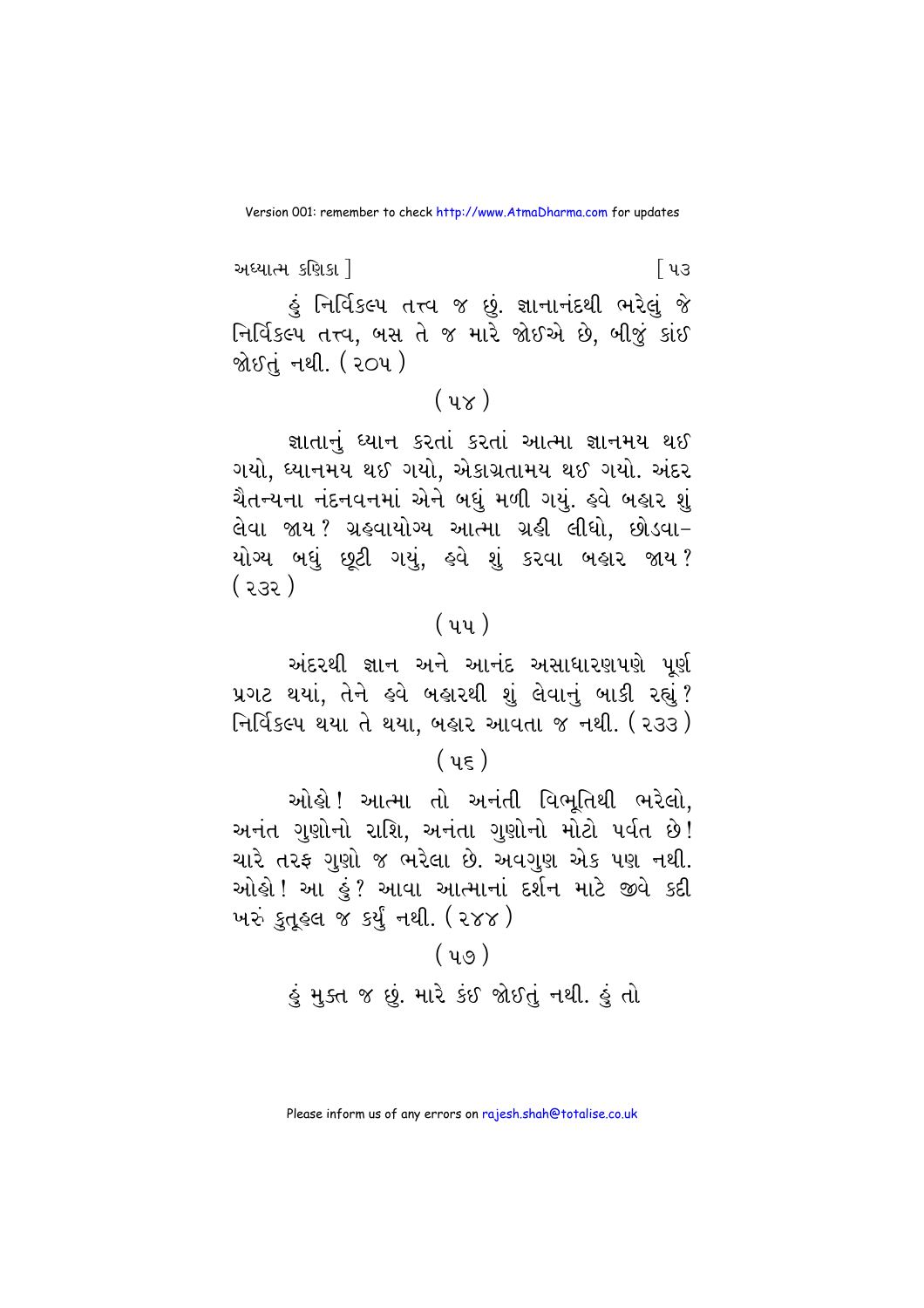$\nu \times 1$ <u>શિક્ષાત્મ કશિકા</u> પરિપર્ણ દ્રવ્યને પકડીને બેઠો છું–આમ જ્યાં અંદરમાં નક્કી કરે છે, ત્યાં અનંતી વિભૂતિ અંશે પ્રગટ થઈ જાય  $\hat{v}$   $(2xy)$ 

## $(yz)$

જે ખૂબ થાકેલો છે, દ્રવ્ય સિવાય જેને કાંઈ જોઈતું જ નથી, જેને આશા–પિપાસા છુટી ગઈ છે. દ્રવ્યમાં જે હોય તે જ જેને જોઈએ છે, તે સાચો જિજ્ઞાસુ છે.

દ્રવ્ય કે જે શાંતિવાળું છે તે જ મારે જોઈએ છે-એવી નિસ્પુલ્તા આવે તો દ્રવ્યમાં ઊંડે જાય અને બધી પર્યાય પ્રગટે. (૨૭૨ )

## $\left(\right.$   $\left.\right.$   $\left(\right.$   $\left.\right.$   $\left.\right.$   $\left(\right.$   $\left.\right.$   $\left.\right.$   $\left.\right.$   $\left(\right.$   $\left.\right.$   $\left.\right.$   $\left.\right.$   $\left.\right.$   $\left.\right.$   $\left.\right.$   $\left.\right.$   $\left.\right.$   $\left.\right.$   $\left.\right.$   $\left.\right.$   $\left.\right.$   $\left.\right.$   $\left.\right.$   $\left.\right.$   $\left.\right.$   $\left.\right.$   $\left.\right$

'શુભાશુભ ભાવથી જુદો, હું જ્ઞાયક છું' તે દરેક પ્રસંગમાં યાદ રાખવું. ભેદજ્ઞાનનો અભ્યાસ કરવો તે જ મુનષ્યજીવની સાર્થકતા છે. ( ૨૭૬ )

## $(50)$

<u>બહારનાં બધાં કાર્યમાં સીમા–મર્યાદા હોય.</u> અમર્યાદિત તો અંતર્જ્ઞાન અને આનંદ છે. ત્યાં સીમામર્યાદા નથી. અંદરમાં-સ્વભાવમાં મર્યાદા હોય નહિ. જીવને અનાદિ કાળથી જે બાહ્ય વૃત્તિ છે, તેની જો મર્યાદા ન હોય તો તો જીવ કદી પાછો જ ન વળે, બાહ્યમાં જ સદા રોકાઈ જાય. અમર્યાદિત તો આત્મસ્વભાવ જ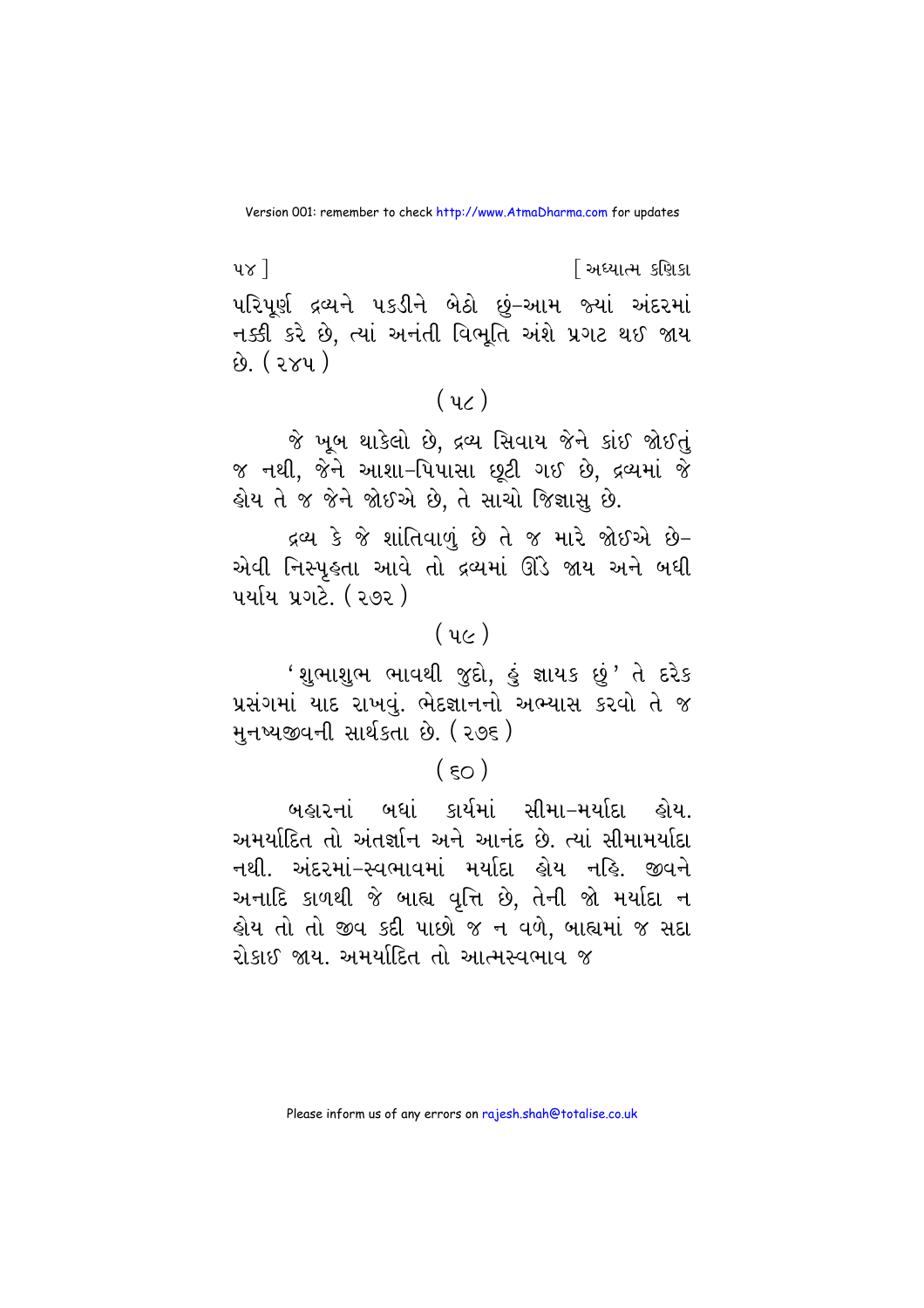અધ્યાત્મ કશિકા 1 ∫ પપ છે. આત્મા અગાધ શક્તિનો ભરેલો છે. (૨૮૧ )  $(59)$ 

આ તો અનાદિનો પ્રવાહ બદલવાનો છે. અઘરું કામ તો છે, પણ જાતે જ કરવાનું છે. બહારની હૂંફ શા કામની ? કૂંફ તો પોતાના આત્મતત્ત્વની લેવાની છે.  $(35)$ 

## $(55)$

ચૈતન્યની ઊંડી ભાવના તો અન્ય ભવમાં પણ ચૈતન્યની સાથે જ આવે છે. આત્મા તો શાશ્વત પદાર્થ છે ને ! ઉપલક વિચારોમાં નહિ પણ અંદરમાં ઘોલન કરીને, તત્ત્વવિચારપૂર્વક ઊંડા સંસ્કાર નાખ્યા હશે તે સાથે આવશે. ( ૨૮૯ )

#### $(53)$

પરિભ્રમણ કરતાં અનંત કાળ વીત્યો. તે અનંત કાળમાં જીવે 'આત્માનું કરવું છે' એવી ભાવના તો કરી પણ તત્ત્વરુચિ અને તત્ત્વમંથન કર્યું નહીં. પોસાણમાં તો એક આત્મા જ પોષાય તેવં જીવન કરી નાખવં જોઈએ.  $(300)$ 

#### $(5x)$

ચૈતન્યલોક અદ્દભુત છે. તેમાં ઋદ્ધિની ન્યુનતા નથી. રમણીયતાથી ભરેલા આ ચૈતન્યલોકમાંથી બહાર આવવં ગમતું નથી. જ્ઞાનની એવી તાકાત છે કે જીવ એક જ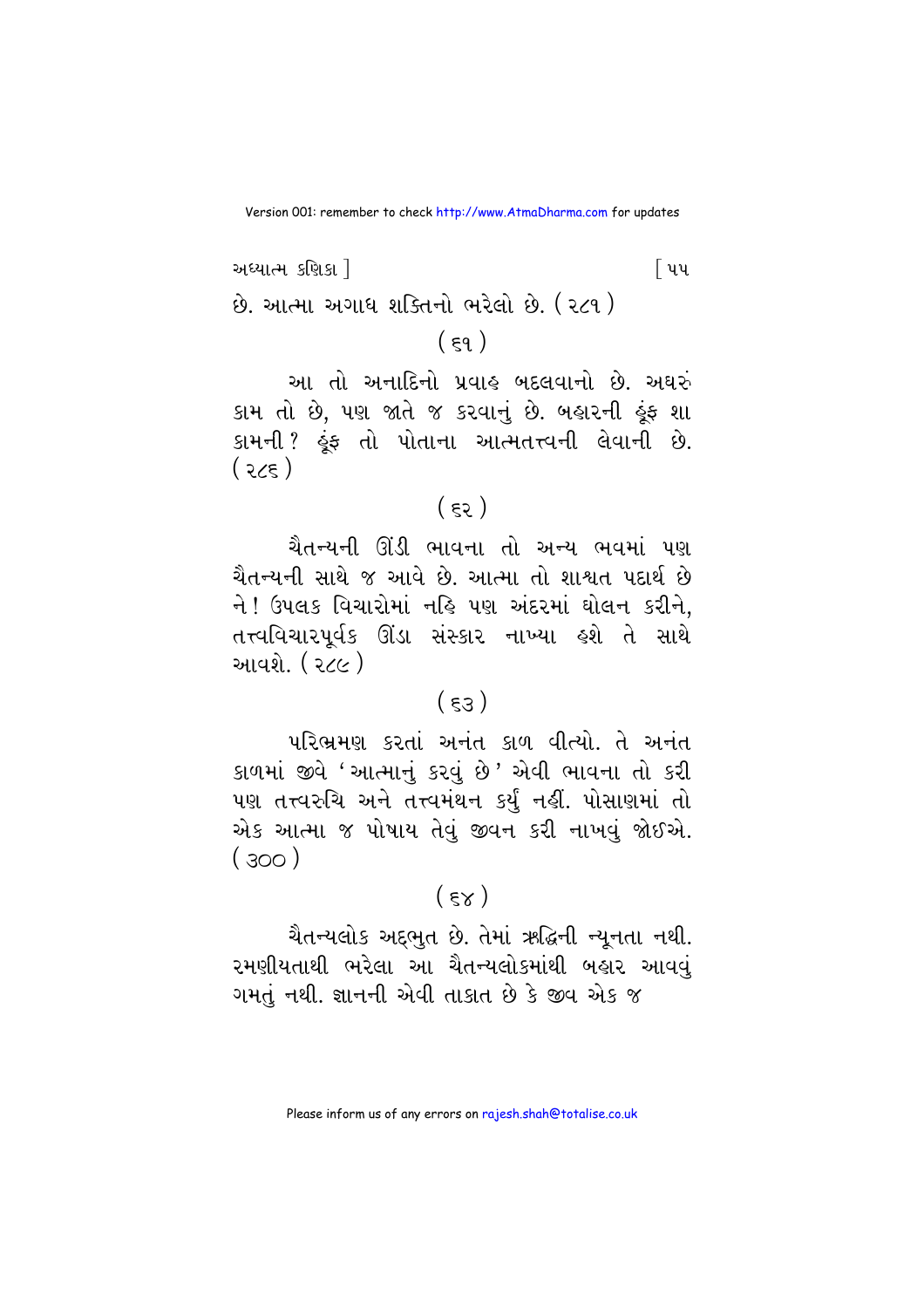પદ<sup>ી</sup> સાધ્યાત્મ કરિયાત સમયમાં આ નિજ ઋદ્ધિને તથા બધાને જાણે છે. તે પોતાના ક્ષેત્રમાં નિવાસ કરતો જાણે છે; શ્રમ પડયા વગર, ખેદ થયા વગર જાણે છે. અંદર રહીને બધું જાણી લે છે. બહાર ડોકિયું મારવા જવું ૫ડતું નથી. ( ૩૧૦ )

## $(\epsilon y)$

 $p$  under the solution of the set of  $p$  and  $p$  and  $p$  and  $p$  with  $p$ મહિમાથી નહિ પણ ચૈતન્યની પરિણતિમાં ચૈતન્યના નિજ મહિમાથી તરાય છે. ચૈતન્યના મહિમાવંતને ભગવાનનો સાચો મહિમા હોય છે. અથવા ભગવાનનો મહિમા સમજવો તે નિજ ચૈતન્યમહિમા સમજવામાં નિમિત્ત થાય  $k^{0}$ . (395)

## $(\epsilon \epsilon)$

જેમ એક રત્નનો પર્વત હોય અને એક રત્નનો કણિયો કોય ત્યાં કણિયો તો વાનગીરૂપ છે; પર્વતનો પ્રકાશ અને તેની કિંમત ઘણી વધારે કોય. તેમ કેવળજ્ઞાનનો મહિમા શ્રતજ્ઞાન કરતાં ઘણો વધારે છે. એક સમયમાં સર્વ દ્રવ્ય-ક્ષેત્ર-કાળ-ભાવને સંપર્ણપણે જાણનાર કેવળજ્ઞાનમાં અને અલ્પ સામર્થ્યવાળા શ્રુતજ્ઞાનમાં-ભલે તે અંતર્મુકૂર્તમાં બધુંય શ્રુત ફેરવી જનાર શ્રુતકેવળીનું શ્રુતજ્ઞાન હોય તોપણ-ઘણો મોટો તફાવત છે. જ્યાં જ્ઞાન અનંત કિરણોથી પ્રકાશી નીકળ્યું, જ્યાં ચૈતન્યની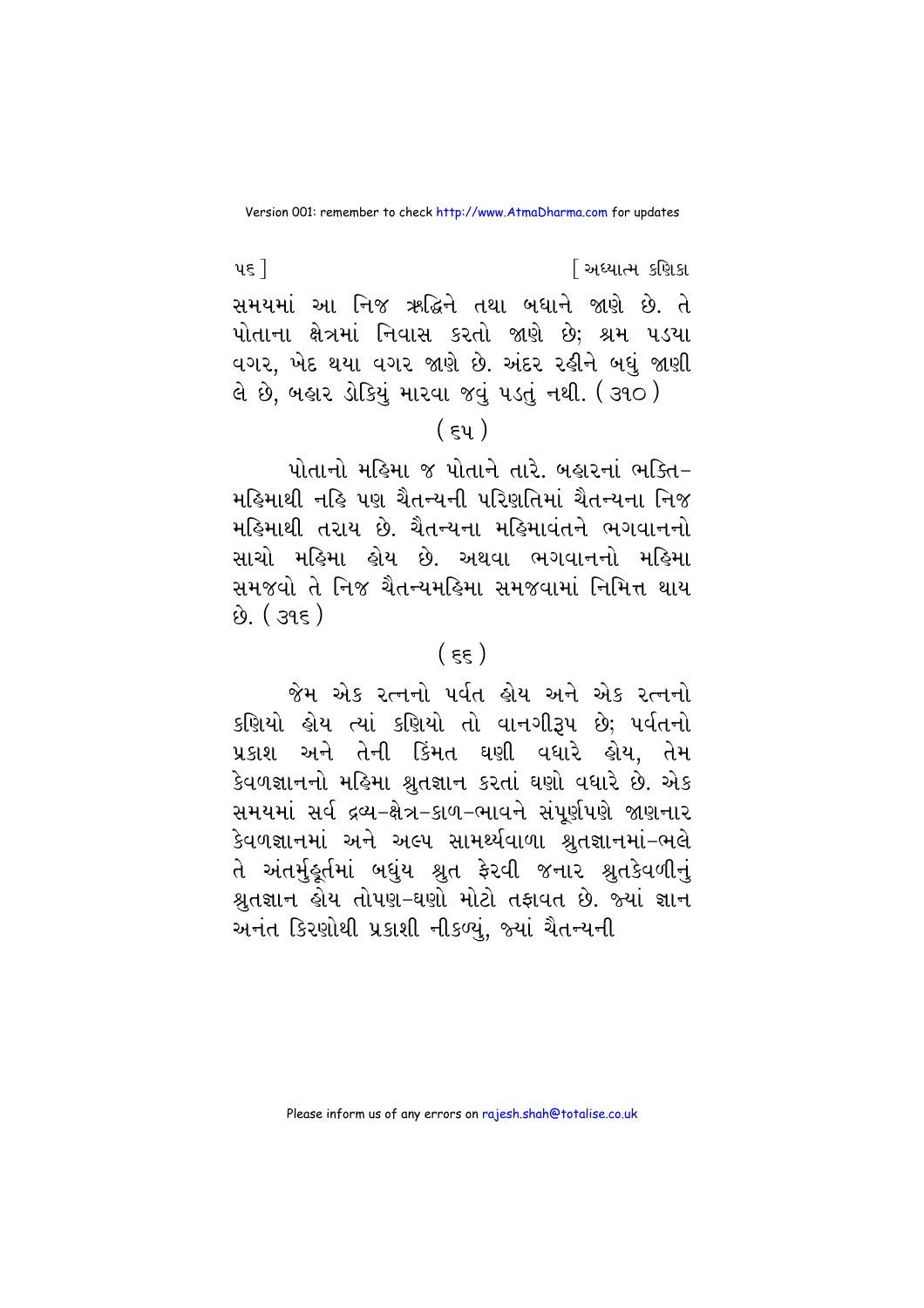અધ્યાત્મ કશિકા 1 િપ૭ ચમત્કારિક ઋદ્ધિ પૂર્ણ પ્રગટ થઈ ગઈ–એવા પૂર્ણ ક્ષાયિક જ્ઞાનમાં અને ખંડાત્મક ક્ષાયોપશમિક જ્ઞાનમાં અનંતો ફેર  $\hat{B}$ ,  $(32x)$ 

## $(59)$

જ્ઞાનીને સ્વાનુભૂતિ વખતે કે ઉપયોગ બહાર આવે ત્યારે દૃષ્ટિ તળ ઉપર કાયમ ટકેલી છે. બહાર એકમેક થયેલો દેખાય ત્યારે પણ તે તો (દષ્ટિ–અપેક્ષાએ ) ઊંડી ઊંડી ગુફામાંથી બહાર નીકળતો જ નથી. (3૨૫)

## $(\epsilon)$

તળ સ્પર્શ્ધુ તેને બહાર થોથું લાગે છે. ચૈતન્યના તળમાં પહોંચી ગયો તે ચૈતન્યની વિભતિમાં પહોંચી ગયો. ( ૩૨૬ )

## $(55)$

કોઈ પણ પ્રસંગમાં એકાકાર ન થઈ જવું. મોક્ષ સિવાય તારે શું પ્રયોજન છે? પ્રથમ ભૂમિકામાં પણ ' માત્ર મોક્ષ-અભિલાષ ' હોય છે.

જે મોક્ષનો અર્થી હોય, સંસારથી જેને થાક લાગ્યો હોય, તેના માટે ગુરુદેવની વાણીનો ધોધ વહી રહ્યો છે જેમાંથી માર્ગ સૂઝે છે. ખરું તો, અંદરથી થાક લાગે તો, જ્ઞાની દ્વારા કંઈક દિશા સઝયા પછી અંદરમાં ને અંદરમાં પ્રયત્ન કરતાં આત્મા મળી જાય છે. ( ૩૫૧ )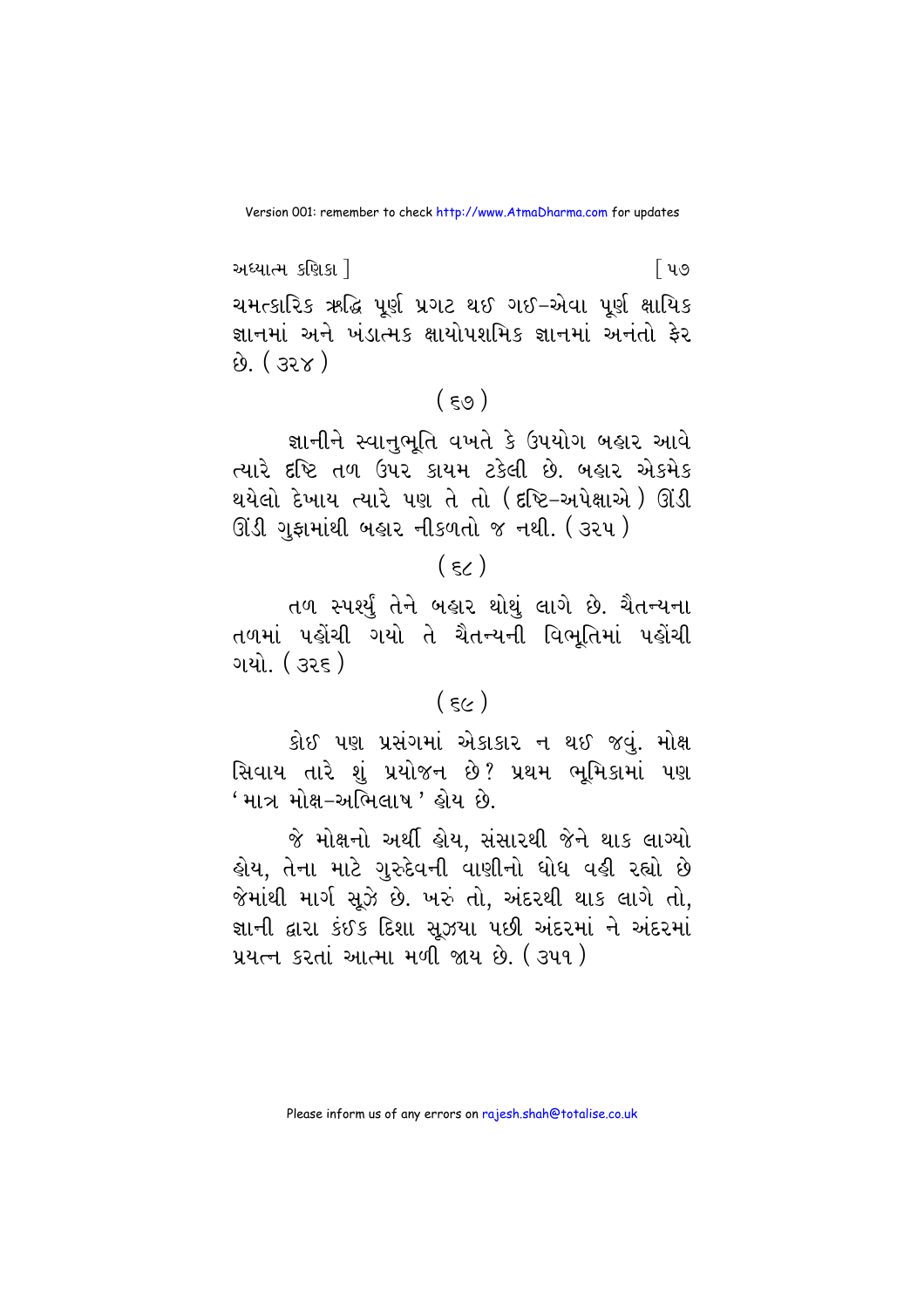<u>શિધ્યાત્મ કશિકા</u>

 $4c<sub>1</sub>$ 

#### $(90)$

તરવાનો ઉપાય બહારના ચમત્કારોમાં રહેલો નથી. ચમત્કારો સાધકનું લક્ષણ પણ નથી. બાહ્ય ચૈતન્યચમત્કાર-સ્વરૂપ સ્વસંવેદન તે જ સાધકનું લક્ષણ છે. જે ઊંડે ઊંડે રાગના એક કણને પણ લાભરૂપ માને છે. તેને આત્માનાં દર્શન થતાં નથી. નિસ્પુઙ એવો થઈ જા કે મારે મારું અસ્તિત્વ જ જોઈએ છે. બીજું કાંઈ જોઈતું નથી. એક આત્માની જ રઢ લાગે અને અંદરમાંથી ઉત્થાન થાય તો પરિણતિ પલટયા વિના રહે નહિ.  $(344)$ 

## $(99)$

મુનિરાજનો નિવાસ ચૈતન્યદેશમાં છે. ઉપયોગ તીખો થઈને ઊંડે ઊંડે ચૈતન્યની ગુફામાં ચાલ્યો જાય છે. બહાર આવતાં મડદા જેવી દશા હોય છે. શરીર પ્રત્યેનો રાગ છૂટી ગયો છે. શાંતિનો સાગર પ્રગટયો છે. ચૈતન્યની પર્યાયના વિવિધ તરંગો ઊછળે છે. જ્ઞાનમાં કુશળ છે, દર્શનમાં પ્રબળ છે, સમાધિના વેદનાર છે. અંતરમાં તૃપ્ત તૃપ્ત છે, મુનિરાજ જાણે વીતરાગતાની મૂર્તિ લોય એ રીતે પરિણમી ગયા છે. દેલ્રમાં વીતરાગદશા છવાઈ ગઈ છે. જિન નહિ પણ જિન સરખા છે. (345)

#### $(58)$

ગુરુદેવે શાસ્ત્રોનાં ગહન રહસ્યો ઊકેલીને સત્ય